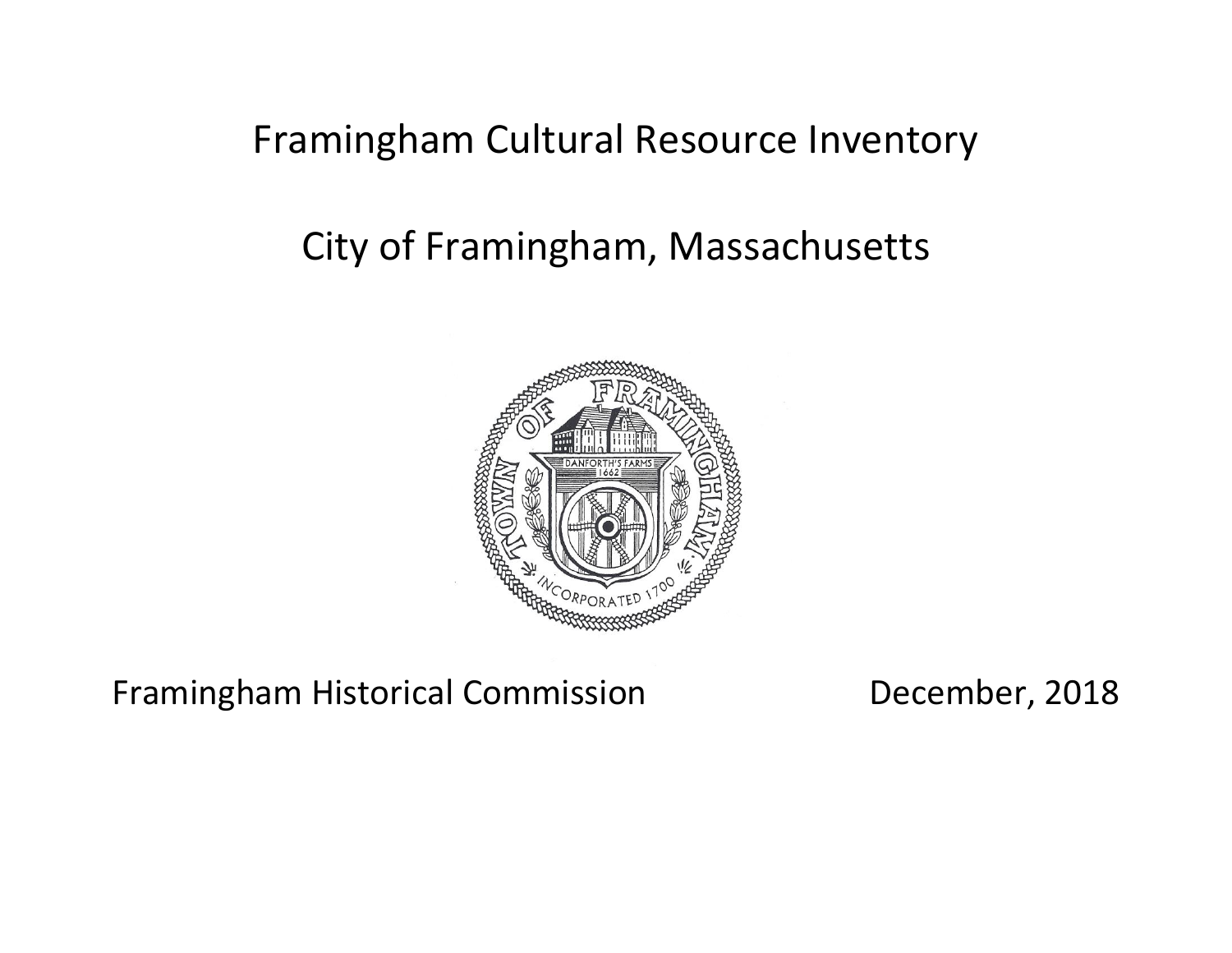## **INVENTORY OF CULTURAL RESOURCES** CITY OF FRAMINGHAM, MASSACHUSETTS As of December, 2018

The Framingham Historical Commission is pleased to present this updated version of the city's Inventory of Cultural Resources. The previous update was January, 2017.

The inventory now includes 734 buildings, monuments cemeteries, and other sites which contribute to the historical and architectural heritage of the city of Framingham. Of these, 475 are seen to be of special significance as having been listed in the National Register of Historic Places, the Historic Architectural Buildings Survey, and/or one or more local authority of recognition. This includes:

| <b>National Register:</b>                 | <b>Individual Listings</b><br><b>Historic District Listings</b><br>Register Eligible |       | 14<br>200<br>6 |     |
|-------------------------------------------|--------------------------------------------------------------------------------------|-------|----------------|-----|
|                                           |                                                                                      | Total | 220            |     |
| <b>Historic American Buildings Survey</b> |                                                                                      |       |                | 9   |
|                                           | Framingham Local Historic District properties                                        |       |                | 89  |
|                                           | Framingham Historical Commission marker eligible                                     |       |                | 112 |
| Framingham History Center listing         |                                                                                      |       |                | 38  |
| Properties with preservation restrictions |                                                                                      |       |                |     |

Other properties and structures, which have been recognized by the Massachusetts Historical Commission independent of this body are included in the inventory. All city-owned buildings and structures are included. In the first twenty years, since the inventory was established, 1980 – 2000, twenty seven (27) properties/structures were lost to demolition, fire, etc. In the current period, 2000- 2016, an additional nineteen (19) properties/structures were lost and twenty (20) were added.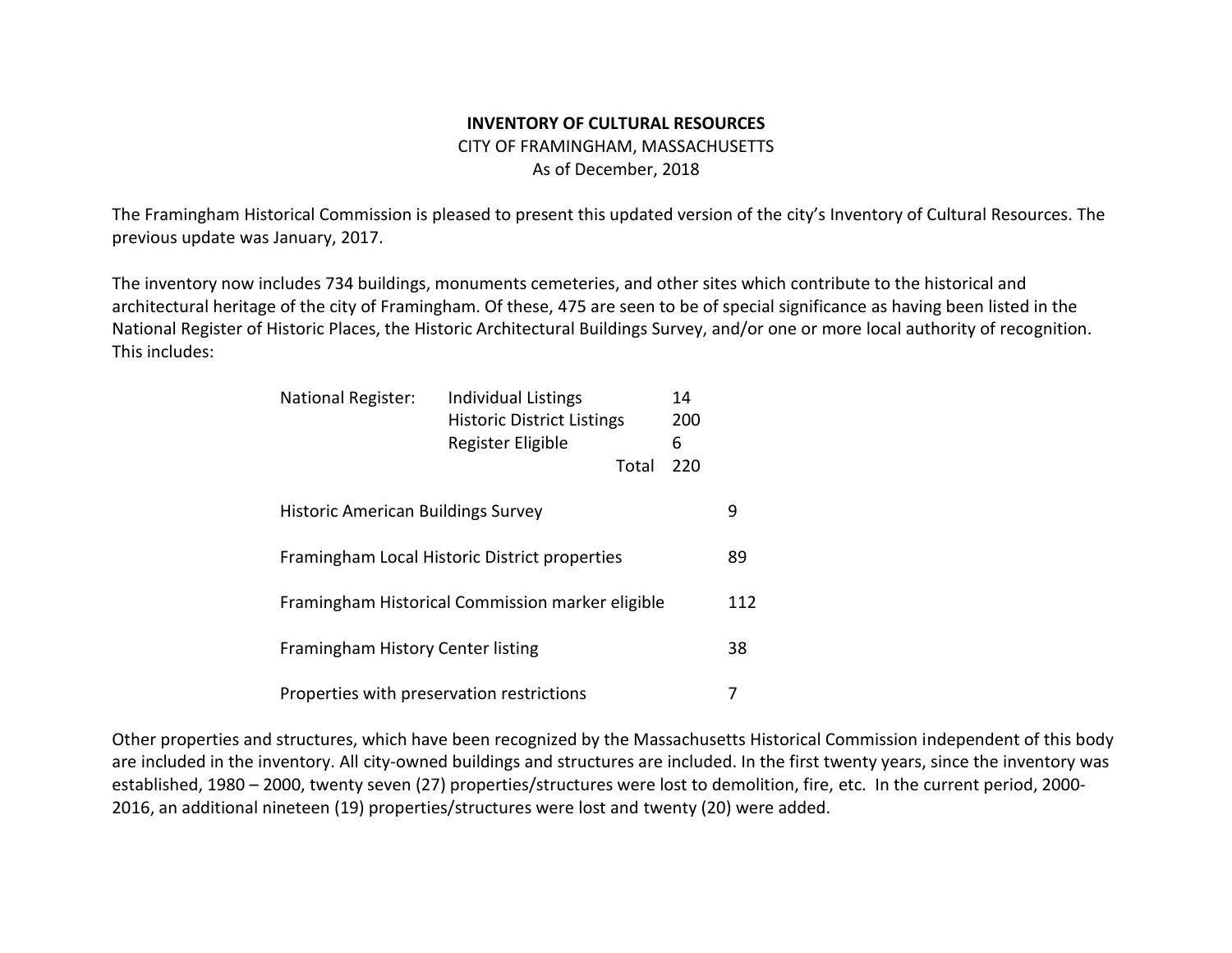#### **EXPLANATION OF CODES**

#### **I. AREA LETTER**

Some buildings in the inventory are part of a grouping of structures that gives them extra meaning in terms of their cultural value. These groupings may be neighborhoods, historic districts, or institutional complexes such as the buildings of Framingham State University.

Thirty-six such areas have been identified and are each assigned a letter code. In some cases the areas overlap, resulting in an area designation O/S, where the mill buildings of Saxonville are part of the old Saxonville Mills complex (O), and are also in the National Register's Saxonville Historic District (S).

- A Framingham Centre Historic District
- B Woodside Cottages
- C Framingham State College Campus
- D Dennison Manufacturing Company
- E South Framingham Common
- F South Framingham Freight Office
- G Bodman Place Pearl Street Area
- H Massachusetts Correctional Institution for Women
- I Gossamer Rubber Clothing Company
- J Mount Wayte
- K Upper Singletary Lane Area
- L United Church of Christ Conference Center
- M Windswept Farm
- N Garden in the Woods
- O Saxonville Mill Complex
- P Framingham Center Common Historic District
- Q Concord Square Historic District
- R Irving Square Historic District
- S Saxonville Historic District
- T Sudbury Aqueduct Linear District
- U Sudbury Dam Historic District
- V Weston Aqueduct Linear District
- W Water Supply System of Metropolitan Boston
- X Framingham Reservoirs
- Y Hultman Aqueduct
- Z Jonathan Maynard Historic District
- AA Fountain Street Industrial Complex
- AB Diners of Massachusetts
- AC Framingham Army National Guard Armory Complex
- AD St. Jeremiah Roman Catholic Church Complex
- AE Lake Cochituate Reservoir
- AF Beebe Estate Eastleigh Farm
- AG Hodgman Rubber Company Area
- AH Edwards Congregational Church Complex
- AI Marist Fathers Seminary Complex
- AZ Sarah Clayes Historic District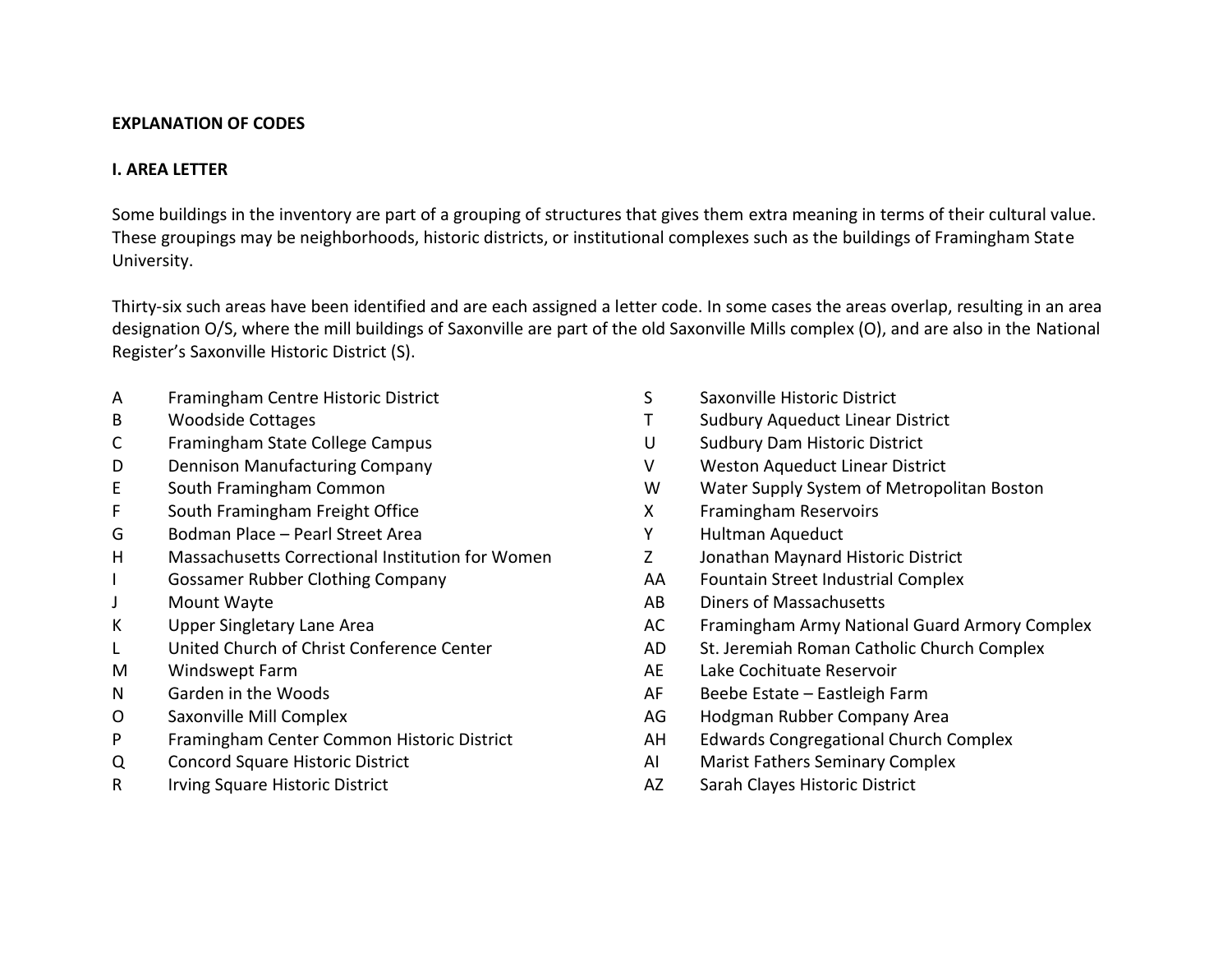#### **II. MHC NUMBER**

All properties in the Framingham Inventory of Cultural Resources must be registered with the Commonwealth of Massachusetts. The Massachusetts Historical Commission (MHC) maintains the state inventory, and assigns a number to each property. For Framingham each number in the state inventory is preceded with the city code "FRM." The MHC number is included here as a cross reference to the state inventory. Properties with the designation "pending" are in the process of being registered with the state.

### **III. SIGNIFICANCE CODES**

In 1991 Town Meeting passed an historic preservation by-law that provides for a delay period before historically or architecturally significant structures can be demolished. It states that any application for a demolition permit for such a structure shall be subject to review by the Historical Commission. The Commission will make a determination as to its historical and/or architectural significance. A delay period of six (6) to twelve (12) months can be imposed by the Commission, to allow time to explore alternatives to demolition. While listing in the inventory does not automatically indicate significance, it would be an important factor in making the determination. Other factors include some form of recognition in the National Register of Historic Places, or by some other organization such as the Framingham History Center. Recognitions of this nature are included in this inventory in the form of Significance Codes.

- LHD Property is included in a local historic district under the jurisdiction of the Historic District Commission
- NRI Individual listing in the National Register of Historic Places
- NRD Listed in a National Register District
- NRE Eligible for listing in the National Register of Historic Places
- HABS Documented by the Historic American Building Survey
- FHC Property owner has been granted permission by Framingham Historical Commission to place a "circa sign" indicating the historic name and date
- FHS Listed in the "Historic Framingham" publication of the Framingham History Center
- PR Property with preservation restrictions in the deed of ownership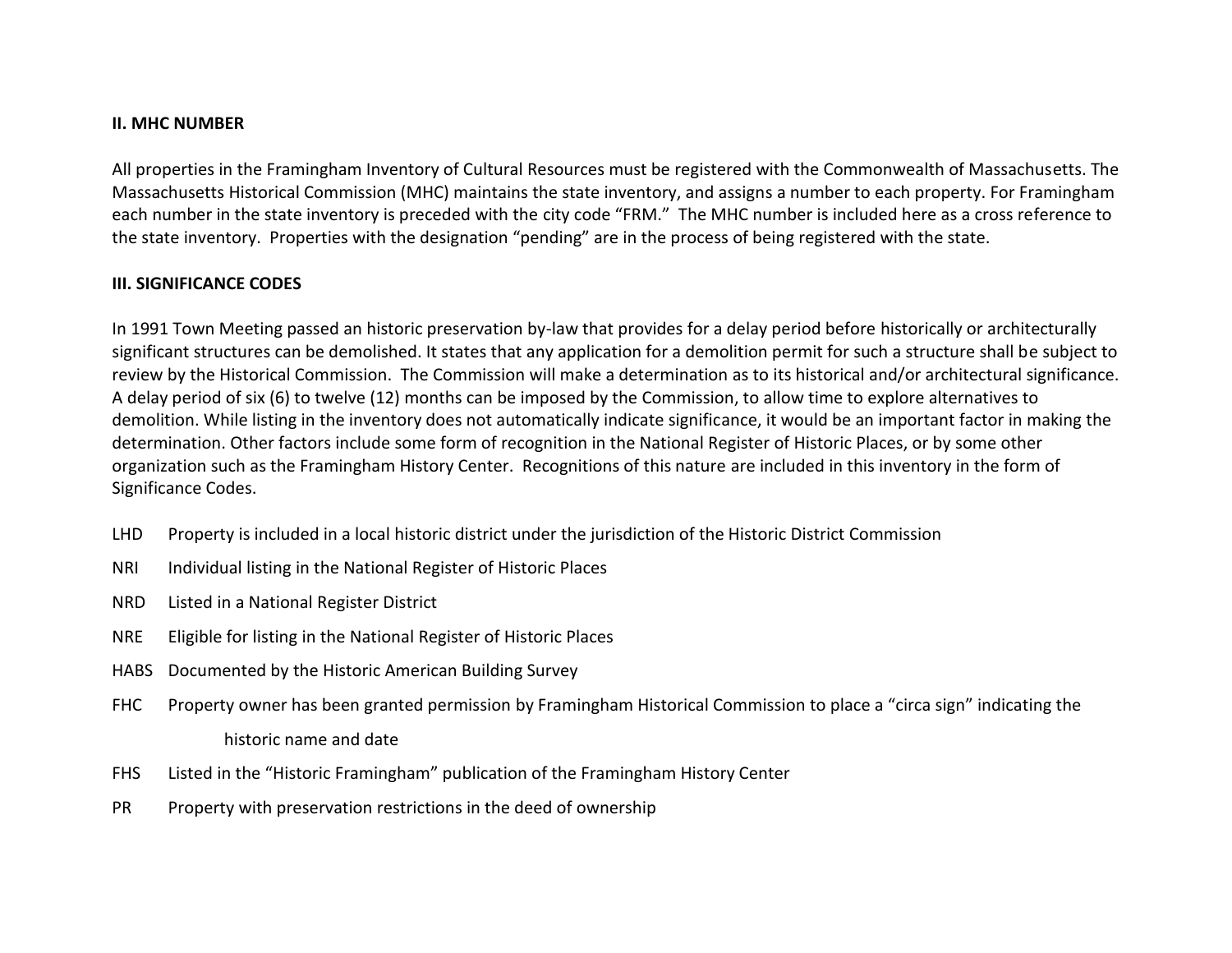| <b>Street Name</b>                                 |                | <b>Street</b><br><b>Number</b> | <b>Historic Name</b>                                                                                                                                                                |              | Age Range      |              | Area | MHC#       | <b>Significance Codes</b> | <b>Notes</b>               |
|----------------------------------------------------|----------------|--------------------------------|-------------------------------------------------------------------------------------------------------------------------------------------------------------------------------------|--------------|----------------|--------------|------|------------|---------------------------|----------------------------|
|                                                    |                |                                | <b>Significance Codes</b>                                                                                                                                                           |              |                |              |      |            |                           |                            |
|                                                    |                |                                | FHC = Framingham Historical Commission FHS = Framingham Historical Society HABS = Historic American Buildings Survey LHD = Local Historic District NRD = National Register District |              |                |              |      |            |                           |                            |
|                                                    |                |                                | NRE = National Register Eligible NRI = National Register Individual PR = Preservation Restriction                                                                                   |              |                |              |      |            |                           |                            |
|                                                    |                |                                | First River Terrace Archaeological Site (location not disclosed)                                                                                                                    |              |                |              |      | 957        | <b>PR</b>                 |                            |
|                                                    |                |                                | <b>Hultman Aqueduct</b>                                                                                                                                                             | 1936         |                | 1939         | Y    | 942        |                           |                            |
|                                                    |                |                                | <b>Sudbury Aqueduct</b>                                                                                                                                                             | 1875         |                | 1878         | T/W  | 937        | <b>NRD</b>                |                            |
|                                                    |                |                                | Lake Cochituate Reservoir                                                                                                                                                           | 1846         |                | 1846         |      | 936        |                           |                            |
|                                                    |                |                                | <b>Weston Aqueduct</b>                                                                                                                                                              | 1902         |                | 1903         | W    | 941        | <b>NRD</b>                |                            |
|                                                    |                |                                |                                                                                                                                                                                     |              |                |              |      |            |                           |                            |
| <b>Adams Road</b>                                  | $\mathbf 0$    |                                | Linsley Hall - Framingham State College                                                                                                                                             | 1972         |                | 1972         | C    | 136        |                           |                            |
| Adams Road                                         | 14<br>36       |                                |                                                                                                                                                                                     | 1895         |                | 1915         | C    | 133        |                           | Demolished 2009            |
| <b>Adams Road</b>                                  |                |                                |                                                                                                                                                                                     | 1895         |                | 1915         | C    | 132        |                           |                            |
| Adams Road                                         | 42<br>43       |                                | Framingham State College Alumni House                                                                                                                                               | 1915         |                | 1925         | C    | 137        |                           |                            |
| Adams Road                                         |                |                                |                                                                                                                                                                                     | 1903         |                | 1903         |      | 131        |                           |                            |
|                                                    | 15             |                                |                                                                                                                                                                                     |              |                |              |      |            |                           |                            |
| <b>Alexander Street</b>                            |                |                                | Mary L. Pratt House<br>Velma E. Coleman House                                                                                                                                       | 1886         |                | 1895         |      | 307        |                           |                            |
| <b>Alexander Street</b><br><b>Alexander Street</b> |                | $25 - 27$                      |                                                                                                                                                                                     | 1887         |                | 1887         |      | 308<br>309 |                           |                            |
|                                                    | 51             | $40 - 44$                      | Wellington H. Pratt House<br>Lena J. Davis House                                                                                                                                    | 1886<br>1893 |                | 1891<br>1895 |      |            |                           |                            |
| <b>Alexander Street</b><br><b>Alexander Street</b> |                | $52 - 54$                      |                                                                                                                                                                                     |              |                | 1895         |      | 310<br>311 |                           |                            |
|                                                    |                |                                | George H. Davis House<br>Abbie L. Glidden House                                                                                                                                     | 1887<br>1897 |                |              |      |            |                           |                            |
| <b>Alexander Street</b>                            | 65             |                                |                                                                                                                                                                                     |              |                | 1897         |      | 312        |                           |                            |
|                                                    | $\overline{4}$ |                                |                                                                                                                                                                                     |              |                |              |      | 72         |                           |                            |
| Arbor Way                                          |                |                                | Blodgett House                                                                                                                                                                      | 1860         |                | 1869         |      |            |                           |                            |
|                                                    |                | 68-70                          | J. Chandler House                                                                                                                                                                   | 1872         |                |              |      | 318        |                           |                            |
| <b>Arlington Street</b>                            |                |                                |                                                                                                                                                                                     |              |                | 1875         |      |            |                           |                            |
|                                                    | $\overline{2}$ |                                | <b>Richard R. Rock House</b>                                                                                                                                                        | 1980         |                | 1980         | Z    | 1049       | LHD                       |                            |
| Aspen Circle                                       |                |                                |                                                                                                                                                                                     |              |                |              |      |            |                           |                            |
| <b>Auburn Street</b>                               | $2 \vert$      |                                | <b>Brandolini House</b>                                                                                                                                                             | 1955         |                | 1955         | A/P  | 19         | LHD NRD                   |                            |
| <b>Auburn Street</b>                               | $\overline{4}$ |                                | Stone Estate Gardener's Cottage                                                                                                                                                     | 1850         |                | 1870         | A/P  | 20         | LHD NRD FHC               |                            |
| <b>Auburn Street</b>                               | $\sqrt{5}$     |                                |                                                                                                                                                                                     | 1970         |                | 1970         | Α    | 21         | LHD                       |                            |
| <b>Auburn Street</b>                               | 10             |                                | Dr. Simon Whitney House                                                                                                                                                             | 1826         |                | 1826         | P    | 33         | LHD NRD FHC               |                            |
|                                                    |                |                                |                                                                                                                                                                                     |              |                |              |      |            |                           |                            |
| <b>Badger Road</b>                                 | $\overline{1}$ |                                | Luther Orlando Emerson House                                                                                                                                                        | 1800         |                | 1830         |      | 510        |                           |                            |
| <b>Badger Road</b>                                 | $\mathbf{1}$   |                                | <b>Emerson House Barns</b>                                                                                                                                                          | 1850         |                | 1900         |      | 511        |                           |                            |
| <b>Badger Road</b>                                 | 14             |                                | Maj. Lawson Nurse House (Richard Fiske)                                                                                                                                             | 1780         |                | 1799         |      | pending    | <b>FHC</b>                |                            |
|                                                    |                |                                |                                                                                                                                                                                     |              |                |              |      |            |                           |                            |
| <b>Barber Road</b>                                 | 61             |                                |                                                                                                                                                                                     | 1930         |                | 1940         |      | 123        |                           |                            |
|                                                    |                |                                |                                                                                                                                                                                     |              |                |              |      |            |                           |                            |
| <b>Beaver Street</b>                               | $\overline{0}$ |                                | <b>Beaver Street Bridge</b>                                                                                                                                                         | 1922         |                | 1922         |      | 923        |                           |                            |
|                                                    |                |                                |                                                                                                                                                                                     |              |                |              |      |            |                           |                            |
| <b>Beech Street</b>                                | 16             |                                | H. T. Fales House                                                                                                                                                                   | 1875         |                | 1889         |      | 415        |                           |                            |
| <b>Beech Street</b>                                |                | $23 - 27$                      |                                                                                                                                                                                     | 1920         |                | 1939         |      | 416        |                           | Fire damage, restored 2008 |
| <b>Beech Street</b>                                | 88             |                                | Framingham Hospital Nurses' Dormitory                                                                                                                                               | 1906         |                | 1906         |      | 221        |                           | Demolished 1980            |
|                                                    |                |                                |                                                                                                                                                                                     |              |                |              |      |            |                           |                            |
| <b>Belknap Road</b>                                | 37             |                                | Aaron Pike House                                                                                                                                                                    | 1730         |                | 1735         |      | 554        | FHC FHS                   |                            |
| <b>Belknap Road</b>                                | 59             |                                | <b>Ichabod Gaines House</b>                                                                                                                                                         | 1830         |                | 1832         |      | 1101       | <b>FHC</b>                |                            |
| Belknap Road                                       | 85             |                                | Jeremiah Belknap House                                                                                                                                                              | 1750         |                | 1770         |      | 555        | FHC FHS                   |                            |
| Belknap Road                                       | 90             |                                | E. Emerson House                                                                                                                                                                    | 1961         |                | 1961         |      | 1102       |                           |                            |
| Belknap Road                                       | 147            |                                | Elisha Belknap House                                                                                                                                                                | 1800         |                | 1820         |      | 556        | <b>FHC</b>                |                            |
| Belknap Road                                       | 161            |                                | Jeremiah Pike-Haven-Foster House                                                                                                                                                    | 1660         |                | 1900         |      | 557        | FHC FHS HABS LHD          |                            |
| Belknap Road                                       | 161            |                                | Pike-Haven Homestead Marker                                                                                                                                                         | 1930         |                | 1930         |      | 963        |                           |                            |
| Belknap Road                                       | 261            |                                | Abijah Claflin House                                                                                                                                                                | 1770         | $\overline{a}$ | 1800         |      | 558        | <b>FHC</b>                |                            |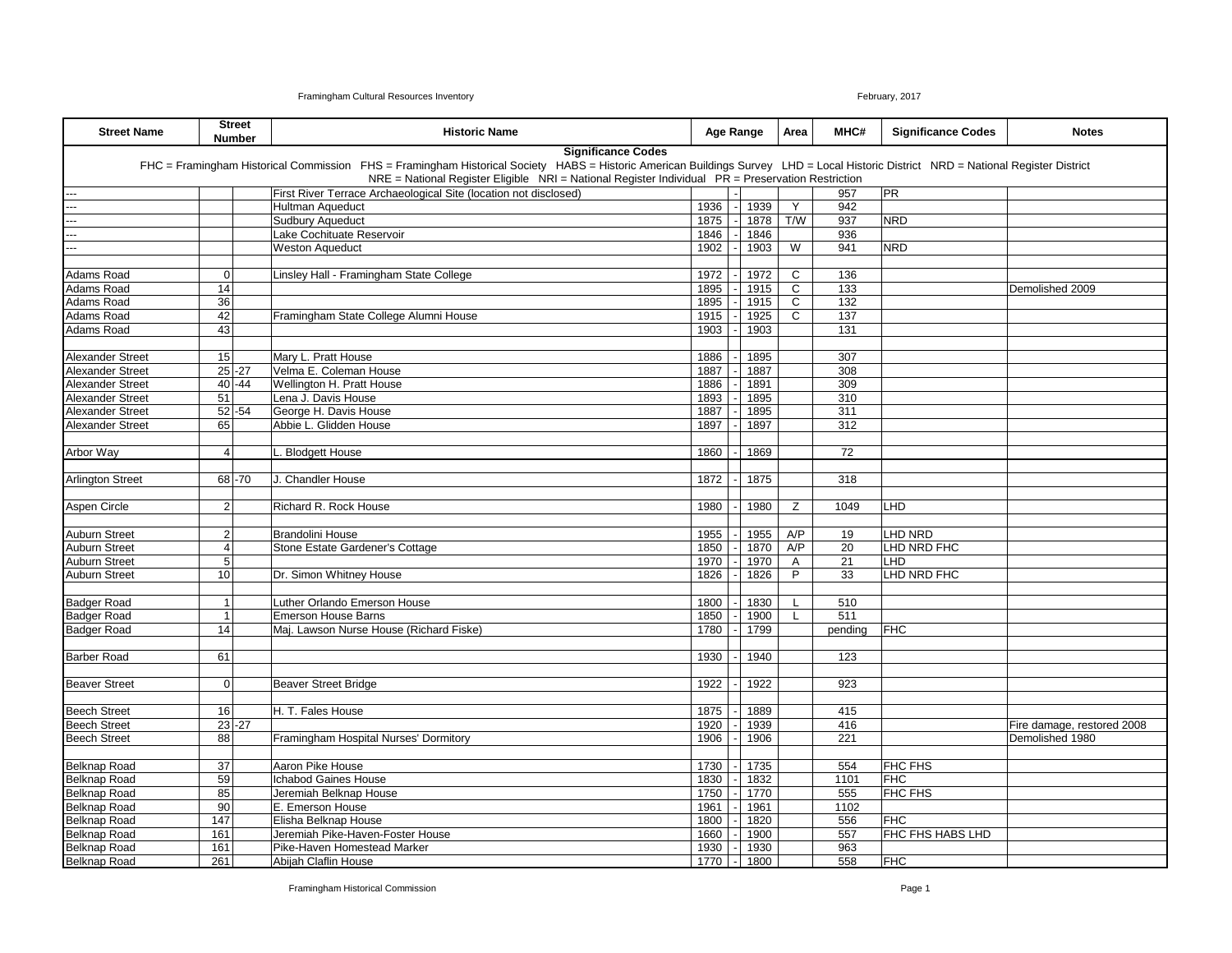| <b>Street Name</b>                             |                  | <b>Street</b><br>Number | <b>Historic Name</b>                                |              | Age Range |              |             |            | Area                     | MHC#            | <b>Significance Codes</b> | <b>Notes</b> |
|------------------------------------------------|------------------|-------------------------|-----------------------------------------------------|--------------|-----------|--------------|-------------|------------|--------------------------|-----------------|---------------------------|--------------|
| <b>Belknap Road</b>                            | 429              |                         | <b>Robert Forbes Perkins House</b>                  | 1891         |           | 1891         |             | 1103       |                          |                 |                           |              |
| <b>Belknap Road</b>                            | 655              |                         | <b>Charles Capen House</b>                          | 1800         |           | 1832         |             | 559        | <b>FHC</b>               |                 |                           |              |
|                                                |                  |                         |                                                     |              |           |              |             |            |                          |                 |                           |              |
| <b>Birch Road</b>                              | 24               |                         |                                                     | 1910         |           | 1928         |             | 678        |                          |                 |                           |              |
|                                                |                  |                         |                                                     |              |           |              |             |            |                          |                 |                           |              |
| <b>Bishop Street</b>                           | $\overline{7}$   |                         | Dennison Manufacturing Company Power Plant          | 1905         |           | 1910         | D           | 237        |                          |                 |                           |              |
|                                                |                  |                         |                                                     |              |           |              |             |            |                          |                 |                           |              |
| <b>Boston Road</b>                             | $\mathbf 0$      |                         | Boston Road Bridge Over Route 9                     | 1931         |           | 1931         |             | 922        |                          | Demolished 1989 |                           |              |
|                                                |                  |                         |                                                     |              |           |              |             |            |                          |                 |                           |              |
| <b>Brigham Road</b>                            | 14               |                         | Lustron Panel House                                 | 1950         |           | 1950         |             | 207        |                          | Demolished 1998 |                           |              |
|                                                |                  |                         |                                                     |              |           |              |             |            |                          |                 |                           |              |
| <b>Brook Street</b>                            | 41               |                         | Rev. Msgr. Joseph P. McColl Statue                  | 1971         |           | 1971         | AD          | 951        |                          |                 |                           |              |
| <b>Brook Street</b>                            | 41               |                         | St. Jeremiah Roman Catholic Church Rectory          | 1958         |           | 1958         | AD          | 1097       |                          |                 |                           |              |
| <b>Brook Street</b>                            | 41               |                         | St. Jeremiah Roman Catholic Church Rectory Shed     | 1958         |           | 1958         | AD          | 1098       |                          |                 |                           |              |
| <b>Brook Street</b>                            | 79               |                         | St. Jeremiah Roman Catholic Church                  | 1958         |           | 1958         | AD          | 1096       |                          |                 |                           |              |
| <b>Brook Street</b>                            | 79               |                         | St. Jeremiah Statue                                 | 1958         |           | 1958         | AD          | 950        |                          |                 |                           |              |
| <b>Brook Street</b>                            | 281              |                         | Peter Balch House                                   | 1660         |           | 1755         |             | 607        | <b>FHC FHS</b>           |                 |                           |              |
| <b>Brook Street</b>                            | 301              |                         | William S. Walsh Jr. Middle School                  | 1969         |           | 1969         |             | 608        |                          |                 |                           |              |
| <b>Brook Street</b>                            | 535              |                         | Murray-Elisha Jones-Abner H. Brummell House         | 1700         |           | 1799         |             | 1104       | <b>FHC</b>               |                 |                           |              |
| <b>Brook Street</b>                            | 567              |                         | <b>Twitchell House</b>                              | 1700         |           | 1799         |             | pending    | <b>FHC</b>               |                 |                           |              |
|                                                |                  |                         |                                                     |              |           |              |             |            |                          |                 |                           |              |
| <b>Carter Drive</b>                            | 8                |                         | Henry S. Dennison House                             | 1914         |           | 1917         |             | 1105       |                          |                 |                           |              |
|                                                |                  |                         |                                                     |              |           |              |             |            |                          |                 |                           |              |
| <b>Cedar Street</b>                            |                  | $46 - 56$               | Willard Howe Row House                              | 1882         |           | 1895         |             | 360        |                          |                 |                           |              |
| <b>Cedar Street</b>                            | 99               |                         | Thomas I. Benner House                              | 1891         |           | 1895         |             | 361        |                          |                 |                           |              |
| <b>Centennial Place</b>                        |                  | $2 - 4$                 |                                                     | 1873         |           | 1880         | S           | 1013       | <b>NRD</b>               |                 |                           |              |
| <b>Centennial Place</b>                        |                  | $6 - 8$                 |                                                     | 1840         |           | 1850         | $\mathbb S$ | 1014       | <b>NRD</b>               |                 |                           |              |
| <b>Centennial Place</b>                        |                  | $10 - 28$               | Saxonville Mill Company Row House                   | 1878         |           | 1878         | S           | 661        | <b>NRD</b>               |                 |                           |              |
|                                                |                  |                         |                                                     |              |           |              |             |            |                          |                 |                           |              |
| <b>Central Street</b>                          | $\overline{0}$   |                         | Saxonville Mill Dam                                 | 1800         |           | 1900         | O/S         | 913        | NRD FHS                  |                 |                           |              |
| <b>Central Street</b>                          | $\overline{0}$   |                         | <b>Sudbury River Flood Control</b>                  | 1975         |           | 1980         | S           | 932        | <b>NRD</b>               |                 |                           |              |
| <b>Central Street</b>                          | $\pmb{0}$        |                         | Central Street Bridge                               | 1979         |           | 1979         | S           | 933        | <b>NRD</b>               |                 |                           |              |
| <b>Central Street</b>                          |                  | $1$ -5                  | Saxonville Factory Company Store and Boarding House | 1868         |           | 1880         | S           | 673        | NRD NRE                  |                 |                           |              |
| <b>Central Street</b>                          | $\boldsymbol{2}$ |                         | <b>Roxbury Carpet Mill</b>                          | 1850         |           | 1950         | O/S         | 787        | <b>NRD</b>               |                 |                           |              |
| <b>Central Street</b>                          | $\overline{c}$   |                         | Roxbury Carpet - Mill #1                            | 1884         |           | 1885         | O/S         | 788        | <b>NRD</b>               |                 |                           |              |
| <b>Central Street</b>                          | $\overline{c}$   |                         | Roxbury Carpet - Mill #3                            | 1884         |           | 1885         | O/S         | 790        | <b>NRD</b>               |                 |                           |              |
| <b>Central Street</b>                          | $\overline{2}$   |                         | Roxbury Carpet - Mill #2                            | 1884         |           | 1885         | O/S         | 789        | <b>NRD</b>               |                 |                           |              |
| <b>Central Street</b>                          | $2\vert$         |                         | Roxbury Carpet - Building #4                        | 1884         |           | 1885         | O/S         | 791        | <b>NRD</b>               | Demolished 1992 |                           |              |
| <b>Central Street</b>                          | $\mathbf 2$      |                         | Roxbury Carpet - Building #5                        | 1884         |           | 1885         | O/S         | 792        | <b>NRD</b>               |                 |                           |              |
| <b>Central Street</b>                          | $\overline{2}$   |                         | Roxbury Carpet - Building #6                        | 1884         |           | 1885         | O/S         | 793        | <b>NRD</b>               |                 |                           |              |
| <b>Central Street</b>                          | $\overline{c}$   |                         | Roxbury Carpet - Mill #7                            | 1884         |           | 1885         | O/S         | 794        | <b>NRD</b>               |                 |                           |              |
| <b>Central Street</b>                          | $\overline{2}$   |                         | Roxbury Carpet - Building #9                        | 1884         |           | 1885         | O/S         | 796        | <b>NRD</b>               |                 |                           |              |
| <b>Central Street</b>                          | $\overline{2}$   |                         | Roxbury Carpet - Power House                        | 1884         |           | 1885         | O/S         | 795        | <b>NRD</b>               |                 |                           |              |
| <b>Central Street</b>                          |                  | $7 - 9$                 | Saxonville Factory Company Block                    | 1875         |           | 1885         | S           | 797        | <b>NRD</b>               |                 |                           |              |
| <b>Central Street</b>                          |                  | $11 - 13$               | Saxonville Factory Company Boarding House           | 1820         |           | 1825         | S           | 798        | <b>NRD</b>               |                 |                           |              |
| <b>Central Street</b>                          | 58               |                         |                                                     | 1896         |           | 1905         | S           | 799        | <b>NRD</b>               |                 |                           |              |
| <b>Central Street</b>                          |                  | $59 - 61$               | New England Worsted Company Worker Housing          | 1832         |           | 1850         | S           | 660        | <b>NRD</b>               |                 |                           |              |
| <b>Central Street</b>                          | 62               | $63 - 65$               | New England Worsted Company Worker Housing          | 1872         |           | 1895         | S<br>S      | 718<br>659 | <b>NRD</b><br><b>NRD</b> |                 |                           |              |
| <b>Central Street</b><br><b>Central Street</b> | 66               |                         |                                                     | 1832<br>1845 |           | 1850<br>1880 | S           | 1000       | NRD FHC                  |                 |                           |              |
| <b>Central Street</b>                          |                  | $67 - 69$               | New England Worsted Company Worker Housing          | 1832         |           | 1850         | S           | 658        | <b>NRD</b>               |                 |                           |              |
| <b>Central Street</b>                          |                  | $71 - 73$               | New England Worsted Company Worker Housing          | 1832         |           | 1850         | S           | 657        | <b>NRD</b>               |                 |                           |              |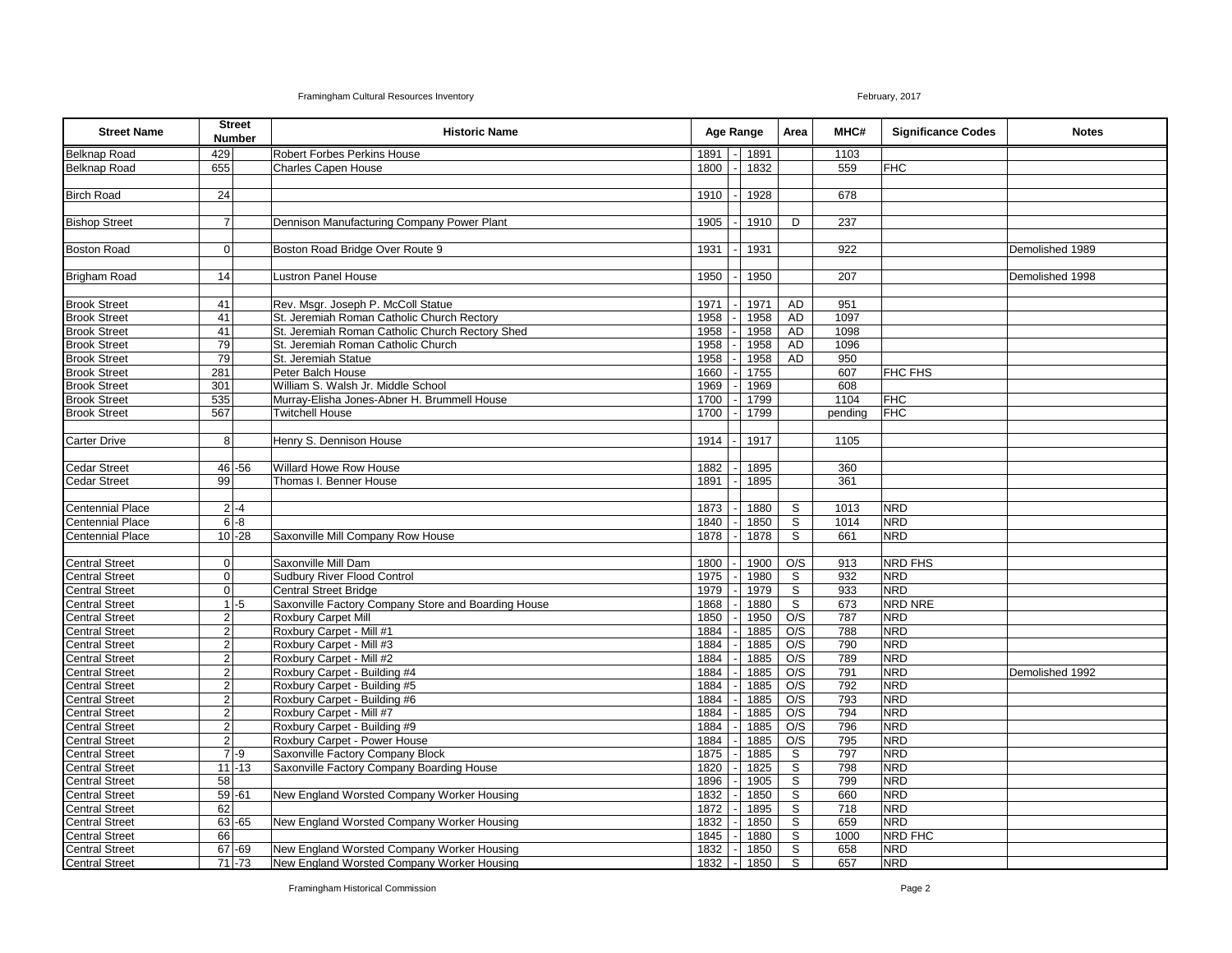| <b>Street Name</b>                                        |                 | <b>Street</b><br><b>Number</b> | <b>Historic Name</b>                                        | Age Range  |      | Area        | MHC#             | <b>Significance Codes</b> | <b>Notes</b> |
|-----------------------------------------------------------|-----------------|--------------------------------|-------------------------------------------------------------|------------|------|-------------|------------------|---------------------------|--------------|
| <b>Central Street</b>                                     | 74              |                                |                                                             | 1895       | 1910 | S           | 719              | NRD FHC                   |              |
| <b>Central Street</b>                                     | 83              |                                |                                                             | 1872       | 1875 |             | 656              | <b>FHC</b>                |              |
| <b>Central Street</b>                                     | 84              |                                |                                                             | 1872       | 1881 | S           | 1001             | <b>NRD</b>                |              |
| <b>Central Street</b>                                     | 84 R            |                                |                                                             | 1928       | 1928 | S           | 1002             | <b>NRD</b>                |              |
| <b>Central Street</b><br>Central Street                   | 90              |                                |                                                             | 1947       | 1947 | $\mathsf S$ | 1003             | <b>NRD</b>                |              |
|                                                           | 94              |                                |                                                             | 1918       | 1918 | S           | 1004             | <b>NRD</b>                |              |
| <b>Central Street</b>                                     | 102             |                                |                                                             | 1845       | 1850 | S           | 1005             | <b>NRD</b>                |              |
| <b>Central Street</b>                                     | 112             |                                | W. Brigham House                                            | 1832       | 1850 | S           | 720              | <b>NRD</b>                |              |
| <b>Central Street</b>                                     | 151             |                                |                                                             | 1840       | 1850 |             | 655              |                           |              |
| <b>Central Street</b>                                     | 177             |                                |                                                             | 1875       | 1888 |             | 654              |                           |              |
|                                                           | 204             |                                | Dr. Walter Nevin Sharp House and Office                     | 1880       | 1910 |             | 1106             |                           |              |
| Central Street<br>Central Street<br>Central Street        | 236             |                                |                                                             | 1832       | 1872 |             | $\overline{721}$ |                           |              |
|                                                           | 272             |                                |                                                             | 1832       | 1872 |             | 722              |                           |              |
| <b>Central Street</b>                                     | 331             |                                |                                                             | 1832       | 1872 |             | 653              |                           |              |
| Central Street                                            | 349             |                                |                                                             | 1940       | 1950 |             | 652              |                           |              |
|                                                           | 591             |                                |                                                             | 1700       | 1800 |             | 65               |                           |              |
|                                                           | 671             |                                |                                                             | 1910       | 1890 |             | 64               |                           |              |
| <b>Central Street</b><br>Central Street<br>Central Street | 703             |                                | Ralph W. E. and Minnie A. Milliken House                    | 1894       | 1894 |             |                  |                           |              |
| Central Street<br>Central Street                          | 848             |                                | William H. Mellon House                                     | 1865       | 1865 |             | 58               |                           |              |
|                                                           | 936             |                                | Maj. Gen. George H. Gordon House                            | 1834       | 1856 | A/P         | 754              | LHD NRD FHC               |              |
| <b>Central Street</b>                                     | 936 R           |                                |                                                             | 1834       | 1856 | P           | 755              | <b>NRD</b>                |              |
|                                                           |                 |                                |                                                             |            |      |             |                  |                           |              |
| <b>Charles Street</b>                                     | 8               |                                | John M. Curry House                                         | 1880       | 1890 |             | 1107             |                           |              |
|                                                           |                 |                                |                                                             |            |      |             |                  |                           |              |
| <b>Cherry Street</b>                                      | 117             |                                | St. George Cemetery                                         | 1845       | 1850 |             | 803              |                           |              |
|                                                           |                 |                                |                                                             |            |      |             |                  |                           |              |
| <b>Chestnut Street</b>                                    |                 | $11 - 13$                      | Saxonville Factory Company Boarding House                   | 1799       | 1832 | S           | 670              | <b>NRD</b>                |              |
| <b>Chestnut Street</b>                                    |                 | $22 - 24$                      |                                                             | 1832       | 1850 |             | 669              |                           |              |
|                                                           |                 |                                |                                                             |            |      |             |                  |                           |              |
| Chubb Road                                                | 40              |                                |                                                             | 1940       | 1950 |             | 67               |                           |              |
|                                                           |                 |                                |                                                             |            |      |             |                  |                           |              |
| <b>Church Street</b>                                      | $5\phantom{.0}$ |                                | Frank Alexander Kendall House                               | 1872       | 1895 |             | 129              |                           |              |
|                                                           |                 |                                |                                                             |            |      |             |                  |                           |              |
| <b>Clark Street</b>                                       | 15              |                                | John H. Murphy House                                        | 1900       | 1901 |             | 241              |                           |              |
| <b>Clark Street</b>                                       | 33              |                                | Edward H. Grant House                                       | 1899       | 1899 |             | 240              |                           |              |
|                                                           |                 |                                |                                                             |            |      |             |                  |                           |              |
| <b>Clinton Avenue</b>                                     | $\overline{2}$  |                                | Valley Cottage                                              | 1876       | 1878 | J           | 435              |                           |              |
|                                                           |                 |                                |                                                             |            |      |             |                  |                           |              |
| <b>Clinton Street</b>                                     | 25              |                                | St. Stephen's Roman Catholic School                         | 1930       | 1930 |             | 242              |                           |              |
| <b>Clinton Street</b>                                     | 53              |                                | James O. Freeman House                                      | 1877       | 1877 |             | 1108             |                           |              |
| <b>Clinton Street</b>                                     | 58              |                                | Henry L. Sawyer House                                       | 1875       | 1876 |             | 243              |                           |              |
|                                                           |                 |                                |                                                             |            |      |             |                  |                           |              |
| Cochituate Road                                           | 40              |                                | 22 Mile Stone                                               | 1768       | 1768 |             | 902              | <b>FHS</b>                | Missing      |
| Cochituate Road                                           |                 | $104 - 106$                    | Hastings-Moran Shoe Factory                                 | 1832       | 1850 |             | 1109             |                           |              |
| Cochituate Road                                           | 108             |                                | Hollis Hastings House                                       | 1832       | 1850 |             | 1110             |                           |              |
| Cochituate Road                                           | 350             |                                | <b>Leading Edge Sculpture</b>                               | 1990       | 1990 |             | 947              |                           |              |
|                                                           |                 |                                |                                                             |            |      |             |                  |                           |              |
| Columbia Street                                           | $\overline{7}$  |                                |                                                             | 1890       | 1899 | R           | 1048             | <b>NRD</b>                |              |
|                                                           |                 |                                |                                                             |            |      |             |                  |                           |              |
| Conant Road                                               |                 | $7 - 9$                        |                                                             | 1800       | 1820 |             | 363              |                           |              |
|                                                           |                 |                                |                                                             |            |      |             |                  |                           |              |
| Concord Street<br>Concord Street                          | $\pmb{0}$       |                                | <b>Concord Street Bridge</b>                                | 1932       | 1993 |             | 917              |                           | Restored     |
|                                                           | $\overline{0}$  |                                | Framingham Veteran's Memorial (north of 602 Concord Street) | $1952$ $-$ | 1952 |             | 946              |                           |              |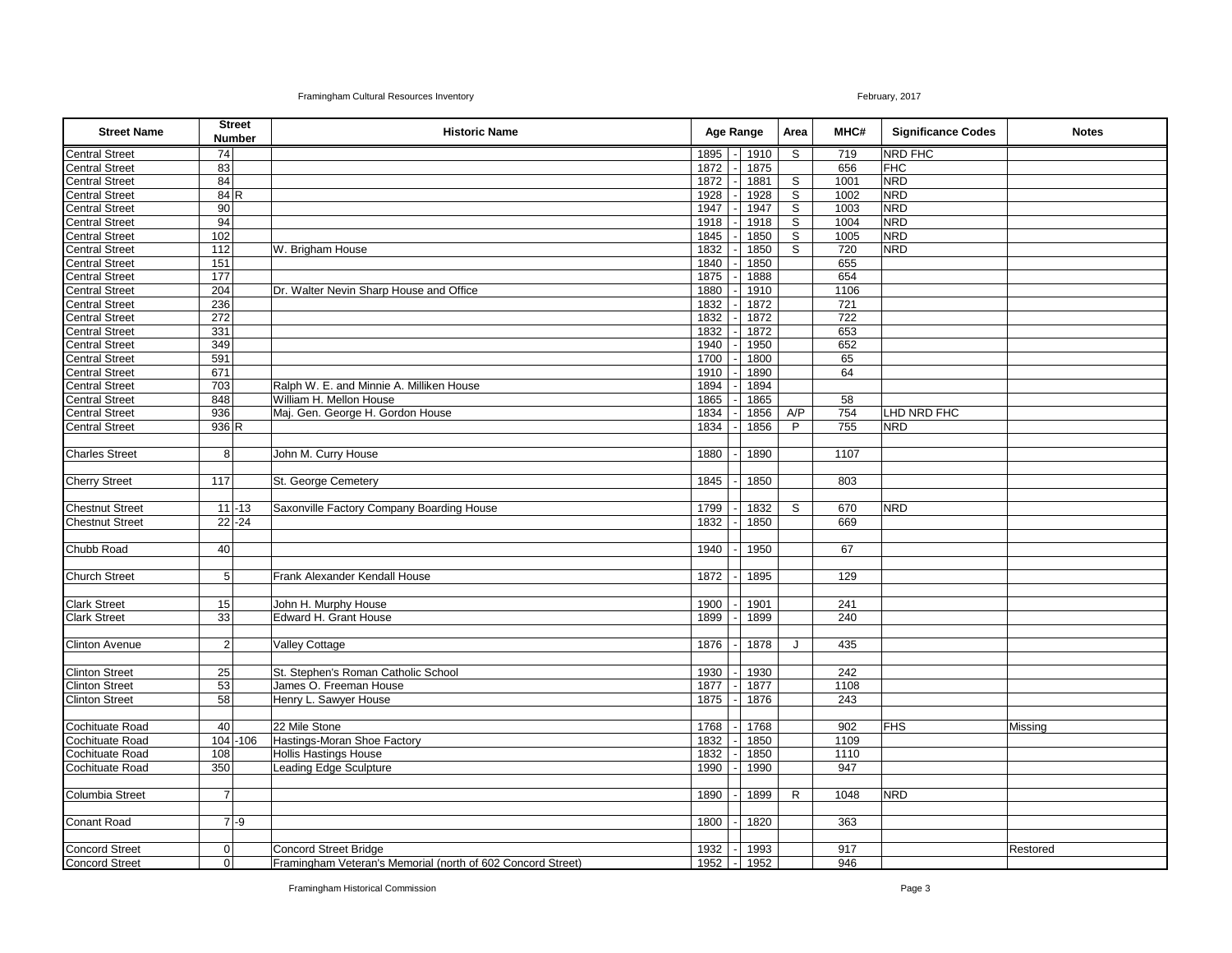| <b>Street Name</b>     | <b>Street</b><br>Number | <b>Historic Name</b>                                  |          | <b>Age Range</b> |      |     |                  |                |                 | Area | MHC# | <b>Significance Codes</b> | <b>Notes</b> |
|------------------------|-------------------------|-------------------------------------------------------|----------|------------------|------|-----|------------------|----------------|-----------------|------|------|---------------------------|--------------|
| <b>Concord Street</b>  | $\overline{0}$          | Veterans' Memorial Park (north of 602 Concord Street) | 1952     |                  | 1960 |     | 959              |                |                 |      |      |                           |              |
| <b>Concord Street</b>  | 20                      | <b>Bell Shop</b>                                      | 1930     |                  | 1930 |     | 1086             |                |                 |      |      |                           |              |
| <b>Concord Street</b>  | 35                      | Gilchrist's Department Store                          | 1950     |                  | 1953 |     | 256              |                |                 |      |      |                           |              |
| <b>Concord Street</b>  | 60                      | Indian Burial Ground Tablet                           | 1946     |                  | 1946 | E/Q | 948              | <b>NRD</b>     |                 |      |      |                           |              |
| <b>Concord Street</b>  | 60                      | Vietnam War Memorial Marker                           | 1969     |                  | 1969 |     | 960              |                |                 |      |      |                           |              |
| <b>Concord Street</b>  | 60                      | Vietnam War Memorial Flagpole                         | 1969     |                  | 1969 |     | 961              |                |                 |      |      |                           |              |
| <b>Concord Street</b>  | 60                      | South Framingham Common                               | 1854     |                  | 1854 | E/Q | 931              | <b>NRD FHS</b> |                 |      |      |                           |              |
| <b>Concord Street</b>  | $74 - 80$               | Framingham National Bank                              | 1933     |                  | 1933 | Q   | 411              | <b>NRD</b>     |                 |      |      |                           |              |
| <b>Concord Street</b>  | $79 - 87$               | <b>Hotel Kendall</b>                                  | 1898     |                  | 1898 | Q   | 759              | <b>NRD</b>     |                 |      |      |                           |              |
| <b>Concord Street</b>  | $82 - 84$               | Manson Building                                       | 1890     |                  | 1890 | Q   | 765              | <b>NRD</b>     |                 |      |      |                           |              |
| <b>Concord Street</b>  | $92 - 108$              | Concord Building                                      | 1897     |                  | 1897 | Q   | 412              | <b>NRD</b>     |                 |      |      |                           |              |
| <b>Concord Street</b>  | $101 - 119$             | Amsden Building                                       | 1906     |                  | 1910 | Q   | 254              | <b>NRD</b>     |                 |      |      |                           |              |
| <b>Concord Street</b>  | $110$ -116              | <b>Fitts Block</b>                                    | 1890     |                  | 1895 | Q   | 764              | <b>NRD</b>     |                 |      |      |                           |              |
| <b>Concord Street</b>  | $118 - 120$             | Market Bldg                                           | 1900     |                  | 1910 | Q   | 763              | <b>NRD</b>     |                 |      |      |                           |              |
| <b>Concord Street</b>  | $121 - 133$             | <b>Mullaney Building</b>                              | 1920     |                  | 1930 | Q   | 760              | <b>NRD</b>     |                 |      |      |                           |              |
| <b>Concord Street</b>  | $139 - 159$             | Arcade Building                                       | 1928     |                  | 1928 | Q   | 253              | <b>NRD</b>     |                 |      |      |                           |              |
| <b>Concord Street</b>  | 150                     | <b>Memorial Building</b>                              | 1926     |                  | 1928 | Q   | 230              | <b>NRD</b>     |                 |      |      |                           |              |
| <b>Concord Street</b>  | 167-177                 | Prindiville Building                                  | 1910     |                  | 1920 | Q   | 761              | <b>NRD</b>     |                 |      |      |                           |              |
| <b>Concord Street</b>  | 214                     | Framingham Community Building                         | 1928     |                  | 1931 |     | 231              |                |                 |      |      |                           |              |
| <b>Concord Street</b>  | 306                     | Thomas Gleason House                                  | 1678     |                  | 1805 |     | 235              | FHC FHS        |                 |      |      |                           |              |
| <b>Concord Street</b>  | 412                     | George H. Foster House                                | 1840     |                  | 1849 |     | 202              |                |                 |      |      |                           |              |
| <b>Concord Street</b>  | 456                     | Charles J. Stephens House                             | 1908     |                  | 1909 |     | 161              |                |                 |      |      |                           |              |
| <b>Concord Street</b>  | 522                     | Framingham Massachusetts National Guard Armory        | 1959     |                  | 1959 | AC  | 1092             |                |                 |      |      |                           |              |
| <b>Concord Street</b>  | 522                     | Framingham National Guard Armory OMS Building         | 1941     |                  | 1941 | AC  | 1093             |                |                 |      |      |                           |              |
| <b>Concord Street</b>  | 522                     | Framingham National Guard Armory - Building B         | 1950     |                  | 1950 | AC  | 1094             |                |                 |      |      |                           |              |
| <b>Concord Street</b>  | 522                     | Framingham National Guard Armory - Old Storehouse     | 1895     |                  | 1895 | AC  | 1095             |                |                 |      |      |                           |              |
| <b>Concord Street</b>  | 693                     | Framingham Deaf Community Center                      | 1870     |                  | 1880 |     | 160              |                |                 |      |      |                           |              |
| <b>Concord Street</b>  | 1242                    | John Bent House                                       | 1660     |                  | 1664 |     | 725              | FHC FHS        |                 |      |      |                           |              |
| <b>Concord Street</b>  | 1452                    | H. Richardson House                                   | 1832     |                  | 1850 |     | 726              |                |                 |      |      |                           |              |
| <b>Concord Street</b>  | 1456                    | Osgood House                                          | 1832     |                  | 1850 |     | 727              |                |                 |      |      |                           |              |
| <b>Concord Street</b>  | 1555                    | Patrick McDonald House                                | 1832     |                  | 1850 |     | 711              |                |                 |      |      |                           |              |
| <b>Concord Street</b>  | 1558 - 1560             | Joseph W. Goodnow House                               | 1832     |                  | 1850 |     | $\overline{712}$ |                | Demolished 1997 |      |      |                           |              |
| <b>Concord Street</b>  | 1564                    |                                                       | 1700     |                  | 1800 |     | 713              |                | Demolished 1981 |      |      |                           |              |
| <b>Concord Street</b>  |                         | 1568 -1570 Daniel Evans House                         | 1832     |                  | 1850 |     | 714              |                |                 |      |      |                           |              |
| <b>Concord Street</b>  | 1572                    | Athenaeum Hall                                        | 1847     |                  | 1847 | S   | 715              | NRD FHS PR     |                 |      |      |                           |              |
| <b>Concord Street</b>  | 1639                    |                                                       | 1840     |                  | 1925 | S   | 1020             | <b>NRD</b>     |                 |      |      |                           |              |
| <b>Concord Street</b>  | 1645                    |                                                       | 1970     |                  | 1975 | S   | 1021             | <b>NRD</b>     |                 |      |      |                           |              |
|                        |                         |                                                       |          |                  |      |     |                  |                |                 |      |      |                           |              |
| <b>Concord Terrace</b> | $1 - 3$                 | <b>Charles Backus Clark House</b>                     | 1851     |                  | 1852 |     | 233              |                |                 |      |      |                           |              |
| <b>Concord Terrace</b> | $\overline{2}$          | Walter I. Brigham House                               | 1916     |                  | 1917 |     | 234              |                |                 |      |      |                           |              |
|                        |                         |                                                       |          |                  |      |     |                  |                |                 |      |      |                           |              |
| <b>Cottage Street</b>  | $\overline{22}$         |                                                       | 1870     |                  | 1880 |     | 1111             |                |                 |      |      |                           |              |
| Cottage Street         | 28                      |                                                       | 1870     |                  | 1879 |     | 706              |                |                 |      |      |                           |              |
| <b>Cottage Street</b>  | 45                      | <b>Charles Harriman House</b>                         | 1870     |                  | 1890 |     | 1112             |                |                 |      |      |                           |              |
| Cottage Street         | $\overline{53}$         |                                                       | 1870     |                  | 1890 |     | 1113             |                |                 |      |      |                           |              |
| <b>Cottage Street</b>  | 59                      |                                                       | 1870     |                  | 1879 |     | 707              |                |                 |      |      |                           |              |
| <b>Cottage Street</b>  | 65                      |                                                       | 1870     |                  | 1879 |     | 708              |                |                 |      |      |                           |              |
| <b>Cottage Street</b>  | $\overline{77}$         |                                                       | 1870     |                  | 1879 |     | 709              |                |                 |      |      |                           |              |
|                        |                         |                                                       |          |                  |      |     |                  |                |                 |      |      |                           |              |
| <b>Danforth Street</b> | $\Omega$                | Danforth Street Bridge                                | 1890     |                  | 1890 |     | 914              | NRE PR         |                 |      |      |                           |              |
| Danforth Street        | $\overline{9}$          | Saxonville Factory Co. (Lovejoy) Duplex               | 1865     |                  | 1872 |     | 1205             |                |                 |      |      |                           |              |
| Danforth Street        | 17                      |                                                       | 1860     |                  | 1871 | S   | 1023             | <b>NRD</b>     |                 |      |      |                           |              |
| Danforth Street        | $23 - 25$               | Saxonville Mills Worker Housing                       | 1850 l-l |                  | 1872 |     | 710              |                |                 |      |      |                           |              |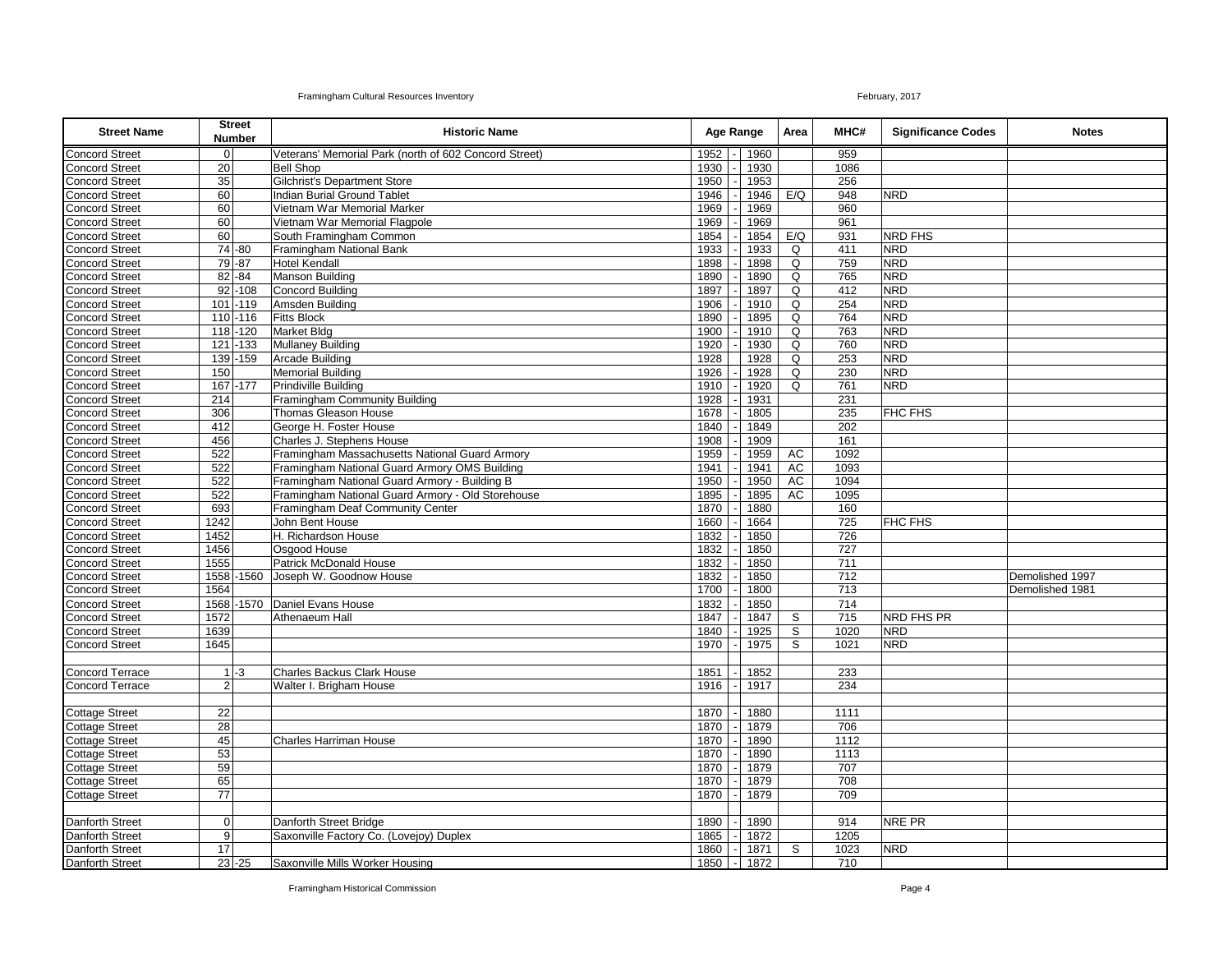| <b>Street Name</b>     |                  | <b>Street</b><br><b>Number</b> | <b>Historic Name</b>                                   |                  | Age Range |      |              |      | Area           | MHC#                   | <b>Significance Codes</b> | <b>Notes</b> |
|------------------------|------------------|--------------------------------|--------------------------------------------------------|------------------|-----------|------|--------------|------|----------------|------------------------|---------------------------|--------------|
| <b>Danforth Street</b> |                  | $24 - 36$                      |                                                        | 1895             |           | 1920 |              | 674  |                |                        |                           |              |
| Danforth Street        | 14               |                                | Saxonville Factory Company (Clough) House              | 1850             |           | 1872 | S            | 1022 | <b>NRD</b>     | Demolished ca 2000     |                           |              |
|                        |                  |                                |                                                        |                  |           |      |              |      |                |                        |                           |              |
| <b>Deloss Street</b>   | 3 <sup>1</sup>   |                                |                                                        | 1880             |           | 1899 |              | 419  |                |                        |                           |              |
| <b>Deloss Street</b>   | 24               |                                |                                                        | 1895             |           | 1915 |              | 418  |                |                        |                           |              |
|                        |                  |                                |                                                        |                  |           |      |              |      |                |                        |                           |              |
| <b>Dennison Avenue</b> | 84               |                                |                                                        | 1910             |           | 1929 |              | 203  |                |                        |                           |              |
| <b>Dennison Avenue</b> | 92               |                                |                                                        | 1910             |           | 1929 |              | 204  |                |                        |                           |              |
| <b>Dennison Avenue</b> | 99               |                                |                                                        | 1895             |           | 1910 |              | 205  |                |                        |                           |              |
| <b>Dennison Avenue</b> | 120 <sub>R</sub> |                                | Dennison Manufacturing Company Pay Shack               | 1895             |           | 1910 |              | 206  |                |                        |                           |              |
|                        |                  |                                |                                                        |                  |           |      |              |      |                |                        |                           |              |
| <b>Dudley Road</b>     | $\overline{0}$   |                                | Farm Pond                                              |                  |           |      | $\times$     | 938  |                |                        |                           |              |
| <b>Dudley Road</b>     | $\overline{0}$   |                                | Farm Pond Pump Station                                 | 1872             |           | 1876 |              | 430  |                |                        |                           |              |
| Dudley Road            | 60               |                                | Cushing General Hospital Chapel                        | 1943             |           | 1944 |              | 1114 |                |                        |                           |              |
| <b>Dudley Road</b>     | 100              |                                | Barbieri Middle School                                 | 1973             |           | 1973 |              | 402  |                |                        |                           |              |
|                        |                  |                                |                                                        |                  |           |      |              |      |                |                        |                           |              |
| <b>Eames Street</b>    |                  | $12 - 14$                      |                                                        | 1872             |           | 1895 |              | 314  |                |                        |                           |              |
| <b>Eames Street</b>    | 36               |                                |                                                        | 1872             |           | 1895 |              | 313  |                |                        |                           |              |
|                        |                  |                                |                                                        |                  |           |      |              |      |                |                        |                           |              |
| <b>Eden Street</b>     | 41               |                                |                                                        | 1890             |           | 1900 |              | 211  |                |                        |                           |              |
|                        |                  |                                |                                                        |                  |           |      |              |      |                |                        |                           |              |
| <b>Edgebrook Road</b>  | 115              |                                | Framingham Christian Reformed Church                   | 1960             |           | 1969 |              | 606  |                |                        |                           |              |
|                        |                  |                                |                                                        |                  |           |      |              |      |                |                        |                           |              |
| <b>Edgell Road</b>     | $\overline{0}$   |                                | Edgell Road Pumping Station (north of 645 Edgell Road) | 1939             |           | 1939 | Y            | 1069 |                |                        |                           |              |
| <b>Edgell Road</b>     | 18               |                                | Framingham Centre Civil War Memorial Statue            | 1872             |           | 1872 | A/P          | 927  | <b>LHD NRD</b> |                        |                           |              |
| <b>Edgell Road</b>     | 18               |                                | <b>Edgell Memorial Library</b>                         | 1872             |           | 1872 | A/P          | 3    | FHS LHD NRD PR |                        |                           |              |
| <b>Edgell Road</b>     | 35               |                                | Framingham Trust Company                               | 1969             |           | 1969 | $\mathsf{A}$ | 15   | <b>LHD</b>     |                        |                           |              |
| <b>Edgell Road</b>     | 39               |                                | Framingham Bank                                        | 1833             |           | 1970 | A/P          | 14   | FHC LHD NRD    |                        |                           |              |
| <b>Edgell Road</b>     | 61               |                                | Grossman House                                         | 1961             |           | 1961 | A/P          | 13   | LHD NRD        |                        |                           |              |
| <b>Edgell Road</b>     | 63               |                                | O'Brien House                                          | 1961             |           | 1961 | A/P          | 12   | LHD NRD        |                        |                           |              |
| <b>Edgell Road</b>     | 65               |                                | Jason Hall House                                       | 1850             |           | 1850 | A/P          | 11   | FHC LHD NRD    |                        |                           |              |
| Edgell Road            | 85               |                                | Otis Boynton House                                     | 1825             |           | 1825 | A/P          | 10   | FHC LHD NRD    |                        |                           |              |
| <b>Edgell Road</b>     | 87               |                                | Plymouth Congregational Church                         | 1968             |           | 1968 | A/P          | 9    | LHD NRD        |                        |                           |              |
| <b>Edgell Road</b>     | 110              |                                | Nancy Jennings House                                   | 1832             |           | 1850 | P            | 30   | <b>NRD</b>     |                        |                           |              |
| Edgell Road            | 121              |                                | E. Cloyes House                                        | 1831             |           | 1839 | A/P          | 17   | <b>LHD NRD</b> |                        |                           |              |
| <b>Edgell Road</b>     | 122              |                                | George A. Weeks - Francis Jaques House                 | 1865             |           | 1865 | A/P          | 31   | FHC LHD NRD    |                        |                           |              |
| Edgell Road            | 125              |                                | <b>White-Train House</b>                               | 1825             |           | 1835 | A/P          | 16   | FHC LHD NRD    |                        |                           |              |
| <b>Edgell Road</b>     | 151              |                                | Hemenway-Stevens House                                 | 1800             |           | 1832 | A/P          | 18   | FHC LHD NRD    |                        |                           |              |
| Edgell Road            | 160              |                                | Gordon's Corner                                        | 1735             |           | 1735 |              | 952  | <b>FHC</b>     |                        |                           |              |
| Edgell Road            | 160              |                                | Gordon's Corner Granite Signpost                       | 1892             |           | 1892 |              | 954  | <b>FHC</b>     |                        |                           |              |
| <b>Edgell Road</b>     | 162              |                                | Gordon's Corner Dry Laid Stone Walls                   |                  |           |      |              | 953  | <b>FHC</b>     |                        |                           |              |
| Edgell Road            | 248              |                                | Captain Simon Edgell House                             | 1816             |           | 1816 |              | 57   | <b>FHC</b>     |                        |                           |              |
| <b>Edgell Road</b>     | 309              |                                |                                                        | 1935             |           | 1945 |              | 1115 |                |                        |                           |              |
| <b>Edgell Road</b>     | 470              |                                | Lewis Hill House                                       | 1806             |           | 1832 |              | 605  |                |                        |                           |              |
| <b>Edgell Road</b>     | 730              |                                | <b>Elbert Hemenway House</b>                           | 1832             |           | 1872 |              | 603  |                |                        |                           |              |
| <b>Edgell Road</b>     | 804              |                                | Nobscot Grange Hall                                    | 1855             |           | 1832 |              | 602  | <b>NRE</b>     | Destroyed by fire 1994 |                           |              |
| <b>Edgell Road</b>     | 807              |                                | John Moore House                                       | 1790             |           | 1832 |              | 1116 | <b>FHC</b>     |                        |                           |              |
| <b>Edgell Road</b>     | 1176             |                                | Greenwood House                                        | 1835             |           | 1845 |              | 1117 | <b>FHC</b>     |                        |                           |              |
| <b>Edgell Road</b>     | 1231             |                                | George W. Eaton House                                  | 1800             |           | 1825 |              | 599  | <b>FHC</b>     |                        |                           |              |
|                        |                  |                                |                                                        |                  |           |      |              |      |                |                        |                           |              |
| <b>Edmands Road</b>    |                  | 49 R                           | Martin H. Bacon Barn                                   | 1830             |           | 1870 |              | 600  |                | Demolished 2009        |                           |              |
| <b>Edmands Road</b>    | 152 R            |                                | E. Atwell Barn                                         | 1872             |           | 1895 |              | 596  |                |                        |                           |              |
| <b>Edmands Road</b>    | 175              |                                | Patterson Tavern - Solomon Brackett House              | $1750$ $\vert$ - |           | 1760 |              | 1118 | <b>FHC</b>     |                        |                           |              |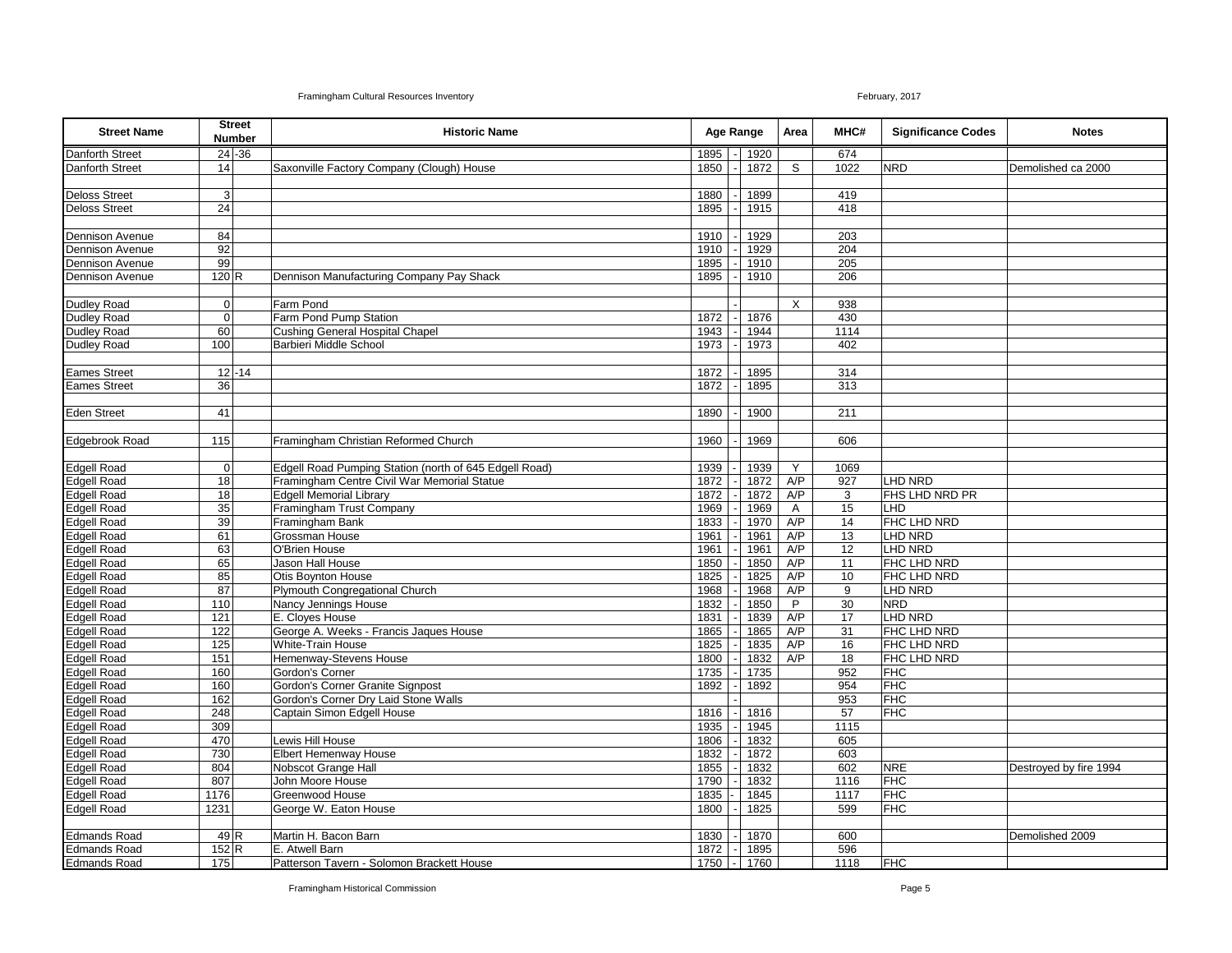| <b>Street Name</b>                     |                | <b>Street</b><br><b>Number</b> | <b>Historic Name</b>                                 | <b>Age Range</b> |              | Area           | MHC#        | <b>Significance Codes</b> | <b>Notes</b>    |
|----------------------------------------|----------------|--------------------------------|------------------------------------------------------|------------------|--------------|----------------|-------------|---------------------------|-----------------|
| <b>Edmands Road</b>                    | 177            |                                | J. Hamilton - James E. Stinson House                 | 1800             | 1899         |                | 595         |                           |                 |
| <b>Edmands Road</b>                    | 187            |                                | J. Hamilton - James E. Stinson House Ell             | 1900             | 1920         |                | 594         |                           |                 |
| <b>Edmands Road</b>                    | 200            |                                |                                                      | 1900             | 1920         |                | 593         |                           |                 |
| <b>Edmands Road</b>                    | 271            |                                | <b>Thomas Frost House</b>                            | 1740             | 1760         |                | 591         | <b>FHC</b>                |                 |
| <b>Edmands Road</b>                    | 384            |                                | Joel Taintor House                                   | 1800             | 1820         |                | 590         | <b>FHC</b>                |                 |
| <b>Edmands Road</b>                    | 457            |                                | Jonathan Edmands House                               | 1740             | 1760         |                | 1119        | <b>FHC</b>                |                 |
| Edmands Road                           | 463            |                                | Edwin R. Warren House                                | 1780             | 1790         |                | 589         | <b>FHC</b>                |                 |
| <b>Edmands Road</b>                    | 495            |                                | Thomas Larrabee House                                | 1800             | 1810         |                | 588         |                           |                 |
| <b>Edmands Road</b>                    | 618            |                                |                                                      | 1960             | 1979         |                | 586         |                           |                 |
| <b>Edmands Road</b>                    | 639            |                                |                                                      | 1970             | 1979         |                | 587         |                           |                 |
| <b>Edmands Road</b>                    | 689            |                                | John Trowbridge House                                | 1775             | 1780         |                | 585         | <b>FHC</b>                |                 |
| <b>Edmands Road</b>                    | 841            |                                | Framingham District School House #7                  | 1800             | 1820         |                | 579         | <b>FHC</b>                |                 |
| <b>Edmands Road</b>                    | 881            |                                | Capt. Thomas Nixon House                             | 1780             | 1790         |                | 577         | FHC FHS HABS PR           |                 |
| <b>Edmands Road</b>                    | 881 R          |                                | Thomas Nixon Barn                                    | 1837             | 1838         |                | 578         |                           |                 |
| <b>Edmands Road</b>                    | 1011           |                                |                                                      | 1785             | 1830         |                | 1120        | <b>FHC</b>                |                 |
| <b>Edmands Road</b>                    | 1062           |                                | <b>Beebe Concrete Tank</b>                           | 1980             | 1980         | AF             | 971         |                           |                 |
| <b>Edmands Road</b>                    | 1062           |                                | <b>Beebe Replacement Tank</b>                        | 1914             | 1914         | AF             | 972         |                           |                 |
| <b>Edmands Road</b>                    | 1062           |                                | Eastleigh Farm Store Building                        | 1934             | 1934         | AF             | 1164        |                           |                 |
| <b>Edmands Road</b>                    | 1062           |                                | Eastleigh Farm Dairy Building                        | 1934             | 1934         | AF             | 1165        |                           |                 |
| <b>Edmands Road</b>                    | 1062           |                                | Eastleigh Farm Cow Barns                             | 1934             | 1934         | AF             | 1166        |                           |                 |
| <b>Edmands Road</b>                    | 1062           |                                | Eastleigh Farm Storage Silos                         | 1934             | 1934         | AF             | 1167        |                           |                 |
| <b>Edmands Road</b>                    | 1147           |                                | Charles P. Beebe House                               | 1880             | 1900         | AF             | 1168        |                           |                 |
| <b>Edmands Road</b>                    | $1147$ B       |                                | Paul Gibbs House                                     | 1850             | 1889         | AF             | 576         | <b>FHC NRI</b>            |                 |
|                                        |                |                                |                                                      |                  |              |                |             |                           |                 |
| <b>Edwards Street</b>                  | 0              |                                | <b>Edwards Cemetery Receiving Tomb</b>               | 1840             | 1860         | S              | 912         | <b>NRD</b>                |                 |
| <b>Edwards Street</b>                  | $\mathbf 0$    |                                | <b>Edwards Cemetery</b>                              | 1838             | 1865         | S              | 802         | <b>NRD</b>                |                 |
| <b>Edwards Street</b>                  | 29             |                                | <b>Edwards Congregational Church Hall</b>            | 1960             | 1960         | AH             | 1176        |                           |                 |
| <b>Edwards Street</b>                  | 39             |                                | Jonathan House                                       | 1832             | 1832         | AH             | 1177        |                           |                 |
| <b>Edwards Street</b>                  | 40             |                                | Edwards Congregational Church                        | 1827             | 1827         | S              | 665         | <b>FHS</b>                |                 |
| <b>Edwards Street</b>                  | 40             |                                | Susan P. Dickerman Education Building                | 2002             | 2002         | S/AH           | 1178        | <b>NRD</b>                |                 |
| <b>Edwards Street</b>                  | 45             |                                | Edwards Congregational Church Parsonage              | 1956             | 1956         | AH             | 1179        |                           |                 |
| <b>Edwards Street</b>                  | 46             |                                |                                                      | 1845             | 1850         | S              | 1043        | <b>NRD</b>                |                 |
|                                        |                |                                |                                                      |                  |              |                |             |                           |                 |
| Elizabeth Circle                       | 25             |                                | <b>Oliver Bennett House</b>                          | 1858             | 1859         |                | 232         |                           |                 |
|                                        |                |                                |                                                      |                  |              |                |             |                           |                 |
| Elm Street                             | $\mathbf{O}$   |                                | Elm Street Pumping Station (south of 145 Elm Street) | 1961             | 1961         | Y              | 1070        |                           |                 |
| <b>Elm Street</b>                      |                | $1 - 5$                        |                                                      | 1930             | 1939         | S              | 1025        | <b>NRD</b>                |                 |
| <b>Elm Street</b>                      | $\overline{7}$ | 7R                             |                                                      | 1875<br>1840     | 1885         | S<br>S         | 1026<br>672 | <b>NRD</b><br><b>NRD</b>  |                 |
| <b>Elm Street</b><br><b>Elm Street</b> |                | $8 - 10$                       |                                                      | 1840             | 1860<br>1860 | S              | 671         | <b>NRD</b>                | Demolished 1995 |
| <b>Elm Street</b>                      |                | $9 - 11$                       | <b>Edwards Chapel</b>                                | 1870             | 1880         | S              | 1027        | <b>NRD</b>                |                 |
| Elm Street                             |                | $14 - 16$                      |                                                      | 1820             | 1830         | S              | 1028        | <b>NRD</b>                |                 |
| <b>Elm Street</b>                      | 15             |                                | Saxonville Methodist Church                          | 1880             | 1880         | S              | 668         | <b>NRD</b>                |                 |
| <b>Elm Street</b>                      |                | $18 - 20$                      |                                                      | 1823             | 1830         | S              | 1029        | <b>NRD</b>                |                 |
| Elm Street                             | 43             |                                | Mary E. Stapleton School                             | 1922             | 1922         | $\overline{s}$ | 1030        | <b>NRD</b>                |                 |
| Elm Street                             | 60             |                                | Charles Fiske Stone House                            | 1780             | 1799         | S              | 667         | <b>FHC NRD</b>            |                 |
| <b>Elm Street</b>                      | 60 R           |                                |                                                      | 1835             | 1845         | S              | 1031        | <b>NRD</b>                | Demolished 1997 |
| <b>Elm Street</b>                      | 61             |                                |                                                      | 1896             | 1907         | S              | 1032        | <b>NRD</b>                |                 |
| <b>Elm Street</b>                      | 71             |                                | F. Goodwin House                                     | 1872             | 1895         | S              | 666         | <b>NRD</b>                |                 |
| Elm Street                             |                | 74 A-C                         |                                                      | 1979             | 1979         | S              | 1033        | <b>NRD</b>                |                 |
| <b>Elm Street</b>                      | 77             |                                |                                                      | 1832             | 1849         | S              | 1034        | <b>NRD</b>                |                 |
| Elm Street                             | 78             |                                |                                                      | 1880             | 1907         | $\mathsf{s}$   | 1035        | <b>NRD</b>                |                 |
| <b>Elm Street</b>                      | 82             |                                |                                                      | 1840             | 1880         | S              | 1036        | <b>NRD</b>                |                 |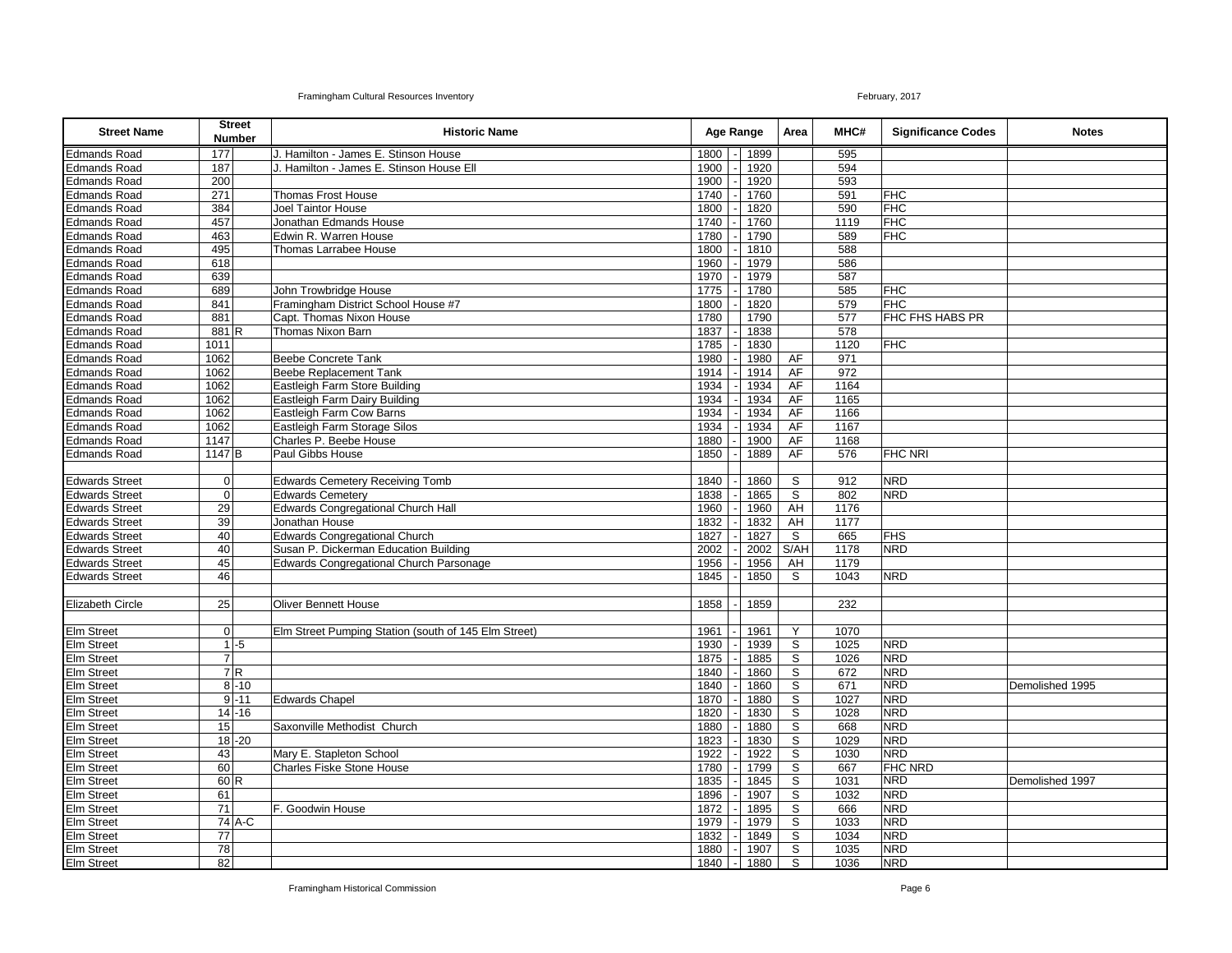| <b>Street Name</b>                     |                  | <b>Street</b><br><b>Number</b> | <b>Historic Name</b>                           | <b>Age Range</b>  |  | Area | MHC#             | <b>Significance Codes</b> | <b>Notes</b>   |                  |
|----------------------------------------|------------------|--------------------------------|------------------------------------------------|-------------------|--|------|------------------|---------------------------|----------------|------------------|
| Elm Street                             | 87               |                                |                                                | 1800              |  | 1823 | S                | 1037                      | <b>NRD</b>     |                  |
| <b>Elm Street</b>                      | 88               |                                |                                                | 1839              |  | 1849 | S                | 1038                      | <b>FHC NRD</b> |                  |
| Elm Street                             | 95               |                                |                                                | 1870              |  | 1881 | S                | 1039                      | <b>NRD</b>     | Demolished 2011  |
| <b>Elm Street</b>                      | 98               |                                |                                                | 1976              |  | 1976 | S                | 1040                      | <b>NRD</b>     |                  |
| <b>Elm Street</b>                      | 98R              |                                |                                                | 1976              |  | 1976 |                  | 1041                      | <b>NRD</b>     |                  |
| Elm Street                             | 103              |                                |                                                | 1870              |  | 1895 | $\mathsf S$<br>S | 1042                      | <b>NRD</b>     |                  |
| <b>Elm Street</b>                      | 110              |                                |                                                | 1840              |  | 1850 | S                | 1044                      | <b>NRD</b>     |                  |
|                                        | 114              |                                |                                                | 1917              |  |      | S                | 1045                      | <b>NRD</b>     |                  |
| <b>Elm Street</b><br><b>Elm Street</b> | 115              |                                |                                                |                   |  | 1917 |                  | 1046                      | <b>NRD</b>     |                  |
| <b>Elm Street</b>                      | 125              |                                |                                                | 1982              |  | 1982 | S                |                           |                |                  |
|                                        |                  | 187-205                        | <b>Charles Fiske House</b>                     | 1832<br>1975      |  | 1850 | S                | 664<br>663                | <b>NRD</b>     |                  |
| <b>Elm Street</b>                      |                  |                                | Cameron School                                 |                   |  | 1975 |                  |                           |                |                  |
| Fay Road                               | 80               |                                | Roosevelt School                               | 1924              |  | 1924 |                  | 364                       |                | Demolished 2002  |
|                                        |                  |                                |                                                |                   |  |      |                  |                           |                |                  |
| <b>Fenwick Street</b>                  | 1                |                                | St. Stephen Cemetery                           | 1889              |  | 1889 |                  | 804                       |                |                  |
|                                        |                  |                                |                                                |                   |  |      |                  |                           |                |                  |
|                                        | 19               |                                | Louis W. Farley Middle School                  | 1974              |  | 1974 |                  | 159                       |                |                  |
| <b>Flagg Drive</b>                     |                  |                                |                                                |                   |  |      |                  |                           |                |                  |
|                                        | $\overline{5}$   |                                |                                                |                   |  |      |                  |                           |                |                  |
| Forest Avenue                          |                  |                                |                                                | 1895              |  | 1915 |                  | 212                       |                |                  |
|                                        |                  |                                |                                                |                   |  |      |                  |                           |                |                  |
| <b>Fountain Street</b>                 | $\pmb{0}$        |                                | Fountain St. Bridge #1 (over reservoir outlet) | 1870              |  | 1880 |                  | 918                       |                | Rebuilt 1987     |
| <b>Fountain Street</b>                 | $\mathbf 0$      |                                | Fountain St. Bridge #2 (over railroad tracks)  | 1870              |  | 1880 |                  | 920                       |                |                  |
| <b>Fountain Street</b>                 | 59               |                                | <b>Bancroft Building</b>                       | 1895              |  | 1915 | AA               | 403                       |                |                  |
| <b>Fountain Street</b>                 | 63               |                                | R. H. Long Auto Engineering Building #2        | 1915              |  | 1915 | AA               | 1088                      |                |                  |
| <b>Fountain Street</b>                 | 75               |                                | R. H. Long Auto Refinishing and Upholstering   | 1915              |  | 1915 | AA               | 1089                      |                |                  |
| <b>Fountain Street</b>                 | $\overline{75}$  |                                | Richard H. Long Auto Factory Barn              | 1900              |  | 1900 | AA               | 1090                      |                |                  |
| <b>Fountain Street</b>                 | 156              |                                | Whit's Diner - Lloyd's Diner                   | 1939              |  | 1939 | AB               | 1073                      | <b>NRI</b>     |                  |
|                                        |                  |                                |                                                |                   |  |      |                  |                           |                |                  |
| Franklin Commons                       | $\mathbf{1}$     |                                | Fred A. Bodman Rental House                    | 1910              |  | 1910 | G                | 1159                      |                |                  |
| <b>Franklin Commons</b>                | $\boldsymbol{2}$ |                                | Fred A. Bodman Rental House                    | 1910              |  | 1910 | G                | 1160                      |                |                  |
| <b>Franklin Commons</b>                | $\overline{3}$   |                                | George Merriam - Frank D. Lincoln House        | 1890              |  | 1890 | $\overline{G}$   | 1161                      |                |                  |
| <b>Franklin Commons</b>                | $\overline{4}$   |                                | Fred A. Bodman Rental House                    | 1910              |  | 1910 | G                | 1162                      |                |                  |
| <b>Franklin Commons</b>                | 5 <sup>1</sup>   |                                | Franklin Manson House                          | 1875              |  | 1875 | G                | 1163                      |                |                  |
|                                        |                  |                                |                                                |                   |  |      |                  |                           |                |                  |
| <b>Franklin Street</b>                 | $\overline{2}$   |                                | Old Colony House - Park Central Hotel          | 1883              |  | 1886 |                  | 1121                      |                |                  |
| <b>Franklin Street</b>                 | 38               |                                | Park Street Baptist Church                     | 1855              |  | 1855 | Q                | 407                       | <b>FHS NRD</b> |                  |
| <b>Franklin Street</b>                 | 40               |                                | U. S. Post Office - Old Framingham Main Branch | 1930              |  | 1930 | Q                | 409                       | <b>NRD</b>     |                  |
| <b>Franklin Street</b>                 | 47               |                                | Old Framingham Police Station                  | 1927              |  | 1927 | Q                | 766                       | <b>NRD</b>     |                  |
| <b>Franklin Street</b>                 |                  | $69 - 71$                      | <b>Franklin Gaines House</b>                   | 1840              |  | 1869 |                  | 414                       |                | Demolished 1980s |
| <b>Franklin Street</b>                 | 156              |                                | Harmony Grove Marker - Corner Henry            | $19\overline{16}$ |  | 1916 |                  | 962                       |                |                  |
| <b>Franklin Street</b>                 | 317              |                                |                                                | 1895              |  | 1915 |                  | 428                       |                |                  |
| <b>Franklin Street</b>                 | 494              |                                | Central Products Company Building              | 1902              |  | 1902 |                  | 151                       |                |                  |
|                                        |                  |                                |                                                |                   |  |      |                  |                           |                |                  |
| <b>Frederick Street</b>                |                  | $17 - 19$                      | Charles M. Badger House                        | 1896              |  | 1897 |                  | 252                       |                |                  |
| <b>Frederick Street</b>                |                  | $46 - 48$                      | Arthur M. Fitts Three Decker #1                | 1912              |  | 1912 |                  | 251                       |                |                  |
| <b>Frederick Street</b>                |                  | $50 - 52$                      | Arthur M. Fitts Three Decker #2                | 1912              |  | 1912 |                  | 250                       |                |                  |
|                                        |                  |                                |                                                |                   |  |      |                  |                           |                |                  |
| Freeman Street                         | 26               |                                | Morland M. Dessau House                        | 1889              |  | 1890 |                  | 249                       |                |                  |
| <b>Freeman Street</b>                  |                  | $40 - 42$                      | Morland M. Dessau House                        | 1887              |  | 1888 |                  | 247                       |                |                  |
| <b>Freeman Street</b>                  | 45               |                                | Luther Belknap Gaines House                    | 1880              |  | 1881 |                  | 248                       |                |                  |
|                                        |                  |                                |                                                |                   |  |      |                  |                           |                |                  |
| <b>Gates Street</b>                    | 31               |                                | Caleb Bridges House                            | 1700              |  | 1760 |                  | 517                       | FHC FHS        |                  |
| <b>Gates Street</b>                    | 31               |                                | Temple House #2                                | $1780$ $\vert$ -  |  | 1820 |                  | 518                       |                |                  |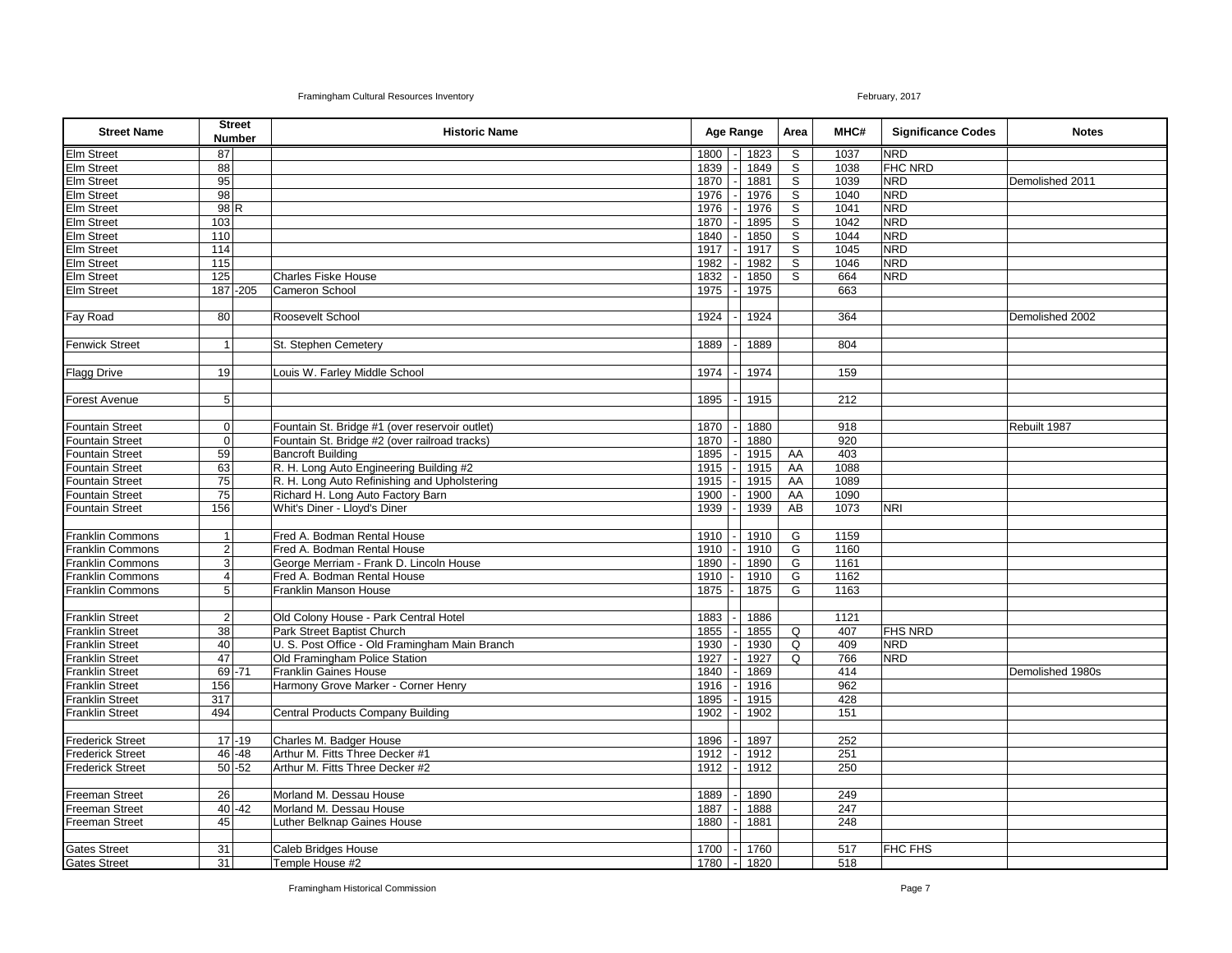| <b>Street Name</b>                           | <b>Street</b><br><b>Number</b> | <b>Historic Name</b>                                          |              | Age Range |              | Area                         | MHC#         | <b>Significance Codes</b> | <b>Notes</b>    |
|----------------------------------------------|--------------------------------|---------------------------------------------------------------|--------------|-----------|--------------|------------------------------|--------------|---------------------------|-----------------|
| <b>Gates Street</b>                          | 65                             | Hartley Dennett House (Norwegian Castle)                      | 1902         |           | 1902         |                              | 1122         |                           |                 |
|                                              |                                |                                                               |              |           |              |                              |              |                           |                 |
| <b>George Street</b>                         | 15                             | Lawrence V. K. Van De Mark Three Decker                       | 1895         |           | 1908         |                              | 327          |                           |                 |
| <b>Gilbert Street</b>                        | 38                             |                                                               | 1895         |           | 1993         |                              | 352          |                           |                 |
|                                              |                                |                                                               |              |           |              |                              |              |                           |                 |
| <b>Grant Street</b>                          | 72                             | R. M. Everit House                                            | 1832         |           | 1875         |                              | 239          |                           |                 |
|                                              |                                |                                                               |              |           |              |                              |              |                           |                 |
| <b>Grove Street</b>                          | $\overline{0}$                 | Grove Street Bridge over CSX Railroad                         | 1871         |           | 1871         |                              | 958          |                           |                 |
| <b>Grove Street</b>                          | $\overline{0}$                 | Grove Street Pumping Station (north of 527 Grove Street)      | 1960         |           | 1960         | Y                            | 1072         |                           |                 |
| <b>Grove Street</b>                          | 31                             | Rinaldo House                                                 | 1970         |           | 1970         | A/P                          | 24           | LHD NRD                   |                 |
| <b>Grove Street</b>                          | 33                             | Mrs. Gordon House                                             | 1810         |           | 1814         | A/P                          | 25           | <b>FHC LHD NRD</b>        |                 |
| <b>Grove Street</b>                          | 53                             | <b>Edgell Grove Cemetery</b>                                  | 1848         |           | 1848         | P                            | 801          | <b>NRD</b>                |                 |
| <b>Grove Street</b>                          | 53                             | <b>Edgell Memorial Chapel</b>                                 | 1885         |           | 1885         | P                            | 56           | <b>NRD</b>                |                 |
| <b>Grove Street</b>                          | 53                             | Edgell Grove Cemetery Receiving Tomb                          | 1872         |           | 1872         | P                            | 747          | <b>NRD</b>                |                 |
| <b>Grove Street</b>                          | 53                             | Edgell Grove Cemetery Superintendent's House                  | 1930         |           | 1939         | P                            | 748          | <b>NRD</b>                |                 |
| <b>Grove Street</b>                          | 53                             | <b>Edgell Grove Cemetery Tool House</b>                       | 1890         |           | 1910         | P                            | 749          | <b>NRD</b>                | Demolished 1994 |
| <b>Grove Street</b>                          | 53                             | <b>Edgell Grove Cemetery Tool House</b>                       | 1890         |           | 1910         | P                            | 750          | <b>NRD</b>                | Demolished 1994 |
| <b>Grove Street</b>                          | 53                             | Edgell Grove Cemetery Shed - Summer House                     | 1930         |           | 1940         | P                            | 751          | <b>NRD</b>                |                 |
| <b>Grove Street</b>                          | 53                             | Edgell Grove Cemetery Administration Building                 | 1950         |           | 1959         | P                            | 752          | <b>NRD</b>                |                 |
| <b>Grove Street</b>                          | 53                             | <b>Edgell Grove Cemetery Garage</b>                           | 1945         |           | 1955         | P                            | 753          | <b>NRD</b>                |                 |
| <b>Grove Street</b><br><b>Grove Street</b>   | 53                             | <b>Edgell Grove Cemetery Gates</b>                            | 1880         |           | 1899         | P                            | 901<br>929   | <b>NRD</b><br><b>NRD</b>  |                 |
|                                              | 53<br>53                       | <b>Edgell Grove Cemetery Well House</b>                       | 1863<br>1880 |           | 1863<br>1899 | P<br>P                       | 930          | <b>NRD</b>                |                 |
| <b>Grove Street</b><br><b>Grove Street</b>   | 796                            | <b>Edgell Grove Cemetery Planter</b><br>Martin Hemenway House |              |           |              |                              |              | <b>FHC</b>                |                 |
| <b>Grove Street</b>                          | 846                            | Leland Winch House                                            | 1810<br>1820 |           | 1816<br>1832 |                              | 1123<br>1124 | <b>FHC</b>                |                 |
| <b>Grove Street</b>                          | 873                            | Amos Gates House                                              | 1700         |           | 1750         |                              | 572          | <b>FHC</b>                |                 |
| Grove Street                                 | 886                            | George A. Trowbridge House                                    | 1860         |           | 1879         |                              | 573          |                           |                 |
| <b>Grove Street</b>                          | 949                            | John T. Forrester House                                       | 1872         |           | 1875         |                              | 574          |                           |                 |
| <b>Grove Street</b>                          | 1065                           |                                                               | 1895         |           | 1905         |                              | 575          |                           |                 |
|                                              |                                |                                                               |              |           |              |                              |              |                           |                 |
| <b>Hamilton Street</b>                       | 19                             | John Kinder House                                             | 1832         |           | 1850         |                              | 704          |                           |                 |
|                                              |                                |                                                               |              |           |              |                              |              |                           |                 |
| <b>Harrington Road</b>                       | 63                             |                                                               | 1935         |           | 1935         |                              | 598          |                           |                 |
| <b>Harrington Road</b>                       | 71                             | Eaton House                                                   | 1800         |           | 1820         |                              | 597          | <b>FHC</b>                |                 |
|                                              |                                |                                                               |              |           |              |                              |              |                           |                 |
| <b>Hayes Street</b>                          | 24                             | Edward A. Gleason House                                       | 1883         |           | 1895         |                              | 355          |                           |                 |
| <b>Hayes Street</b>                          | $34 - 36$                      | Lydia Hutchinson - Amanda Mowry House                         | 1877         |           | 1895         |                              | 356          |                           |                 |
| <b>Hayes Street</b>                          | 38                             | V. Maria Boynton House                                        | 1877         |           | 1895         |                              | 357          |                           |                 |
|                                              |                                |                                                               |              |           |              |                              |              |                           |                 |
| Hemenway Road                                | 180                            | Garden in the Woods                                           | 1900         |           | 1961         | N                            | multiple     |                           |                 |
|                                              |                                |                                                               |              |           |              |                              |              |                           |                 |
| <b>Henry Street</b>                          | 67                             |                                                               | 1915         |           | 1930         |                              | 224          |                           |                 |
| <b>Henry Street</b>                          | 68                             |                                                               | 1895         |           | 1915         |                              | 223          |                           |                 |
|                                              |                                |                                                               |              |           |              |                              |              |                           |                 |
| <b>Highland Street</b>                       | $33 - 35$                      | Eames House                                                   | 1872         |           | 1895         |                              | 359          |                           |                 |
| <b>Highland Street</b>                       | $36 - 38$                      | E. Eames House                                                | 1872         |           | 1895         |                              | 358          |                           |                 |
|                                              |                                |                                                               |              |           |              |                              |              |                           |                 |
| <b>Hollis Street</b>                         | $23 - 25$                      | The Beaumont                                                  | 1894         |           | 1899         | $\mathsf{R}$                 | 785          | <b>NRD</b>                |                 |
| <b>Hollis Street</b>                         | $30 - 38$                      | Eames Building                                                | 1880         |           | 1890         | R                            | 776          | <b>NRD</b>                |                 |
| <b>Hollis Street</b>                         | $\overline{37}$                |                                                               | 1915         |           | 1925         | R                            | 784          | <b>NRD</b>                |                 |
| <b>Hollis Street</b><br><b>Hollis Street</b> | $40 - 50$<br>43                | <b>Odd Fellows Block</b>                                      | 1876<br>1910 |           | 1928<br>1930 | $\mathsf{R}$<br>$\mathsf{R}$ | 777<br>786   | <b>NRD</b><br><b>NRD</b>  |                 |
|                                              |                                |                                                               |              |           |              |                              |              |                           |                 |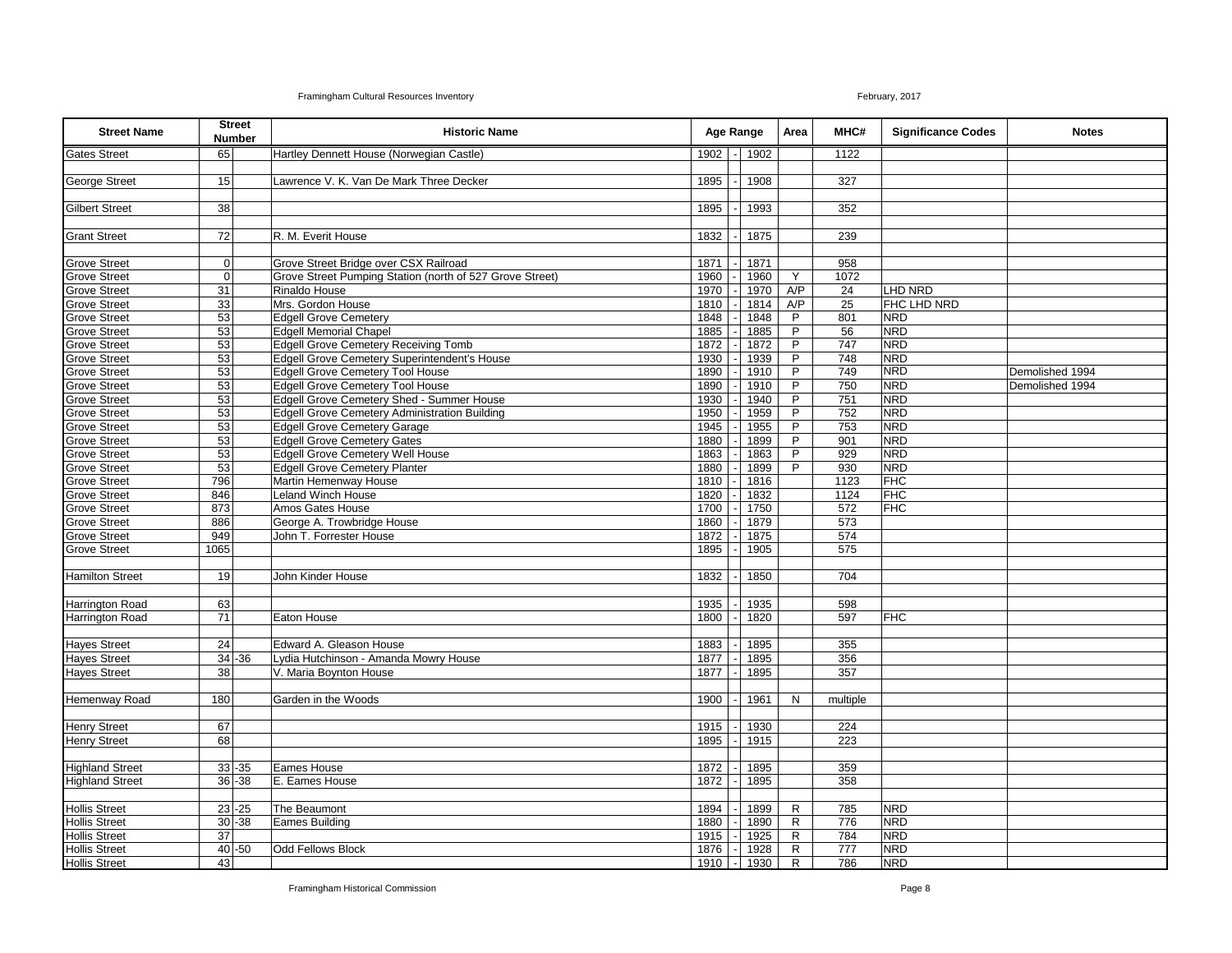| <b>Street Name</b>     | <b>Street</b><br><b>Number</b> | <b>Historic Name</b>                     |      | <b>Age Range</b> |              | Area           | MHC#       | <b>Significance Codes</b> | <b>Notes</b>               |
|------------------------|--------------------------------|------------------------------------------|------|------------------|--------------|----------------|------------|---------------------------|----------------------------|
| <b>Hollis Street</b>   | 45                             | Framingham Theatre                       | 1938 |                  | 1938         | $\mathsf{R}$   | 783        | <b>NRD</b>                |                            |
| <b>Hollis Street</b>   | $49 - 63$                      |                                          | 1926 |                  | 1926         | R              | 782        | <b>NRD</b>                |                            |
| <b>Hollis Street</b>   | $56 - 68$                      | The Trowbridge                           | 1899 |                  | 1899         | R              | 778        | <b>NRD</b>                |                            |
| <b>Hollis Street</b>   | $56 - 68 R$                    |                                          | 1930 |                  | 1939         | R              | 779        | <b>NRD</b>                |                            |
| <b>Hollis Street</b>   | 73                             | <b>Winthrop Hotel</b>                    | 1880 |                  | 1890         | $\mathsf{R}$   | 781        | <b>NRD</b>                |                            |
| <b>Hollis Street</b>   | $78 - 84$                      |                                          | 1910 |                  | 1920         | R              | 780        | <b>NRD</b>                |                            |
| <b>Hollis Street</b>   | 160                            | <b>Hollis Street Firehouse</b>           | 1902 |                  | 1902         |                | 322        | NRE PR                    |                            |
| <b>Hollis Street</b>   | 180 - 208                      | <b>Willard Howe Tenement Block</b>       | 1882 |                  | 1883         |                | 323        |                           |                            |
| <b>Hollis Street</b>   | 181                            | William Richardson Eames House           | 1878 |                  | 1895         |                | 354        |                           |                            |
| <b>Hollis Street</b>   | 287                            | John M. Curry - Margaret E. Knight House | 1873 |                  | 1873         |                | 1125       | <b>FHC</b>                |                            |
| <b>Hollis Street</b>   | 294                            | Emma Knight House                        | 1889 |                  | 1890         |                | 324        |                           |                            |
| <b>Hollis Street</b>   | 308                            | Emily E. Teague House                    | 1880 |                  | 1889         |                | 325        |                           |                            |
| <b>Hollis Street</b>   | 343                            | Dennis J. Halloran House                 | 1913 |                  | 1913         |                | 353        |                           |                            |
| <b>Hollis Street</b>   | 394                            | Charles A. Stone Three-Decker            | 1895 |                  | 1908         |                | 326        |                           |                            |
|                        |                                |                                          |      |                  |              |                |            |                           |                            |
|                        |                                |                                          |      |                  |              |                |            |                           |                            |
| <b>Howard Street</b>   | 47<br>300                      | Framingham Cooperative Bank Building     | 1950 |                  | 1960<br>1920 |                | 406<br>238 |                           |                            |
| <b>Howard Street</b>   |                                | Dennison Manufacturing Company Offices   | 1882 |                  |              | D              |            |                           | Bldgs 2a, 3, 9 Demol. 1999 |
| <b>Howe Street</b>     | 11                             |                                          |      |                  |              |                |            |                           | Demolished 1980s           |
|                        |                                | Lokerville Elementary School             | 1889 |                  | 1890         |                | 201        |                           |                            |
|                        |                                |                                          |      |                  |              |                |            |                           |                            |
| <b>Irving Street</b>   | $20 - 22$                      | Porter Building                          | 1916 |                  | 1923         | $\mathsf{R}$   | 770        | <b>NRD</b>                |                            |
| <b>Irving Street</b>   | $46 - 82$                      | <b>Victory Building</b>                  | 1915 |                  | 1925         | $\mathsf{R}$   | 771        | <b>NRD</b>                |                            |
| <b>Irving Street</b>   | $46 - 82$                      | Tribune Building                         | 1890 |                  | 1890         | $\mathsf{R}$   | 772        | <b>NRD</b>                |                            |
| <b>Irving Street</b>   | $73 - 81$                      | Lewis Furniture Company Building         | 1897 |                  | 1899         | $\mathsf{R}$   | 320        | <b>NRD</b>                |                            |
| <b>Irving Street</b>   | $90 - 94$                      | French Block                             | 1890 |                  | 1899         | $\mathsf{R}$   | 774        | <b>NRD</b>                |                            |
| <b>Irving Street</b>   | $100 - 104$                    | Bullard House - Connery Building         | 1870 |                  | 1929         | R              | 775        | <b>NRD</b>                |                            |
| <b>Irving Street</b>   | $101 - 103$                    | West Boston Gas Company Building         | 1927 |                  | 1928         | R              | 319        | <b>NRD</b>                |                            |
| <b>Irving Street</b>   | 364                            | Joseph Phipps House                      | 1845 |                  | 1847         | H              | 304        |                           |                            |
|                        |                                |                                          |      |                  |              |                |            |                           |                            |
| <b>Johnson Street</b>  | 15                             |                                          | 1845 |                  | 1850         | S              | 1006       | <b>NRD</b>                |                            |
| <b>Johnson Street</b>  | 17                             |                                          | 1845 |                  | 1890         | $\overline{s}$ | 1007       | <b>NRD</b>                |                            |
| <b>Johnson Street</b>  | 23                             |                                          | 1833 |                  | 1840         | S              | 1008       | <b>NRD</b>                |                            |
| Johnson Street         | $\overline{27}$                |                                          | 1833 |                  | 1840         | S              | 1009       | <b>NRD</b>                |                            |
| Johnson Street         | 34                             |                                          | 1845 |                  | 1850         | S              | 1010       | <b>NRD</b>                |                            |
| Johnson Street         | 38                             |                                          | 1845 |                  | 1850         | $\overline{s}$ | 1011       | <b>NRD</b>                |                            |
| <b>Johnson Street</b>  | 44                             |                                          | 1845 |                  | 1850         | S              | 1012       | <b>NRD</b>                |                            |
|                        |                                |                                          |      |                  |              |                |            |                           |                            |
| Joseph Road            | 71                             | <b>Edward Corrigan House</b>             | 1958 |                  | 1958         |                | 1126       |                           |                            |
|                        |                                |                                          |      |                  |              |                |            |                           |                            |
| <b>Kellogg Street</b>  | 62                             | Rev. Matthew Bridge House                | 1740 |                  | 1760         |                | 59         | FHC FHS HABS              |                            |
|                        |                                |                                          |      |                  |              |                |            |                           |                            |
| Kendall Avenue         | $36 - 38$                      |                                          | 1700 |                  | 1799         |                | 303        |                           |                            |
|                        |                                |                                          |      |                  |              |                |            |                           |                            |
| Kendall Lane           | 17                             |                                          | 1875 |                  | 1899         |                | 302        |                           |                            |
| <b>Kendall Lane</b>    | 25                             |                                          | 1900 |                  | 1910         |                | 301        |                           |                            |
|                        |                                |                                          |      |                  |              |                |            |                           |                            |
| <b>Kendall Street</b>  | 86                             | Frank B. Gowell House                    | 1898 |                  | 1899         |                | 255        |                           |                            |
|                        |                                |                                          |      |                  |              |                |            |                           |                            |
| ane's End              | 8 <sup>1</sup>                 |                                          | 1900 |                  | 1920         |                | 502        |                           |                            |
|                        |                                |                                          |      |                  |              |                |            |                           |                            |
| awrence Street         | 50                             | Lawrence Street School                   | 1900 |                  | 1920         |                | pending    |                           |                            |
| <b>Lawrence Street</b> | 184                            | John J. Murphy House                     | 1886 |                  | 1887         |                | 236        |                           | Demolished 1996            |
|                        |                                |                                          |      |                  |              |                |            |                           |                            |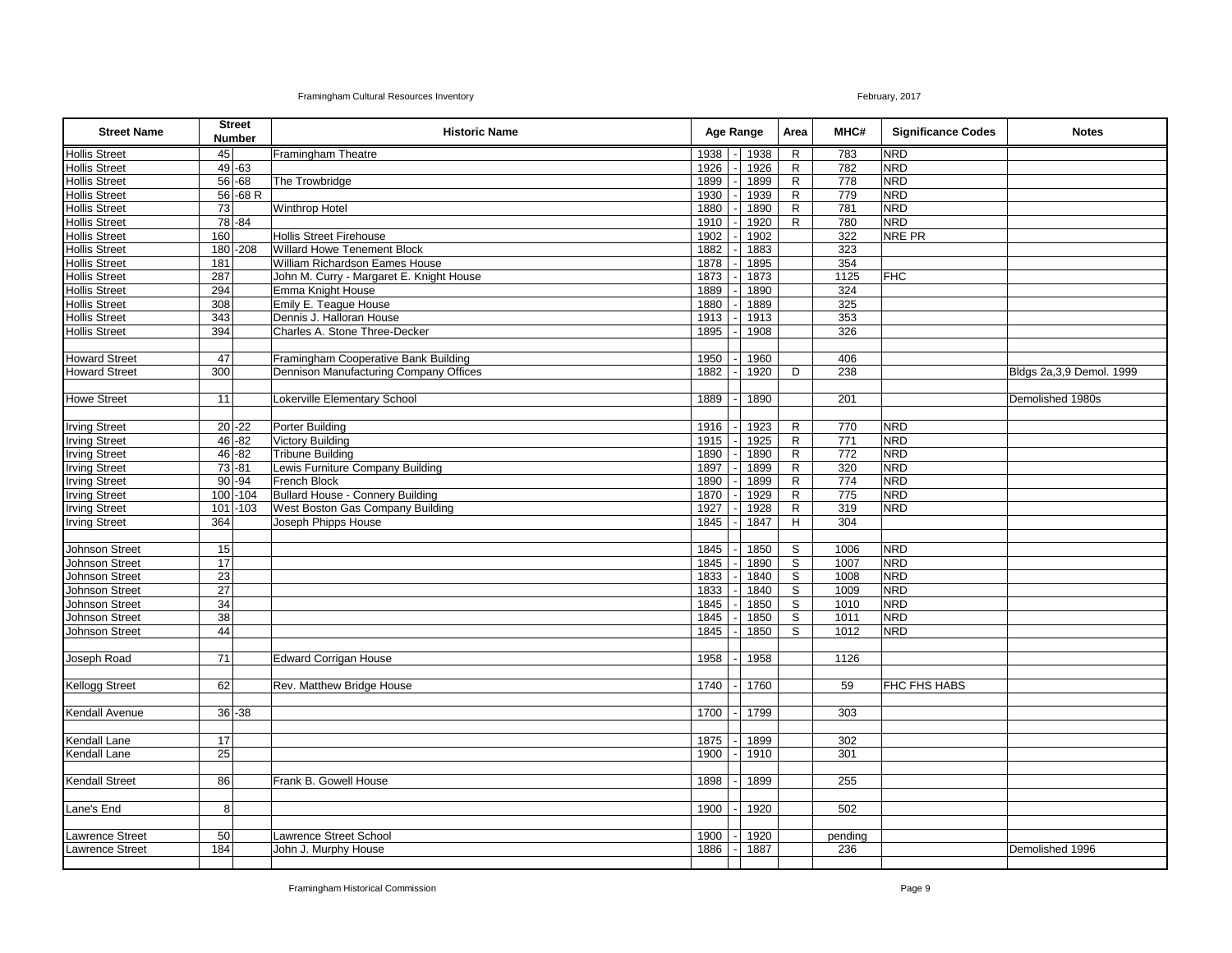| <b>Street Name</b>                             | <b>Street</b><br>Number    | <b>Historic Name</b>                          |                  | <b>Age Range</b> |              |     |                  | Area           | MHC#            | <b>Significance Codes</b> | <b>Notes</b> |
|------------------------------------------------|----------------------------|-----------------------------------------------|------------------|------------------|--------------|-----|------------------|----------------|-----------------|---------------------------|--------------|
| eland Street                                   | 8 <sup>1</sup>             |                                               | 1850             |                  | 1850         | H   | 1182             |                |                 |                           |              |
| eland Street                                   | 125                        | Subury Aqueduct Gauging Chamber               | 1922             |                  | 1922         | T/W | 934              | <b>NRD</b>     |                 |                           |              |
|                                                |                            |                                               |                  |                  |              |     |                  |                |                 |                           |              |
| <b>Lexington Street</b>                        | 49                         | New Framingham Central Library                | 1979             |                  | 1979         |     | 226              |                |                 |                           |              |
|                                                |                            |                                               |                  |                  |              |     |                  |                |                 |                           |              |
| Library Street                                 | $\overline{0}$             | Framingham Centre Retaining Wall              | 1851             |                  | 1857         | A/P | 928              | LHD NRD        |                 |                           |              |
| Library Street                                 | $\overline{8}$             | Lothrop Wight House                           | 1851             |                  | 1857         | A/P | 742              | <b>LHD NRD</b> |                 |                           |              |
| <b>Library Street</b>                          | 12                         | John Clark House                              | 1859             |                  | 1860         | A/P | 36               | <b>LHD NRD</b> |                 |                           |              |
|                                                |                            |                                               |                  |                  |              |     |                  |                |                 |                           |              |
| incoln Street                                  | $52 - 54$                  | <b>Bernard Rice House</b>                     | 1875             |                  | 1889         |     | 225              |                |                 |                           |              |
| incoln Street                                  | 61                         | Lincoln Junior High School                    | 1920             |                  | 1929         |     | 738              |                |                 |                           |              |
| incoln Street                                  | 94                         |                                               | 1889             |                  | 1895         |     | 222              |                |                 |                           |              |
| incoln Street                                  | 140                        | P. L. Wood House                              | 1872             |                  | 1889         |     | 220              |                |                 |                           |              |
| incoln Street                                  | 143                        | J. Daisley House                              | 1872             |                  | 1889         |     | 219              |                | Demolished 2013 |                           |              |
| incoln Street                                  | 147                        | James McMahan House                           | 1875             |                  | 1889         |     | $\overline{218}$ |                | Demolished 2013 |                           |              |
|                                                |                            |                                               |                  |                  |              |     |                  |                |                 |                           |              |
| <b>Linden Street</b>                           | 19                         | C. H. Emerson House                           | 1872             |                  | 1889         |     | 427              |                |                 |                           |              |
| inden Street                                   | $28 - 30$                  | Power House                                   | 1872             |                  | 1889         |     | 426              |                |                 |                           |              |
|                                                |                            |                                               |                  |                  |              |     |                  |                |                 |                           |              |
| <b>Loring Drive</b>                            | 26                         | M. C. I. Framingham                           | 1872             |                  | 1899         | H   | multiple         |                |                 |                           |              |
|                                                |                            |                                               |                  |                  |              |     |                  |                |                 |                           |              |
| <b>Main Street</b>                             | $\overline{0}$             | 23 Mile Stone (near 54 Main Street)           | 1768             |                  | 1768         |     | 904              | <b>FHS</b>     |                 |                           |              |
| <b>Main Street</b>                             | $\overline{0}$             | Minuteman Monument (near 54 Main Street)      | 1905             |                  | 1905         |     | 905              | <b>FHS</b>     |                 |                           |              |
| <b>Main Street</b>                             | $\overline{0}$             | Main Street Bridge (east of 72 Main Street)   | 1900             |                  | 1920         |     | 903              |                |                 |                           |              |
| <b>Main Street</b>                             | 21                         | John L. Gibbs House                           | 1832             |                  | 1850         |     | 144              |                |                 |                           |              |
| <b>Main Street</b>                             | $\overline{25}$            | A. J. Brown House                             | 1832             |                  | 1850         |     | 145              |                |                 |                           |              |
| <b>Main Street</b>                             | 26                         | William M. Clark House                        | 1832             |                  | 1850         |     | 146              |                |                 |                           |              |
| <b>Main Street</b>                             | 33                         | John Hemenway House                           | 1832             |                  | 1850         |     | 147              |                |                 |                           |              |
| <b>Main Street</b>                             | $39 - 41$                  | Joseph Buckminster House                      | 1700             |                  | 1799         |     | 148              |                |                 |                           |              |
| <b>Main Street</b>                             | 55                         | Framingham Dental Arts Building               | 1977             |                  | 1979         |     | 149              |                |                 |                           |              |
| <b>Main Street</b>                             | 62                         | Old Burying Ground                            | 1695             |                  | 1705         |     | 800              | <b>FHS</b>     |                 |                           |              |
| <b>Main Street</b>                             | 68                         | Captain Peter Johnson House                   | 1790             |                  | 1820         |     | 154              | <b>FHC</b>     |                 |                           |              |
| <b>Main Street</b>                             | 72                         | Dexter Hemenway House                         | 1820             |                  | 1832         |     | 155              | <b>FHC</b>     |                 |                           |              |
| <b>Main Street</b>                             | 73                         | Adam Hemenway II House                        | 1800             |                  | 1832         |     | 156              |                |                 |                           |              |
| <b>Main Street</b>                             | 79                         | Dr. John B. Kittredge House                   | 1840             |                  | 1859         |     | 158              | <b>FHC</b>     |                 |                           |              |
|                                                |                            |                                               |                  |                  |              |     |                  |                |                 |                           |              |
| <b>Maple Street</b>                            | 43                         |                                               | 1910             |                  | 1929         |     | 150              |                |                 |                           |              |
| Maple Street                                   | 123                        |                                               | 1830             |                  | 1849         |     | 120              |                | Demolished 2003 |                           |              |
| Maple Street                                   | 129                        | John Swift House Marker                       | 1917             |                  | 1917         |     | 964              |                |                 |                           |              |
| <b>Maple Street</b>                            | 150                        | Increase Wheeler House                        | 1832             |                  | 1850         |     | 121              | <b>FHC</b>     |                 |                           |              |
| <b>Maple Street</b>                            | 225                        | John Towne House                              | 1690             |                  | 1710         |     | 119              | FHC FHS        |                 |                           |              |
|                                                |                            |                                               |                  |                  |              |     |                  |                |                 |                           |              |
| <b>Maynard Road</b>                            | $\overline{0}$             | Whiting Fountain (near 89 Maynard Road)       | 1893             |                  | 1893         |     | 906              |                |                 |                           |              |
| <b>Maynard Road</b>                            | $\Omega$<br>$\overline{1}$ | St. John's Episcopal Church                   | 1870             |                  | 1870         | C   | 138              | <b>FHS NRI</b> |                 |                           |              |
| <b>Maynard Road</b>                            |                            |                                               | 1940             |                  | 1960         | C   | 130              |                |                 |                           |              |
| <b>Maynard Road</b>                            | 153                        | Mason House                                   | 1984             |                  | 1984         | Z   | 1050             | LHD            |                 |                           |              |
| <b>Maynard Road</b>                            | 155                        | Goldberg House                                | 1984             |                  | 1984         | Z   | 1051             | LHD            |                 |                           |              |
| <b>Maynard Road</b>                            | 198                        | <b>Little Maynard Cottage</b>                 | 1909             |                  | 1909         | Ζ   | 1052             | LHD            |                 |                           |              |
|                                                |                            |                                               |                  |                  |              |     |                  |                |                 |                           |              |
| <b>Melrose Street</b><br><b>Melrose Street</b> | 14<br>$\overline{24}$      | <b>Higgins House</b><br>Nathaniel Bemis House | 1872<br>1889     |                  | 1889<br>1895 |     | 420<br>421       |                |                 |                           |              |
|                                                |                            |                                               |                  |                  |              |     |                  |                |                 |                           |              |
| <b>Mill Street</b>                             | 110                        | Charles W. Birchard House                     | $1832$ $\vert$ - |                  | 1872         |     | 552              |                |                 |                           |              |
|                                                |                            |                                               |                  |                  |              |     |                  |                |                 |                           |              |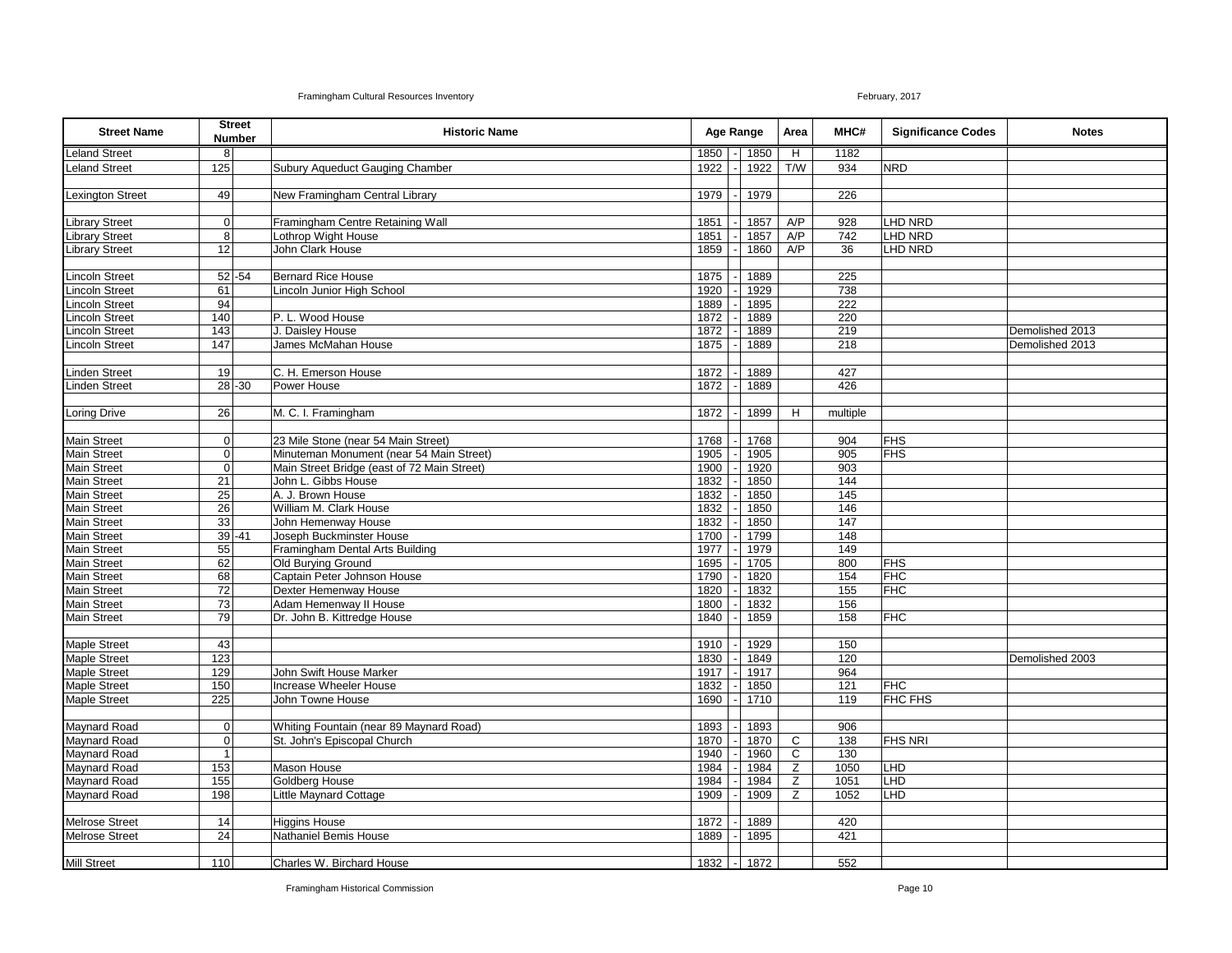| <b>Street Name</b>    | <b>Street</b><br><b>Number</b> | <b>Historic Name</b>                           |      | Age Range    |      |   |                 |            |                       |  |  | Area | MHC# | <b>Significance Codes</b> | <b>Notes</b> |
|-----------------------|--------------------------------|------------------------------------------------|------|--------------|------|---|-----------------|------------|-----------------------|--|--|------|------|---------------------------|--------------|
| <b>Mill Street</b>    | 187                            |                                                | 1830 |              | 1940 |   | 1127            |            |                       |  |  |      |      |                           |              |
| <b>Mill Street</b>    | 198                            |                                                | 1832 |              | 1872 |   | 553             |            |                       |  |  |      |      |                           |              |
|                       |                                |                                                |      |              |      |   |                 |            |                       |  |  |      |      |                           |              |
| <b>Milton Street</b>  | $15 - 17$                      | Harrie L. Davenport - Henry S. Tufts House     | 1887 |              | 1888 |   | 244             |            |                       |  |  |      |      |                           |              |
|                       |                                |                                                |      |              |      |   |                 |            |                       |  |  |      |      |                           |              |
| Mt. Wayte Avenue      | $\overline{0}$                 | <b>Eames Massacre Monument</b>                 | 1911 |              | 1911 |   | 965             |            |                       |  |  |      |      |                           |              |
| Mt. Wayte Avenue      | $\overline{0}$                 | Louis Guerrieri Marker                         | 1985 |              | 1985 | J | 966             |            |                       |  |  |      |      |                           |              |
| Mt. Wayte Avenue      | 73                             | Perini Corporation Office Building             | 1970 |              | 1979 |   | 152             |            |                       |  |  |      |      |                           |              |
| Mt. Wayte Avenue      | 265                            | Lakeview Methodist Camp Superintendent's House | 1876 |              | 1877 | J | 431             |            | Demolished 1980s      |  |  |      |      |                           |              |
| Mt. Wayte Avenue      | 320                            | Lydia A. Reed Cottage                          | 1872 |              | 1895 | J | 437             |            |                       |  |  |      |      |                           |              |
| Mt. Wayte Avenue      | 324                            | <b>Blue Hill Cottage</b>                       | 1872 |              | 1895 | J | 438             |            |                       |  |  |      |      |                           |              |
| Mt. Wayte Avenue      | 354                            | Martha Bakeman Cottage                         | 1881 |              | 1883 | J | 439             |            | Demolished 2003       |  |  |      |      |                           |              |
|                       |                                |                                                |      |              |      |   |                 |            |                       |  |  |      |      |                           |              |
| The Mountain Road     | 100                            | Bose Loudspeaker Assembly Plant and Offices    | 1970 |              | 1979 |   | 521             |            |                       |  |  |      |      |                           |              |
|                       |                                |                                                |      |              |      |   |                 |            |                       |  |  |      |      |                           |              |
| Murray Hill Road      | $\mathbf{1}$                   | Murray House                                   | 1960 |              | 1969 |   | 68              |            |                       |  |  |      |      |                           |              |
|                       |                                |                                                |      |              |      |   |                 |            |                       |  |  |      |      |                           |              |
| <b>Nelson Street</b>  | 29                             |                                                | 1895 |              | 1915 |   | 213             |            |                       |  |  |      |      |                           |              |
|                       |                                |                                                |      |              |      |   |                 |            |                       |  |  |      |      |                           |              |
| <b>Newbury Street</b> | 25                             | <b>Aritech Corporation</b>                     | 1970 |              | 1979 |   | $\overline{71}$ |            | Demolished 1993       |  |  |      |      |                           |              |
| <b>Newbury Street</b> | 90                             | Ephraim Goodnow - Salma D. Hardy House         | 1785 |              | 1795 |   | 1128            | <b>FHC</b> |                       |  |  |      |      |                           |              |
| <b>Newbury Street</b> | 163                            | W. F. White House                              | 1700 |              | 1799 |   | 73              |            |                       |  |  |      |      |                           |              |
| <b>Newbury Street</b> | 185                            | <b>Fuller House</b>                            | 1832 |              | 1872 |   | 74              |            | Demolished 2002       |  |  |      |      |                           |              |
|                       |                                |                                                |      |              |      |   |                 |            |                       |  |  |      |      |                           |              |
| Newton Park Road      | $\mathbf{1}$                   | <b>Charles Wenzell Cottage</b>                 | 1885 |              | 1886 | J | 434             |            |                       |  |  |      |      |                           |              |
| Newton Park Road      | 8 <sup>1</sup>                 | <b>Worcester Cottage</b>                       | 1882 |              | 1886 | J | 433             |            |                       |  |  |      |      |                           |              |
| Newton Park Road      | 10                             | <b>Dwight Cottage</b>                          | 1872 |              | 1895 | J | 432             |            |                       |  |  |      |      |                           |              |
|                       |                                |                                                |      |              |      |   |                 |            |                       |  |  |      |      |                           |              |
| Newton Place          | $12 - 16$                      | R. L. Day House                                | 1860 |              | 1879 |   | 429             |            | Demolished after 2001 |  |  |      |      |                           |              |
|                       |                                |                                                |      |              |      |   |                 |            |                       |  |  |      |      |                           |              |
| Nicholas Road         | $\mathbf{1}$                   | <b>Pinefield Shopping Center</b>               | 1958 |              | 1958 |   | 1129            |            |                       |  |  |      |      |                           |              |
|                       |                                |                                                |      |              |      |   |                 |            |                       |  |  |      |      |                           |              |
| Nipmuc Road           | 20                             |                                                | 1910 |              | 1919 |   | 351             |            |                       |  |  |      |      |                           |              |
|                       |                                |                                                |      |              |      |   |                 |            |                       |  |  |      |      |                           |              |
| Nixon Road            | 20                             | Joseph Childs - Matthew B. Hanson House        | 1740 |              | 1760 |   | 1130            |            |                       |  |  |      |      |                           |              |
| Nixon Road            | 35                             | <b>Hager House</b>                             | 1725 |              | 1760 |   | 580             | <b>FHC</b> |                       |  |  |      |      |                           |              |
|                       |                                |                                                |      |              |      |   |                 |            |                       |  |  |      |      |                           |              |
| Normal Hill Road      | 88                             | <b>Berger House</b>                            | 1960 |              | 1969 |   | 122             |            |                       |  |  |      |      |                           |              |
|                       |                                |                                                |      |              |      |   |                 |            |                       |  |  |      |      |                           |              |
| Old Connecticut Path  | $\Omega$                       | Lake Cochituate Dam                            | 1857 |              | 1895 | W | 935             | NRD NRI    |                       |  |  |      |      |                           |              |
| Old Connecticut Path  | $\overline{0}$                 | Framingham - East Sudbury Boundary Marker      | 1800 |              | 1835 |   | 987             |            |                       |  |  |      |      |                           |              |
| Old Connecticut Path  | 8 <sup>1</sup>                 | <b>Thomas Hastings House</b>                   | 1748 |              | 1752 |   | 70              | <b>FHC</b> |                       |  |  |      |      |                           |              |
| Old Connecticut Path  | 144                            | Jonathan Rice House                            | 1828 |              | 1832 |   | 69              | <b>FHC</b> |                       |  |  |      |      |                           |              |
| Old Connecticut Path  | 310                            | <b>Herbert Damon House</b>                     | 1924 |              | 1924 |   | 1132            |            |                       |  |  |      |      |                           |              |
| Old Connecticut Path  | 315                            | District Schoolhouse #11                       | 1850 |              | 1852 |   | 1133            | <b>FHC</b> |                       |  |  |      |      |                           |              |
| Old Connecticut Path  | 328                            | 21 Mile Stone                                  | 1768 |              | 1768 |   | 916             | <b>FHS</b> |                       |  |  |      |      |                           |              |
| Old Connecticut Path  | 350                            | J. Chadwick House                              | 1725 |              | 1775 |   | 731             | <b>FHC</b> |                       |  |  |      |      |                           |              |
| Old Connecticut Path  | 492                            | Centros House Executive Center                 | 1983 |              | 1983 |   | 1134            |            |                       |  |  |      |      |                           |              |
| Old Connecticut Path  | 500                            | Prime Computer Research Facility Building      | 1979 |              | 1979 |   | 728             |            |                       |  |  |      |      |                           |              |
| Old Connecticut Path  | 680                            | Col. James Brown House                         | 1807 |              | 1807 |   | 1135            | <b>FHC</b> |                       |  |  |      |      |                           |              |
| Old Connecticut Path  | 749                            | <b>Charles Moulton House</b>                   | 1875 |              | 1884 |   | 1136            |            |                       |  |  |      |      |                           |              |
| Old Connecticut Path  | 754                            | 20 Mile Stone                                  | 1768 |              | 1768 |   | 915             | <b>FHS</b> |                       |  |  |      |      |                           |              |
| Old Connecticut Path  | 754                            | Joseph Brown House                             | 1832 | $\mathbf{I}$ | 1850 |   | 703             |            |                       |  |  |      |      |                           |              |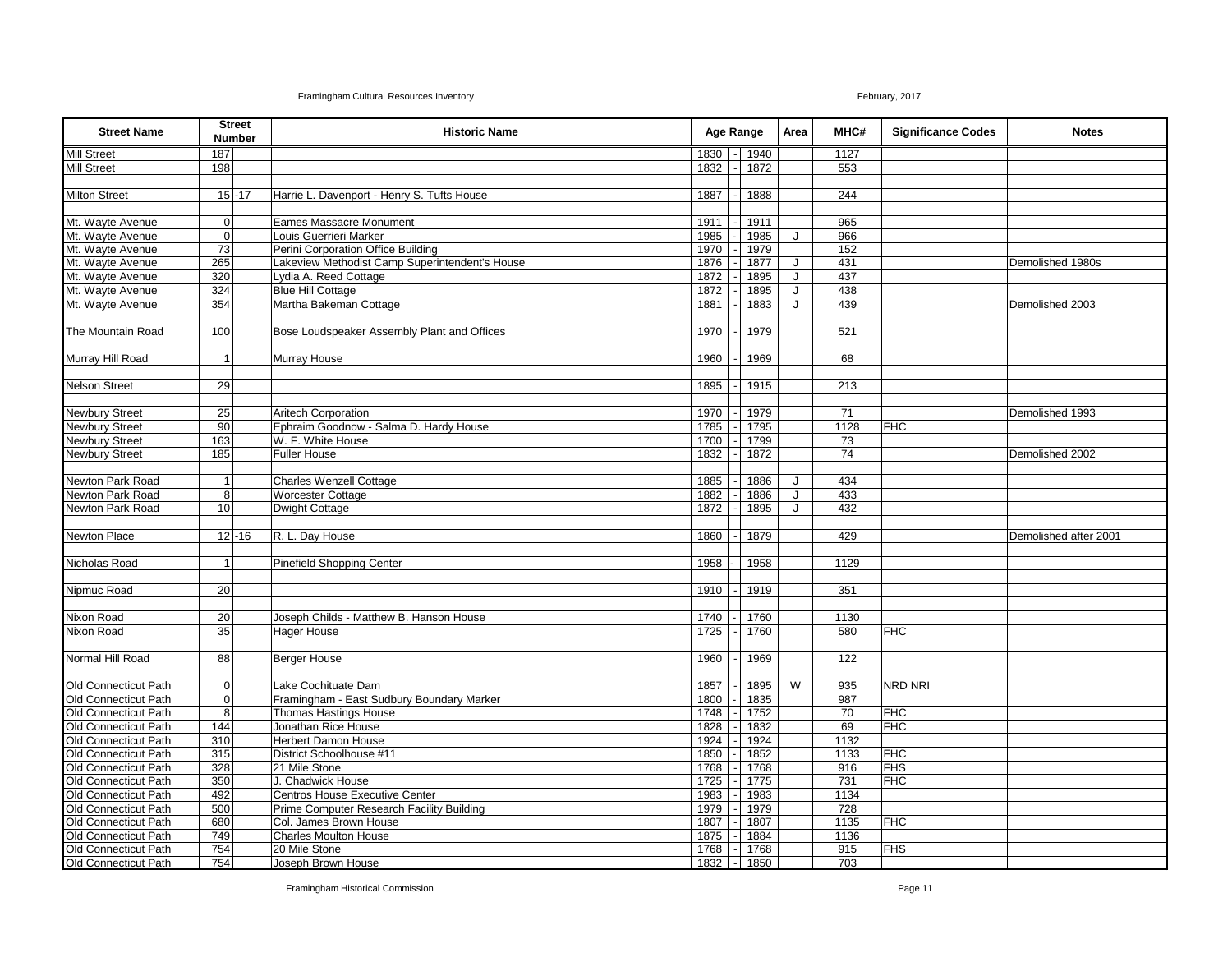| <b>Street Name</b>     | <b>Number</b>      | <b>Street</b> | <b>Historic Name</b>                                    |      | Age Range |      |             |          | Area           | MHC#                     | <b>Significance Codes</b> | <b>Notes</b> |
|------------------------|--------------------|---------------|---------------------------------------------------------|------|-----------|------|-------------|----------|----------------|--------------------------|---------------------------|--------------|
| Old Connecticut Path   | 788                |               |                                                         |      |           |      |             | pending  |                |                          |                           |              |
| Old Connecticut Path   | 901                |               | James Beswick House                                     | 1845 |           | 1849 |             | 1137     | <b>FHC</b>     |                          |                           |              |
| Old Connecticut Path   | 931                |               | <b>Windsor Moulton House</b>                            | 1793 |           | 1793 |             | 1138     | <b>FHC</b>     |                          |                           |              |
| Old Connecticut Path   | 1099               |               | Glasheen House                                          | 1970 |           | 1979 |             | 701      |                |                          |                           |              |
|                        |                    |               |                                                         |      |           |      |             |          |                |                          |                           |              |
| Old Stonebridge Road   | $\pmb{\mathsf{O}}$ |               | Stone's Bridge (near 1 Potter Road)                     | 1857 |           | 1859 |             | 911      | <b>FHS NRI</b> |                          |                           |              |
|                        |                    |               |                                                         |      |           |      |             |          |                |                          |                           |              |
| <b>Otis Street</b>     | 17                 |               | George R. Coolidge House                                | 1880 |           | 1900 |             | 1139     |                |                          |                           |              |
|                        |                    |               |                                                         |      |           |      |             |          |                |                          |                           |              |
| <b>Park Street</b>     | 15                 |               | Framingham Savings Bank                                 | 1929 |           | 1929 | $\mathsf Q$ | 410      | <b>NRD</b>     |                          |                           |              |
| Park Street            | 46                 |               | <b>Wallace Nutting Factory</b>                          | 1872 |           | 1875 | Q           | 408      | NRD NRE        |                          |                           |              |
| Park Street            | $\overline{56}$    |               |                                                         | 1905 |           | 1915 | Q           | 767      | <b>NRD</b>     |                          |                           |              |
| <b>Park Street</b>     | 65                 |               | Fraternal Order of Eagles Clubhouse                     | 1940 |           | 1940 | Q           | 768      | <b>NRD</b>     |                          |                           |              |
|                        |                    |               |                                                         |      |           |      |             |          |                |                          |                           |              |
| Parmenter Road         | 15                 |               | Amos Parmenter House                                    | 1700 |           | 1720 |             | 581      | <b>FHC</b>     |                          |                           |              |
|                        |                    |               |                                                         |      |           |      |             |          |                |                          |                           |              |
| <b>Pearl Street</b>    | $\mathbf{O}$       |               | South Framingham Freight Office                         | 1880 |           | 1899 | F           | multiple |                | Buildgs 2 & 3 demolished |                           |              |
| <b>Pearl Street</b>    | 58                 |               | <b>Fitts Brothers Store House</b>                       | 1898 |           | 1903 |             | 1140     |                |                          |                           |              |
|                        |                    |               |                                                         |      |           |      |             |          |                |                          |                           |              |
| Pennsylvania Ave       | 145                |               | Prime Computer Assembly Plant                           | 1970 |           | 1979 |             | 520      |                |                          |                           |              |
|                        |                    |               |                                                         |      |           |      |             |          |                |                          |                           |              |
| Pine Hill Road         | $\mathbf{O}$       |               | Weston Metering Chamber #1 (north of 19 Pine Hill Road) | 1900 |           | 1904 | V/W         | 568      | <b>NRD</b>     |                          |                           |              |
|                        |                    |               |                                                         |      |           |      |             |          |                |                          |                           |              |
| Pine Lane              | 77                 |               | Ebenezer Hemenway House                                 | 1700 |           | 1720 |             | 604      | <b>FHC</b>     |                          |                           |              |
|                        |                    |               |                                                         |      |           |      |             |          |                |                          |                           |              |
| <b>Pleasant Street</b> | $\pmb{0}$          |               | Route 30 Bridge - Pleasant Street Bridge                | 1898 |           | 1902 | U/W         | 921      | <b>NRD</b>     |                          |                           |              |
| <b>Pleasant Street</b> | 9                  |               | Gordon Building                                         | 1850 |           | 1855 | P           | 758      | <b>NRD</b>     |                          |                           |              |
| <b>Pleasant Street</b> | 41                 |               | George Phipps House                                     | 1817 |           | 1817 | Z           | 42       | FHC LHD        |                          |                           |              |
| <b>Pleasant Street</b> | 45                 |               | <b>Mancall House</b>                                    | 1994 |           | 1994 | Z           | 1064     | LHD            |                          |                           |              |
| <b>Pleasant Street</b> | 47                 |               | Pearl House                                             | 1994 |           | 1994 | Z           | 1065     | LHD            |                          |                           |              |
| <b>Pleasant Street</b> | 48                 |               | William Buckminster House                               | 1799 |           | 1832 | Z           | 41       | LHD            |                          |                           |              |
| <b>Pleasant Street</b> | 49                 |               |                                                         | 1994 |           | 1994 | Z           | 1066     | LHD            |                          |                           |              |
| <b>Pleasant Street</b> | 51                 |               | Glickman House                                          | 1994 |           | 1994 | Z           | 1067     | LHD            |                          |                           |              |
| <b>Pleasant Street</b> | 55                 |               | <b>Brostrom House</b>                                   | 1994 |           | 1994 | Z           | 1068     | LHD            |                          |                           |              |
| <b>Pleasant Street</b> | 64                 |               | Dr. John W. Osgood House                                | 1832 |           | 1850 | Z           | 43       | LHD            |                          |                           |              |
| <b>Pleasant Street</b> | 79                 |               | <b>Cyrus Blake House</b>                                | 1799 |           | 1832 | Z           | 44       | LHD            |                          |                           |              |
| <b>Pleasant Street</b> | 89                 |               | <b>Ira Mitchell House</b>                               | 1900 |           | 1920 | Z           | 45       | LHD            |                          |                           |              |
| <b>Pleasant Street</b> | 100                |               | <b>Marion Adams House</b>                               | 1890 |           | 1905 | Z           | 1053     | LHD            |                          |                           |              |
| <b>Pleasant Street</b> | 108                |               | Dexter Esty House                                       | 1832 |           | 1850 | Z           | 46       | LHD            |                          |                           |              |
| <b>Pleasant Street</b> | 111                |               | <b>Blanche Partridge House</b>                          | 1917 |           | 1917 | Z           | 1054     | LHD            |                          |                           |              |
| <b>Pleasant Street</b> | 113                |               | Jonathan Maynard House                                  | 1760 |           | 1790 | Z           | 47       | FHC FHS LHD    |                          |                           |              |
| <b>Pleasant Street</b> | 120                |               | Dr. Henry Orne Stone House                              | 1840 |           | 1849 | Z           | 48       | FHC LHD        |                          |                           |              |
| <b>Pleasant Street</b> | 129                |               | Judge Blodgett House                                    | 1915 |           | 1916 | Z           | 1055     | LHD            |                          |                           |              |
| <b>Pleasant Street</b> | 130                |               | Kelly House                                             | 1915 |           | 1916 | Z           | 1056     | LHD            |                          |                           |              |
| <b>Pleasant Street</b> | 138                |               | Jesse Belknap House                                     | 1832 |           | 1850 | Z           | 49       | <b>FHC LHD</b> |                          |                           |              |
| <b>Pleasant Street</b> | 139                |               | <b>Boudrot House</b>                                    | 1974 |           | 1974 | Z           | 1057     | LHD            |                          |                           |              |
| <b>Pleasant Street</b> | 154                |               | Rev. L. R. Eastman House                                | 1850 |           | 1872 | Z           | 50       | FHC LHD        |                          |                           |              |
| <b>Pleasant Street</b> | 159                |               | Roessler House                                          | 1993 |           | 1993 | Z           | 1058     | LHD            |                          |                           |              |
| <b>Pleasant Street</b> | 165                |               | <b>Thorup House</b>                                     | 1993 |           | 1993 | Z           | 1059     | LHD            |                          |                           |              |
| <b>Pleasant Street</b> | 169                |               | H. Twombly House                                        | 1799 |           | 1832 | Z           | 52       | FHC LHD        |                          |                           |              |
| <b>Pleasant Street</b> | 176                |               | Obed Winter House                                       | 1848 |           | 1852 | Z           | 51       | FHC LHD        |                          |                           |              |
| <b>Pleasant Street</b> | 179                |               | Wagner House                                            | 1993 |           | 1993 | Z           | 1060     | LHD            |                          |                           |              |
| <b>Pleasant Street</b> | 187                |               | P. Davis House                                          | 1872 |           | 1895 | Z           | 53       | <b>FHC LHD</b> |                          |                           |              |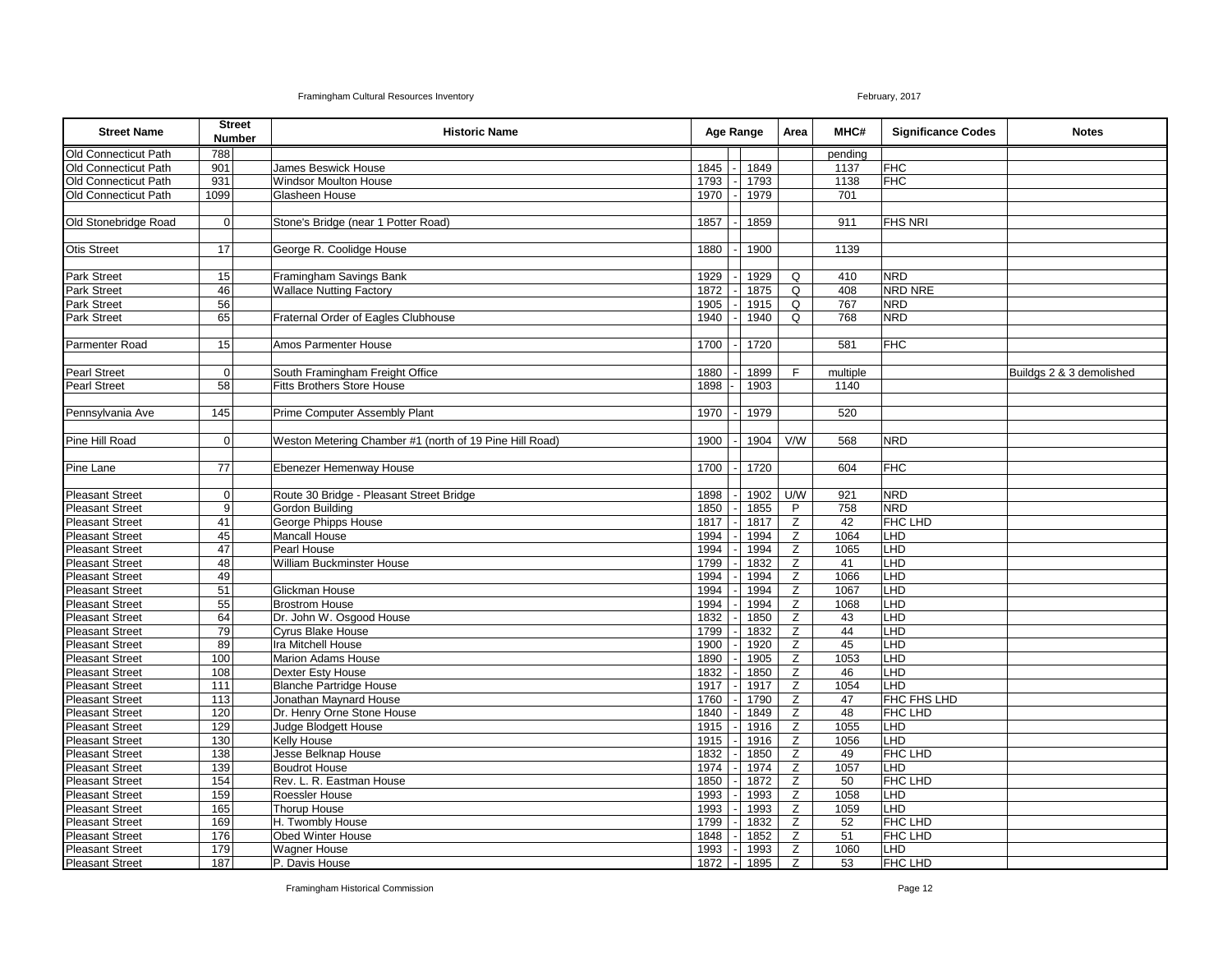| <b>Street Name</b>            |                 | <b>Street</b><br><b>Number</b> | <b>Historic Name</b>                              | <b>Age Range</b> |      | Area | MHC# | <b>Significance Codes</b> | <b>Notes</b>    |
|-------------------------------|-----------------|--------------------------------|---------------------------------------------------|------------------|------|------|------|---------------------------|-----------------|
| <b>Pleasant Street</b>        | 198             |                                | <b>Lockhart House</b>                             | 1955             | 1955 | Z    | 1061 | LHD                       |                 |
| <b>Pleasant Street</b>        | 200             |                                | Jacob B. Winchester House                         | 1832             | 1850 | Z    | 54   | FHC LHD                   |                 |
| <b>Pleasant Street</b>        | 201             |                                | Capt. George Newell House                         | 1900             | 1820 | Z    | 55   | FHC LHD                   |                 |
| <b>Pleasant Street</b>        | 208             |                                | James J. Valentine House                          | 1840             | 1849 | Z    | 1062 | FHC LHD                   |                 |
| <b>Pleasant Street</b>        | 216             |                                | George R. Brown House                             | 1851             | 1860 | Z    | 1063 | FHC LHD                   |                 |
| <b>Pleasant Street</b>        | 281             |                                | 24 Mile Stone                                     | 1768             | 1768 |      | 909  | <b>FHS</b>                |                 |
| <b>Pleasant Street</b>        | 283             |                                | Moses Ellis House                                 | 1864             | 1868 |      | 551  | NRI                       |                 |
| <b>Pleasant Street</b>        | 518             |                                | Marist Fathers Seminary - Main Building           | 1930             | 1939 | AI   | 524  |                           | Demolished 2016 |
| <b>Pleasant Street</b>        | 518             |                                | Marist Fathers Seminary - Gazebo                  | 1980             | 1980 | AI   | 973  |                           | Demolished 2016 |
| <b>Pleasant Street</b>        | 518             |                                | Marist Fathers Seminary - Quonset Hut Greenhouse  | 1980             | 1980 | AI   | 974  |                           | Demolished 2016 |
| <b>Pleasant Street</b>        | 518             |                                | Marist Fathers Seminary - Shrine                  | 1930             | 1939 | AI   | 975  |                           | Demolished 2016 |
| <b>Pleasant Street</b>        | 518             |                                | Marist Fathers Seminary - Bishop's Hall           | 1930             | 1939 | Al   | 1180 |                           | Demolished 2016 |
| <b>Pleasant Street</b>        | 518             |                                | Marist Fathers Seminary - Stable                  | 1980             | 1980 | AI   | 1181 |                           | Demolished 2016 |
| <b>Pleasant Street</b>        | 586             |                                | Samuel B. Bird House                              | 1830             | 1849 |      | 523  |                           |                 |
| <b>Pleasant Street</b>        | 613             |                                | John Hemenway House                               | 1699             | 1741 |      | 560  | <b>FHC</b>                |                 |
| <b>Pleasant Street</b>        | 713             |                                | Daniel Hemenway House                             | 1750             | 1770 |      | 561  | <b>FHC</b>                |                 |
| <b>Pleasant Street</b>        | 907             |                                | Framingham Town Farm House                        | 1840             | 1840 |      | 562  | <b>FHC</b>                |                 |
| <b>Pleasant Street</b>        |                 | $939 - 959$                    | George H. Thompson Barn                           | 1900             | 1915 |      | 564  |                           |                 |
| <b>Pleasant Street</b>        |                 | $939 - 959$                    | George H. Thompson House                          | 1870             | 1879 |      | 563  |                           |                 |
| <b>Pleasant Street</b>        | 985             |                                | Frederick K. Blake House                          | 1799             | 1832 |      | 565  |                           |                 |
| <b>Pleasant Street</b>        | 1012            |                                | Pleasant Street Pumping Station                   | 1961             | 1961 | Y    | 1071 |                           |                 |
|                               |                 |                                |                                                   |                  |      |      |      |                           |                 |
| Potter Road                   | $\overline{0}$  |                                | Weston Metering Chamber #2 (near 723 Potter Road) | 1900             | 1903 | V/W  | 651  | <b>NRD</b>                |                 |
| <b>Pratt Street</b>           |                 | $14 - 16$                      | John A. Morse House                               | 1879             | 1880 |      | 317  |                           |                 |
| <b>Pratt Street</b>           | $\overline{39}$ |                                | Charles J. Frost House                            | 1876             | 1877 |      | 316  |                           |                 |
| <b>Pratt Street</b>           | 43              |                                | Alice H. Cutler Three Decker                      | 1898             | 1899 |      | 315  |                           |                 |
|                               |                 |                                |                                                   |                  |      |      |      |                           |                 |
| <b>Proctor Street</b>         |                 | $34 - 36$                      | Franklin Manson Double House                      | 1856             | 1856 |      | 1141 |                           |                 |
| <b>Proctor Street</b>         |                 | $44 - 46$                      | Franklin Manson Double House                      | 1856             | 1856 |      | 1142 |                           |                 |
|                               |                 |                                |                                                   |                  |      |      |      |                           |                 |
| <b>Prospect Street</b>        | $\mathbf 0$     |                                | Frances Wilson Marker (near 261 Prospect Street)  | 1986             | 1986 |      |      |                           |                 |
| <b>Prospect Street</b>        | 100             |                                | Henry Eames House                                 | 1721             | 1810 |      | 60   | <b>FHC HABS</b>           |                 |
| <b>Prospect Street</b>        | 165             |                                |                                                   | 1927             | 1927 |      | 61   |                           |                 |
| <b>Prospect Street</b>        | 300             |                                | George House                                      | 1960             | 1969 |      | 62   |                           |                 |
| <b>Prospect Street</b>        | 305             |                                | Savoca House                                      | 1970             | 1979 |      | 63   |                           |                 |
|                               |                 |                                |                                                   |                  |      |      |      |                           |                 |
| <b>Raymond Street</b>         | 17              |                                | George Town House                                 | 1872             | 1895 |      | 215  |                           |                 |
| <b>Raymond Street</b>         | 41              |                                |                                                   | 1915             | 1925 |      | 216  |                           |                 |
|                               |                 |                                |                                                   |                  |      |      |      |                           |                 |
| Reservoir Ridge               | $\overline{4}$  |                                | <b>Albert Ballard House</b>                       | 1832             | 1850 |      | 506  |                           |                 |
|                               |                 |                                |                                                   |                  |      |      |      |                           |                 |
| <b>Russell Road Extension</b> | 139             |                                | Charles J. Frost House                            | 1850             | 1872 |      | 118  |                           |                 |
|                               |                 |                                |                                                   |                  |      |      |      |                           |                 |
| Salem End Lane                | $\overline{21}$ |                                | David Fiske House                                 | 1848             | 1849 |      | 106  | <b>FHC</b>                |                 |
|                               |                 |                                |                                                   |                  |      |      |      |                           |                 |
| Salem End Road                | $\mathbf 0$     |                                | Salem End Road Bridge                             | 1870             | 1900 |      | 919  |                           |                 |
| Salem End Road                | $\overline{13}$ |                                | 1812 House                                        | 1800             | 1815 |      | 112  | <b>FHC</b>                |                 |
| Salem End Road                | 67              |                                | <b>Israel Town House</b>                          | 1700             | 1715 |      | 111  | <b>FHC</b>                |                 |
| Salem End Road                | 101             |                                | <b>Charles Strout House</b>                       | 1850             | 1872 |      | 109  |                           |                 |
| Salem End Road                | 139             |                                | <b>Charles Smyth House</b>                        | 1872             | 1895 |      | 108  |                           |                 |
| Salem End Road                | 149             |                                | E. Jewell House                                   | 1850             | 1859 |      | 107  |                           |                 |
| Salem End Road                | 197             |                                | Elias Temple House                                | 1800             | 1810 |      | 105  | <b>FHC</b>                |                 |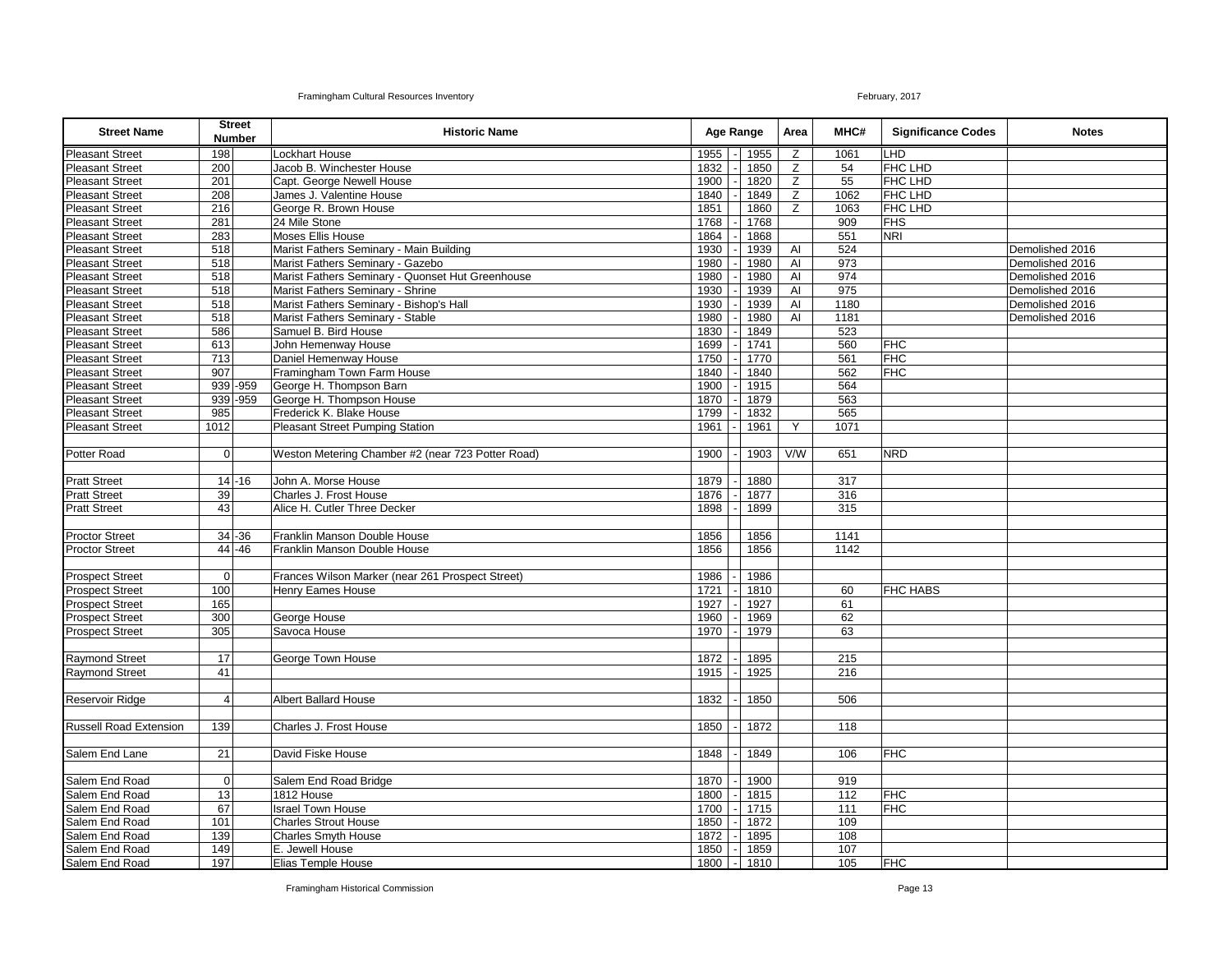| <b>Street Name</b>     |                  | <b>Street</b><br><b>Number</b> | <b>Historic Name</b>                              | Age Range        |  | Area | MHC#           | <b>Significance Codes</b> | <b>Notes</b>   |                    |
|------------------------|------------------|--------------------------------|---------------------------------------------------|------------------|--|------|----------------|---------------------------|----------------|--------------------|
| Salem End Road         | 215              |                                | Joseph C. Cloyes House                            | 1832             |  | 1850 |                | 104                       | <b>FHC</b>     |                    |
| Salem End Road         | 215 R            |                                | Joseph C. Cloyes Barn                             | 1832             |  | 1850 |                | 1047                      |                |                    |
| Salem End Road         | 232              |                                | Rufus W. Whiting House                            | 1850             |  | 1872 |                | 102                       |                |                    |
| Salem End Road         | 232              |                                | Rufus W. Whiting Estate Barn #1                   | 1850             |  | 1872 |                | 103                       |                | Demolished 1986    |
| Salem End Road         | 232              |                                | Rufus W. Whiting Estate Barn #2                   | 1850             |  | 1872 |                | $\overline{741}$          |                | Demolished 1986    |
| Salem End Road         | 261              |                                | Joseph Ballard House                              | 1856             |  | 1856 |                | 1143                      |                |                    |
| Salem End Road         | 264              |                                |                                                   | 1900             |  | 1905 |                | 101                       |                | Demolished 1986    |
| Salem End Road         | 322              |                                | George Bullard House                              | 1800             |  | 1832 | W              | 507                       | <b>NRD NRI</b> |                    |
| Salem End Road         | 385              |                                | Lt. John Mayhew House                             | 1775             |  | 1799 |                | 1144                      | <b>FHC</b>     |                    |
| Salem End Road         | 449              |                                | William Gustavus Lewis House                      | 1810             |  | 1830 |                | 1145                      | <b>FHC</b>     |                    |
| Salem End Road         | 491              |                                | W. G. Lewis House                                 | 1832             |  | 1872 |                | 508                       |                |                    |
| Salem End Road         | 567              |                                | Adnah Neyhart House                               | 1900             |  | 1915 |                | 509                       |                |                    |
| Salem End Road         | 613              |                                | Dr. Peter Parker House                            | 1850             |  | 1870 |                | 1146                      | <b>FHC</b>     |                    |
| Salem End Road         | 657              |                                | Peter and Sarah Clayes House                      | 1691             |  | 1695 | AZ             | 512                       | FHC FHS LHD    |                    |
| Salem End Road         | 657              |                                | Roger Norris Rustic Gazebo                        | 1950             |  | 1950 | AZ             | 955                       | FHC LHD        |                    |
| Salem End Road         | 657              |                                | Col. David Brewer - James Fenton Retaining Wall   | 1850             |  | 1850 | AZ             | 956                       | FHC LHD        |                    |
| Salem End Road         | 660              |                                |                                                   | 1895             |  | 1905 |                | 513                       |                |                    |
| Salem End Road         | 890              |                                | Nurse House                                       | 1700             |  | 1725 |                | 514                       | <b>FHC</b>     |                    |
|                        |                  |                                |                                                   |                  |  |      |                |                           |                |                    |
| <b>School Street</b>   | 108              |                                |                                                   | 1840             |  | 1849 |                | 705                       |                |                    |
| <b>School Street</b>   | 214              |                                | <b>Ruel Richardson House</b>                      | 1799             |  | 1832 |                | 702                       |                | Demolished 2008    |
|                        |                  |                                |                                                   |                  |  |      |                |                           |                |                    |
| <b>Sherwin Terrace</b> | 8 <sup>1</sup>   |                                | Sunrise Cottage                                   | 1882             |  | 1883 | J              | 440                       |                |                    |
| <b>Sherwin Terrace</b> | 9                |                                | <b>Mayflower Cottage</b>                          | 1889             |  | 1892 | J              | 441                       |                |                    |
|                        |                  |                                |                                                   |                  |  |      |                |                           |                |                    |
| Singletary Lane        | 46               |                                | Casty House                                       | 1960             |  | 1969 | K              | 505                       |                |                    |
| Singletary Lane        | 100              |                                | Gagliardi House                                   | 1940             |  | 1960 | K              | 504                       |                |                    |
| Singletary Lane        | 150              |                                | Gaston House                                      | 1940             |  | 1960 | Κ              | 503                       |                |                    |
| Singletary Lane        | 305              |                                | Kraillo House                                     | 1960             |  | 1969 |                | 501                       |                |                    |
|                        |                  |                                |                                                   |                  |  |      |                |                           |                |                    |
| South Street           | 19               |                                | <b>Edison Electric Company Building</b>           | 1912             |  | 1912 | R              | 773                       | <b>NRD</b>     |                    |
| South Street           | 98               |                                | Metcalf - Pratt House                             | 1872             |  | 1895 |                | 306                       |                |                    |
|                        |                  |                                |                                                   |                  |  |      |                |                           |                |                    |
| Speen Street           |                  | $10 - 20$                      | Speen Street Office Building                      | 1970             |  | 1979 |                | 729                       |                |                    |
| Speen Street           | 111              |                                | Point West Place                                  | 1983             |  | 1983 |                | pending                   |                |                    |
| Speen Street           | 160              |                                | Natick Office Park Building                       | 1970             |  | 1979 |                | 730                       |                |                    |
|                        |                  |                                |                                                   |                  |  |      |                |                           |                |                    |
| <b>State Street</b>    | 9                |                                | Capt. David Bigelow House                         | 1800             |  | 1832 | $\overline{c}$ | 134                       |                | Demolished 1989    |
| <b>State Street</b>    | 23               |                                | B. Jordan House                                   | 1872             |  | 1895 | C              | $135$                     |                | Demolished ca 2000 |
| <b>State Street</b>    | 100              |                                | Framingham State College Campus Center            | 1973             |  | 1974 | $\mathsf{C}$   | 139                       | <b>FHS</b>     |                    |
| <b>State Street</b>    | 100              |                                | May Hall - Framingham State College               | 1889             |  | 1890 | C              | 141                       | <b>FHS</b>     |                    |
| <b>State Street</b>    | 100              |                                | Whittemore Library and Bookstore                  | 1968             |  | 1972 | $\mathsf{C}$   | 142                       | <b>FHS</b>     |                    |
| <b>State Street</b>    | 100              |                                | DELTA 678 Sculpture                               | 1977             |  | 1977 | C              | 949                       |                |                    |
| <b>State Street</b>    | 118              |                                | Framingham State College President's House        | 1895             |  | 1915 | C              | 140                       | <b>FHS</b>     |                    |
| <b>State Street</b>    | $\overline{121}$ |                                | Frank W. Eastman House                            | 1896             |  | 1898 | C              | 739                       |                |                    |
| <b>State Street</b>    | 132              |                                |                                                   | 1900             |  | 1910 |                | 128                       |                |                    |
| <b>State Street</b>    | 170              |                                |                                                   | 1900             |  | 1910 |                | 127                       |                |                    |
| <b>State Street</b>    | 176              |                                |                                                   | 1872             |  | 1895 |                | 126                       |                |                    |
| <b>State Street</b>    | 177              |                                |                                                   | 1910             |  | 1929 |                | 125                       |                |                    |
| <b>State Street</b>    | 185              |                                |                                                   | 1910             |  | 1929 |                | 124                       |                |                    |
| <b>Stearns Street</b>  | 4                |                                |                                                   | 1880             |  | 1889 |                | 675                       |                |                    |
| <b>Stearns Street</b>  | $\overline{7}$   |                                | <b>Entwistle House</b><br>Everett N. Dunham House | $1880$ $\vert$ - |  | 1880 |                | 1147                      |                |                    |
|                        |                  |                                |                                                   |                  |  |      |                |                           |                |                    |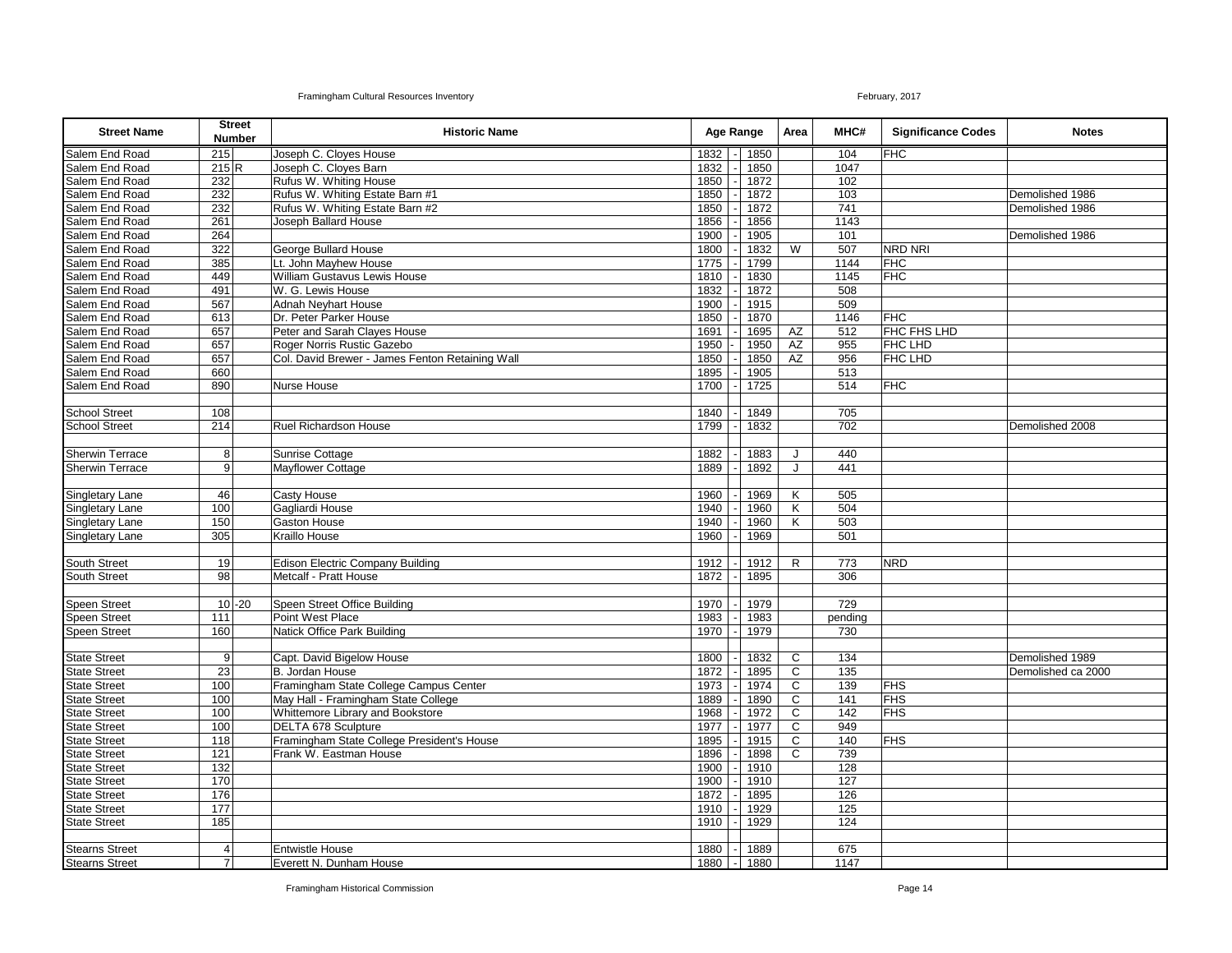| <b>Street Name</b>    |                 | <b>Street</b><br><b>Number</b> | <b>Historic Name</b>                       |      | Age Range |      |     |                  |                |               | Area | MHC# | <b>Significance Codes</b> | <b>Notes</b> |
|-----------------------|-----------------|--------------------------------|--------------------------------------------|------|-----------|------|-----|------------------|----------------|---------------|------|------|---------------------------|--------------|
| <b>Stearns Street</b> | 37              |                                |                                            | 1870 |           | 1879 |     | 676              |                |               |      |      |                           |              |
| <b>Stearns Street</b> | 49              |                                | Richard Fry Webster House                  | 1885 |           | 1885 |     | 1148             |                |               |      |      |                           |              |
| <b>Stearns Street</b> | 75              |                                |                                            | 1870 |           | 1879 |     | 677              |                |               |      |      |                           |              |
|                       |                 |                                |                                            |      |           |      |     |                  |                |               |      |      |                           |              |
| Stillmeadow Way       | 1               |                                | John Russell Macomber House                | 1931 |           | 1931 |     | 1149             |                |               |      |      |                           |              |
|                       |                 |                                |                                            |      |           |      |     |                  |                |               |      |      |                           |              |
| Stone Bridge Road     | $\mathbf 0$     |                                | Weston Aqueduct Sudbury River Siphon       | 1902 |           | 1903 | V/W | 939              | <b>NRD</b>     |               |      |      |                           |              |
|                       |                 |                                |                                            |      |           |      |     |                  |                |               |      |      |                           |              |
| Stone's Court         | $\overline{2}$  |                                |                                            | 1870 |           | 1890 | S   | 1024             | <b>NRD</b>     |               |      |      |                           |              |
|                       |                 |                                |                                            |      |           |      |     |                  |                |               |      |      |                           |              |
| Summer Lane           | 10              |                                | Frederick Manson House                     | 1700 |           | 1750 |     | 723              | <b>FHC</b>     |               |      |      |                           |              |
|                       |                 |                                |                                            |      |           |      |     |                  |                |               |      |      |                           |              |
| <b>Summer Street</b>  | 63              |                                |                                            | 1900 |           | 1915 |     | 724              |                |               |      |      |                           |              |
| <b>Summer Street</b>  | 78              |                                | Henry H. Hyde House                        | 1832 |           | 1872 |     | 66               |                |               |      |      |                           |              |
|                       |                 |                                |                                            |      |           |      |     |                  |                |               |      |      |                           |              |
| <b>Torrey Street</b>  | 15              |                                | John T. Travers House                      | 1888 |           | 1889 |     | 245              |                |               |      |      |                           |              |
| <b>Torrey Street</b>  | 17              |                                | John T. Travers House                      | 1888 |           | 1889 |     | 246              |                |               |      |      |                           |              |
|                       |                 |                                |                                            |      |           |      |     |                  |                |               |      |      |                           |              |
| <b>Tripp Street</b>   | 4               |                                | Hodgman Rubber Company East Building       | 1940 |           | 1940 | AG  | 1169             |                |               |      |      |                           |              |
| <b>Tripp Street</b>   | $\overline{35}$ |                                | Hodgman Rubber Company Building #1         | 1909 |           | 1909 | AG  | 1170             |                |               |      |      |                           |              |
| <b>Tripp Street</b>   | 35              |                                | Hodgman Rubber Company Building #2         | 1915 |           | 1915 | AG  | 1171             |                |               |      |      |                           |              |
| <b>Tripp Street</b>   | 35              |                                | Hodgman Rubber Company Building #3         | 1940 |           | 1940 | AG  | $\frac{1172}{ }$ |                |               |      |      |                           |              |
| <b>Tripp Street</b>   | 60              |                                | Hodgman Rubber Company Laboratory          | 1943 |           | 1943 | AG  | 1173             |                |               |      |      |                           |              |
| <b>Tripp Street</b>   | 60              |                                | Hodgman Rubber Company Laboratory          | 1943 |           | 1943 | AG  | 1175             |                |               |      |      |                           |              |
| <b>Tripp Street</b>   | 61              |                                | Hodgman Rubber Company Building #12        | 1940 |           | 1940 | AG  | 1174             |                |               |      |      |                           |              |
|                       |                 |                                |                                            |      |           |      |     |                  |                |               |      |      |                           |              |
| <b>Union Avenue</b>   | $\mathbf 0$     |                                | Union Avenue - Sudbury River Bridge        | 1900 |           | 1916 |     | 907              |                | Replaced 1985 |      |      |                           |              |
| <b>Union Avenue</b>   | $\overline{0}$  |                                | Eames Square Sign (corner Union & Lincoln) | 1900 |           | 1900 |     | 968              |                | Replaced 2002 |      |      |                           |              |
| <b>Union Avenue</b>   | $\overline{8}$  |                                | Hemenway Block                             | 1918 |           | 1922 | Q   | 413              | <b>NRD</b>     |               |      |      |                           |              |
| <b>Union Avenue</b>   |                 | $42 - 52$                      | Wilsonia Bldg                              | 1905 |           | 1915 | Q   | 762              | <b>NRD</b>     |               |      |      |                           |              |
| <b>Union Avenue</b>   | $\overline{73}$ |                                | Union Congregational Church                | 1927 |           | 1927 |     | 228              |                |               |      |      |                           |              |
| <b>Union Avenue</b>   | 89              |                                | Framingham Armory                          | 1908 |           | 1908 |     | 229              |                |               |      |      |                           |              |
| Union Avenue          | 121             |                                | South Framingham High School               | 1907 |           | 1907 |     | 227              |                |               |      |      |                           |              |
| <b>Union Avenue</b>   | 123             |                                | The Question is the Answer Sculpture       | 1979 |           | 1979 |     | 945              |                |               |      |      |                           |              |
| Jnion Avenue          | 198             |                                |                                            | 1889 |           | 1895 |     | 417              |                |               |      |      |                           |              |
| <b>Union Avenue</b>   | 259             |                                | J.H. Goddell House                         | 1889 |           | 1895 |     | 217              |                |               |      |      |                           |              |
| <b>Union Avenue</b>   | 264             |                                | Justus R. Kennedy House                    | 1874 |           | 1875 |     | 422              |                |               |      |      |                           |              |
| Jnion Avenue          | 276             |                                | Arthur M. Fitts House                      | 1899 |           | 1901 |     | 1150             |                |               |      |      |                           |              |
| <b>Union Avenue</b>   | 284             |                                | C. E. Haberstroh House                     | 1872 |           | 1889 |     | 423              |                |               |      |      |                           |              |
| <b>Union Avenue</b>   |                 | 288-290                        | Parker House                               | 1872 |           | 1889 |     | 424              |                |               |      |      |                           |              |
| <b>Union Avenue</b>   | 302             |                                | George Farrar House                        | 1872 |           | 1895 |     | 425              |                |               |      |      |                           |              |
| <b>Union Avenue</b>   | 335             |                                |                                            | 1895 |           | 1915 |     | 214              |                |               |      |      |                           |              |
| <b>Union Avenue</b>   | 587             |                                | Charles Hayden House                       | 1850 |           | 1872 |     | 153              |                |               |      |      |                           |              |
|                       |                 |                                |                                            |      |           |      |     |                  |                |               |      |      |                           |              |
| Vaillencourt Drive    | 4               |                                | Ichabod Hemenway House                     | 1738 |           | 1742 |     | 522              |                |               |      |      |                           |              |
|                       |                 |                                |                                            |      |           |      |     |                  |                |               |      |      |                           |              |
| <b>Valley Road</b>    | 31              |                                | Hon. Byron B. Johnson Cottage              | 1885 |           | 1886 | J   | 436              |                |               |      |      |                           |              |
|                       |                 |                                |                                            |      |           |      |     |                  |                |               |      |      |                           |              |
| Vernon Street         | 1               |                                | Tilton - Wheeler Store                     | 1800 |           | 1800 | A/P | 39               | LHD NRD        |               |      |      |                           |              |
| Vernon Street         | 3               |                                | Harriet W. Carter - Louisa A. Shaw House   | 1851 |           | 1857 | A/P | 744              | <b>LHD NRD</b> |               |      |      |                           |              |
| Vernon Street         |                 | $5 - 7$                        | Lothrop Wight House                        | 1851 |           | 1857 | A/P | 740              | LHD NRD        |               |      |      |                           |              |
| Vernon Street         | 6               |                                | E. Wheeler House                           | 1835 |           | 1835 | A/P | 22               | FHC LHD NRD    |               |      |      |                           |              |
| Vernon Street         | 8               |                                |                                            | 1969 |           | 1969 | A/P | 23               | <b>LHD NRD</b> |               |      |      |                           |              |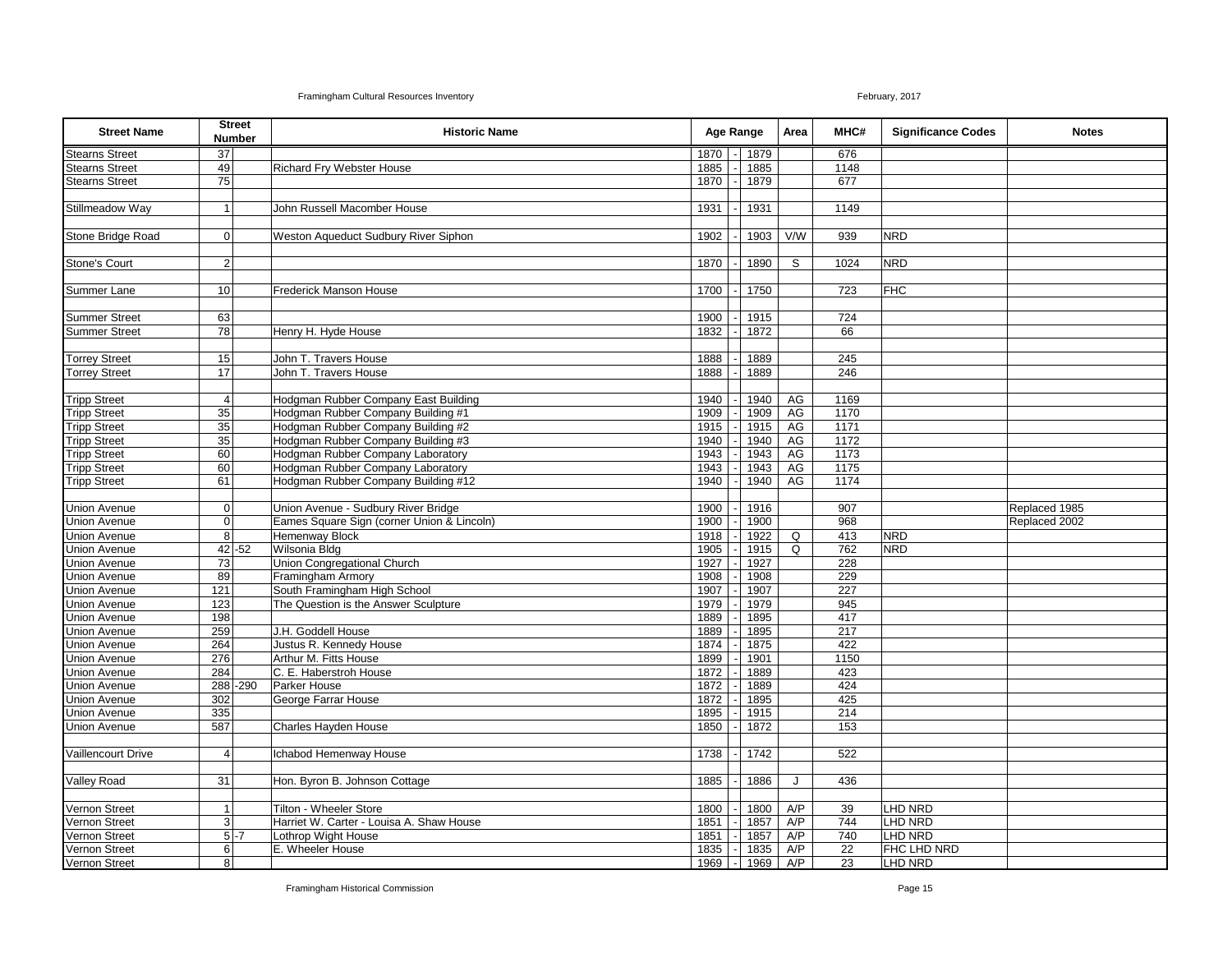| <b>Street Name</b>    |                 | <b>Street</b><br><b>Number</b> | <b>Historic Name</b>                              | Age Range   |      | Area           | MHC#           | <b>Significance Codes</b> | <b>Notes</b>           |
|-----------------------|-----------------|--------------------------------|---------------------------------------------------|-------------|------|----------------|----------------|---------------------------|------------------------|
| Vernon Street         | 9 <sup>1</sup>  |                                | Caroline B. Clark House                           | 1852        | 1853 | A/P            | 35             | <b>LHD NRD</b>            |                        |
| Vernon Street         | 10 <sup>1</sup> |                                |                                                   | 1970        | 1970 | $\overline{P}$ | 745            | <b>NRD</b>                |                        |
| Vernon Street         | 14              |                                | Jonathan Maynard School                           | 1916        | 1916 | A/P            | 5              | LHD NRD                   |                        |
| Vernon Street         | 15              |                                | Centre Common Flag Pole                           | 1900        | 1950 | A/P            | 925            | LHD NRD                   |                        |
| Vernon Street         | 15              |                                | Centre Common                                     | 1735        | 1818 | A/P            | 924            | FHS LHD NRD               |                        |
| Vernon Street         | 15              |                                | Framingham Centre Common Watering Trough          | 1913        | 1913 | A/P            | 926            | LHD NRD                   |                        |
| Vernon Street         | 15              |                                | Framingham Village Hall                           | 1834        | 1834 | A/P            | 2              | LHD NRD                   |                        |
| Vernon Street         | 16              |                                | Framingham Academy                                | 1837        | 1837 | A/P            | 6              | HABS FHS LHD NRD          |                        |
| Vernon Street         | $\overline{18}$ |                                | Eliphalet Wheeler House                           | 1818        | 1818 | A/P            | $\overline{4}$ | FHC LHD NRD               |                        |
| Vernon Street         | 20              |                                | <b>Charles Russell Train House</b>                | 1848        | 1852 | P              | 34             | LHD NRD FHC               |                        |
| Vernon Street         | 24              |                                | First Parish Church                               | 1926        | 1926 | A/P            | $\overline{7}$ | <b>LHD NRD</b>            |                        |
| Vernon Street         | 24              |                                | First Parish House                                | 1959        | 1959 | A/P            | 8              | LHD NRD                   |                        |
|                       |                 |                                |                                                   |             |      |                |                |                           |                        |
| <b>Walnut Street</b>  | 250             |                                | <b>Isaac Warren House</b>                         | 1796        | 1806 |                | 157            | FHC FHS                   |                        |
|                       |                 |                                |                                                   |             |      |                |                |                           |                        |
| <b>Warren Place</b>   | 3 <sup>1</sup>  |                                | J. J. Marshall House                              | 1800        | 1803 | A/P            | 27             | FHC LHD NRD               |                        |
| <b>Warren Place</b>   | $\vert$         |                                | <b>Tarbox House</b>                               | 1836        | 1836 | A/P            | 26             | FHC LHD NRD               |                        |
| Warren Place          | 8               |                                | <b>Stalker House</b>                              | 1768        | 1770 | A/P            | 28             | FHC LHD NRD               |                        |
| <b>Warren Place</b>   | 11              |                                | Joseph Mann House                                 | 1867        | 1871 | A/P            | 29             | FHC LHD NRD               |                        |
| <b>Warren Place</b>   | 14              |                                | Gen. Gordon Estate Carriage House                 | 1898        | 1902 | P              | 32             | <b>NRD</b>                |                        |
|                       |                 |                                |                                                   |             |      |                |                |                           |                        |
| Warren Road           | 11              |                                |                                                   | 1895        | 1915 |                | 210            |                           |                        |
| <b>Warren Road</b>    | $\overline{23}$ |                                |                                                   | 1900        | 1915 |                | 209            |                           |                        |
| <b>Warren Road</b>    | 31              |                                | Solomon Fuller House                              | 1907        | 1907 |                | pending        |                           |                        |
| <b>Warren Road</b>    | 67              |                                |                                                   | 1910        | 1929 |                | 208            |                           |                        |
| Warren Road           | $\overline{95}$ |                                | Charles Willis - James MacPherson House           | 1916        | 1916 |                | 1151           |                           |                        |
| <b>Warren Road</b>    | 135             |                                | Meta Vaux Warrick Fuller Studio                   | 1918        | 1923 |                | 1152           |                           |                        |
|                       |                 |                                |                                                   |             |      |                |                |                           |                        |
| <b>Water Street</b>   | 9               |                                |                                                   | 1823        | 1860 | $\mathbb S$    | 1015           | <b>NRD</b>                |                        |
| <b>Water Street</b>   |                 | $13 - 15$                      |                                                   | 1820        | 1829 | S              | 1016           | <b>NRD</b>                |                        |
| Water Street          |                 | $19 - 21$                      |                                                   | 1820        | 1829 | S              | 1017           | <b>NRD</b>                | Demolished 2012        |
| <b>Water Street</b>   |                 | $25 - 27$                      |                                                   | 1830        | 1839 | S              | 1018           | <b>NRD</b>                | Demolished 2012        |
| <b>Water Street</b>   | 127             |                                | H. Groves House                                   | 1872        | 1895 |                | 662            |                           |                        |
| <b>Water Street</b>   | 360             |                                | First United Methodist Church                     | 1960        | 1961 |                | 1153           |                           |                        |
| <b>Water Street</b>   | 685             |                                | Samuel Cutting Jr. House                          | 1835        | 1845 |                | 1154           | <b>FHC</b>                |                        |
| <b>Water Street</b>   | 747             |                                | United States Post Office - Nobscot Branch        | 1878        | 1878 |                | 1155           | <b>FHC</b>                |                        |
| <b>Water Street</b>   | 780             |                                | Nobscot Community Church                          | 1895        | 1915 |                | 601            |                           |                        |
|                       |                 |                                |                                                   |             |      |                |                |                           |                        |
| Watson Place          |                 | $12 - 18$                      | <b>Chestnut McRoy House</b>                       | 1832        | 1850 |                | 717            |                           |                        |
| <b>Watson Place</b>   | 15              |                                | Saxonville Firehouse                              | 1901        | 1902 | S              | 716            | NRD NRE PR                |                        |
| <b>Watson Place</b>   | 29              |                                | Saxonville Pump Station                           | 1985        | 1985 | S              | 1019           | <b>NRD</b>                |                        |
|                       |                 |                                |                                                   |             |      |                |                |                           |                        |
| <b>Waveney Road</b>   | οl              |                                | Weston Aqueduct Culvert (west of 15 Waveney Road) | 1902        | 1903 |                | 910            |                           |                        |
| <b>Waveney Road</b>   | 18              |                                | Capt. John Harvey House                           | 1770        | 1780 |                | 566            | <b>FHC</b>                |                        |
| Waveney Road          | 35              |                                | Addison Belknap House                             | 1835        | 1835 |                | 567            |                           | Destroyed by fire 2009 |
|                       |                 |                                |                                                   |             |      |                |                |                           |                        |
| <b>Waverly Street</b> | $\overline{0}$  |                                | Farm Pond Gate Chamber (north of MBTA station)    | 1872        | 1878 | W              | 404            | <b>NRD</b>                |                        |
| <b>Waverly Street</b> |                 | 390 - 398                      |                                                   | 1910        | 1910 | R              | 769            | <b>NRD</b>                |                        |
| <b>Waverly Street</b> | 407             |                                | Daisy's Consignment Shop                          | 1927        | 1927 |                | 1084           |                           |                        |
| <b>Waverly Street</b> | 410             |                                | <b>Bullard Building</b>                           | 1905        | 1906 | $\mathsf{R}$   | 321            | <b>NRD</b>                |                        |
| <b>Waverly Street</b> | 417             |                                | Baggage House/ATM                                 | 1884        | 1884 |                | 1087           | LHD NRI                   |                        |
| <b>Waverly Street</b> | 417             |                                | Richardson Railroad Station                       | 1884        | 1885 |                | 405            | NRI HABS LHD              |                        |
| <b>Waverly Street</b> | 417             |                                | Deluxe Depot Diner Business Sign                  | 2014 - 2014 |      |                | pendina        | <b>LHD NRI</b>            |                        |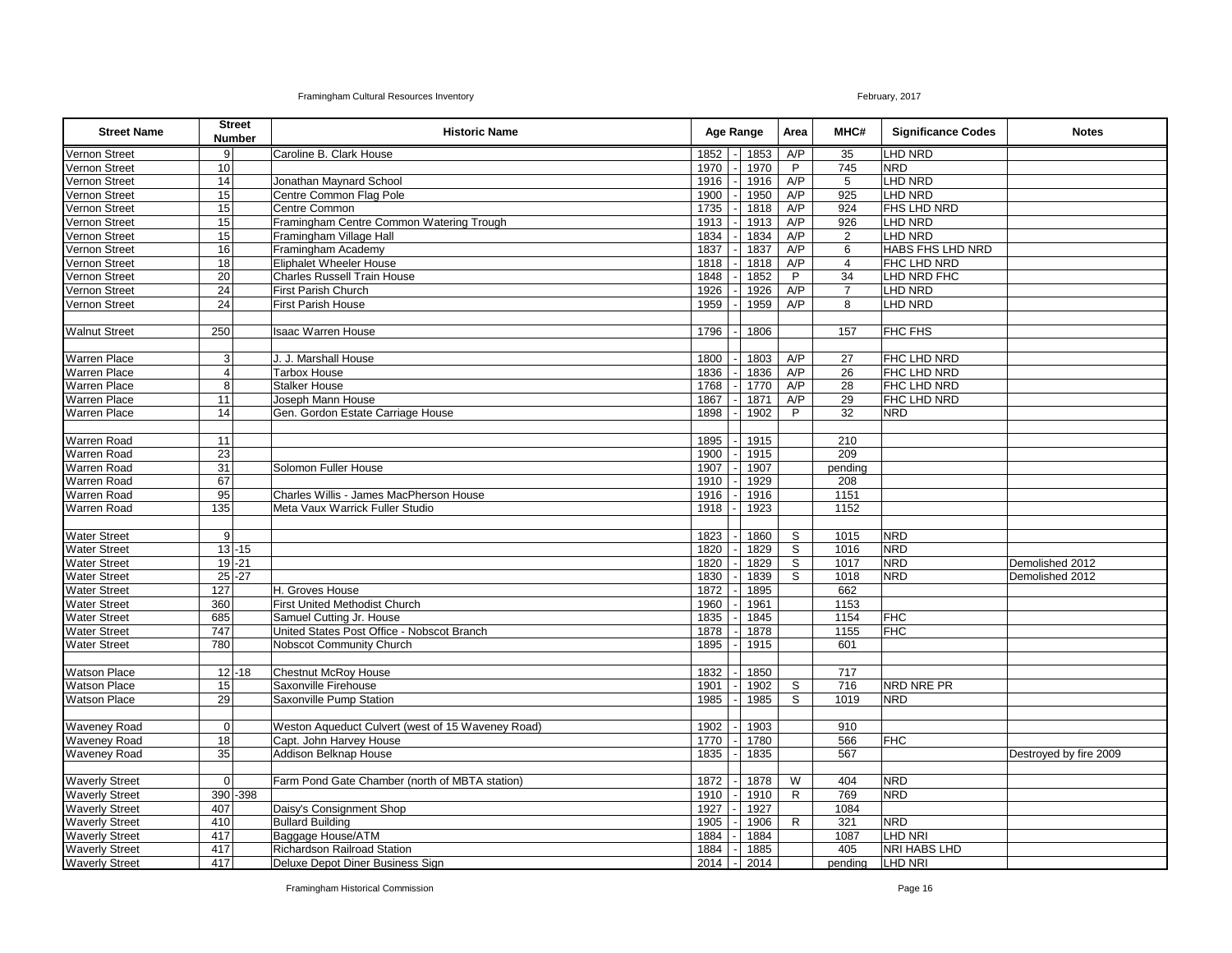| <b>Street Name</b>     |                | <b>Street</b><br><b>Number</b> | <b>Historic Name</b>                                                  | Age Range |      | Area | MHC#    | <b>Significance Codes</b> | <b>Notes</b>    |
|------------------------|----------------|--------------------------------|-----------------------------------------------------------------------|-----------|------|------|---------|---------------------------|-----------------|
| <b>Waverly Street</b>  | 635            |                                | R. H. Long Cadillac Showroom                                          | 1935      | 1935 |      | 1075    |                           |                 |
| <b>Waverly Street</b>  | 687            |                                | Angier Company Building                                               | 1920      | 1920 |      | 1074    |                           |                 |
| <b>Waverly Street</b>  | 885            |                                | Gossamer Rubber Co/RH Long Shoe                                       | 1877      | 1906 |      | 1076    |                           |                 |
| <b>Waverly Street</b>  | 889R           |                                | J. Nobilini Roofing Co. Office                                        | 1889      | 1889 |      | 1085    |                           |                 |
| <b>Waverly Street</b>  | 911            |                                | La Cantina Restaurant Business Sign                                   | 1965      | 1965 |      | 1156    |                           |                 |
| <b>Waverly Street</b>  | 949            |                                | B. I. Lane - J.H. Storrs House                                        | 1835      | 1835 |      | 1077    |                           |                 |
| <b>Waverly Street</b>  | 971            |                                | Rev. Charles Train House                                              | 1818      | 1822 |      | 401     | <b>FHC</b>                |                 |
| <b>Waverly Street</b>  | 997            |                                | <b>Patrick Quinn House</b>                                            | 1917      | 1917 |      | 1078    |                           |                 |
| <b>Waverly Street</b>  | 1007           |                                | Joseph D. Kane House                                                  | 1917      | 1917 |      | 1079    |                           |                 |
| <b>Waverly Street</b>  | 1015           |                                | Maria Franchi House                                                   | 1917      | 1917 |      | 1080    |                           |                 |
| <b>Waverly Street</b>  | 1035           |                                | John Franchi House                                                    | 1917      | 1917 |      | 1081    |                           |                 |
| <b>Waverly Street</b>  | 1045           |                                |                                                                       | 1880      | 1880 |      | 1082    |                           |                 |
| <b>Waverly Street</b>  | 1051           |                                | <b>Maloof House</b>                                                   | 1924      | 1924 |      | 1083    |                           |                 |
| <b>Waverly Street</b>  | 1080           |                                |                                                                       | 1920      | 1929 |      | 365     |                           |                 |
|                        |                |                                |                                                                       |           |      |      |         |                           |                 |
| Wayside Inn Road       | 25             |                                | Dirigo Farm House                                                     | 1906      | 1906 |      | 609     |                           | Demolished 2004 |
| Wayside Inn Road       | 37             |                                |                                                                       | 1900      | 1915 |      | 584     |                           |                 |
| Wayside Inn Road       | 51             |                                | Slate Barn                                                            | 1840      | 1860 |      | 583     |                           |                 |
| Wayside Inn Road       | 51             |                                | <b>Ezekiel Howe House</b>                                             | 1740      | 1760 |      | 582     | <b>HABS FHC FHS</b>       |                 |
|                        |                |                                |                                                                       |           |      |      |         |                           |                 |
| Western Avenue         | $\mathbf 0$    |                                | "W" Stone Marker                                                      | 1822      | 1822 |      | 908     | <b>FHS</b>                |                 |
| <b>Western Avenue</b>  | 63             |                                | General Motors Assembly Plant (Adessa)                                | 1945      | 1947 |      | 305     |                           |                 |
| Western Avenue         | 137            |                                | M. C. I. Superintendent's House                                       | 1900      | 1920 | H    | pending |                           |                 |
|                        |                |                                |                                                                       |           |      |      |         |                           |                 |
| <b>Winch Street</b>    |                |                                | Reed Academy                                                          | 1930      | 1939 |      | 569     |                           |                 |
| <b>Winch Street</b>    | 6              |                                | Millwood Farm                                                         | 1865      | 1883 |      | 570     |                           |                 |
| <b>Winch Street</b>    | 221            |                                | Shapiro House                                                         | 1960      | 1979 |      | 571     |                           |                 |
| <b>Winch Street</b>    | 328            |                                | Joseph Winch House                                                    | 1740      | 1760 |      | 592     | <b>FHC</b>                |                 |
|                        |                |                                |                                                                       |           |      |      |         |                           |                 |
| <b>Winter Street</b>   | 0              |                                | Framingham Reservoir #1 Dam and Gatehouse (east of 312 Winter Street) | 1877      | 1881 |      | 442     | NRD NRI                   |                 |
| <b>Winter Street</b>   | $\mathbf{O}$   |                                | Framingham Reservoir #2 Dam and Gatehouse                             | 1877      | 1881 |      | 446     | NRD NRI                   |                 |
| <b>Winter Street</b>   | $\mathbf 0$    |                                | Winter Street Bridge over Sudbury River                               | 1870      | 1870 |      | 900     |                           |                 |
| <b>Winter Street</b>   | $\overline{0}$ |                                | Winter Street Bridge over Conrail                                     | 1943      | 1943 |      | 944     |                           |                 |
| <b>Winter Street</b>   | $\mathbf{O}$   |                                | Winter Street Bridge over Sudbury River                               | 1930      | 1930 |      | 943     |                           |                 |
| <b>Winter Street</b>   | 19             |                                | L. F. Childs House                                                    | 1850      | 1872 |      | 110     |                           |                 |
| <b>Winter Street</b>   | 100            |                                |                                                                       | 1950      | 1969 |      | 113     |                           |                 |
| <b>Winter Street</b>   | 110            |                                |                                                                       | 1900      | 1915 |      | 114     |                           |                 |
| <b>Winter Street</b>   | 121            | $-125$                         | Edmund B. Fay House                                                   | 1850      | 1872 |      | 115     |                           |                 |
| <b>Winter Street</b>   | 153            |                                | <b>Countryside Nursing Home</b>                                       | 1898      | 1902 |      | 116     |                           |                 |
| <b>Winter Street</b>   | 163            |                                | Warren N. Goodnow House                                               | 1832      | 1850 |      | 117     |                           |                 |
| <b>Winter Street</b>   | 325            |                                | Gropius House                                                         | 1938      | 1943 |      | 443     |                           |                 |
| Winter Street          | 340            |                                | Dorr/Long House                                                       | 1880      | 1885 |      | 1157    |                           |                 |
| <b>Winter Street</b>   | 517            |                                |                                                                       | 1900      | 1915 |      | 444     |                           |                 |
| <b>Winter Street</b>   | 555            |                                |                                                                       | 1898      | 1902 |      | 445     |                           |                 |
|                        |                |                                |                                                                       |           |      |      |         |                           |                 |
| <b>Winthrop Street</b> | $\mathbf 0$    |                                | St. Tarcissius Roman Catholic Cemetery Chapel                         | 1900      | 1915 |      | 362     |                           |                 |
| <b>Winthrop Street</b> | 199            |                                | South Burying Ground (Old)                                            | 1824      | 1824 |      | 805     |                           |                 |
|                        |                |                                |                                                                       |           |      |      |         |                           |                 |
| Woodside Cottage Way   | $\mathbf 0$    |                                | <b>Woodside Cottages</b>                                              |           |      | B    |         |                           | Demolished 1997 |
|                        |                |                                |                                                                       |           |      |      |         |                           |                 |
| <b>Worcester Road</b>  | $\mathbf 0$    |                                | Foss Reservoir Gate House                                             | 1877      | 1881 |      | 519     | NRD NRI                   |                 |
| <b>Worcester Road</b>  | $\overline{1}$ |                                | Shoppers World                                                        | 1949      | 1951 |      | 75      |                           | Demolished 1994 |
| Worcester Road         | 113            |                                | Ken's Steak House                                                     | 1946      | 1946 |      | 1158    |                           |                 |